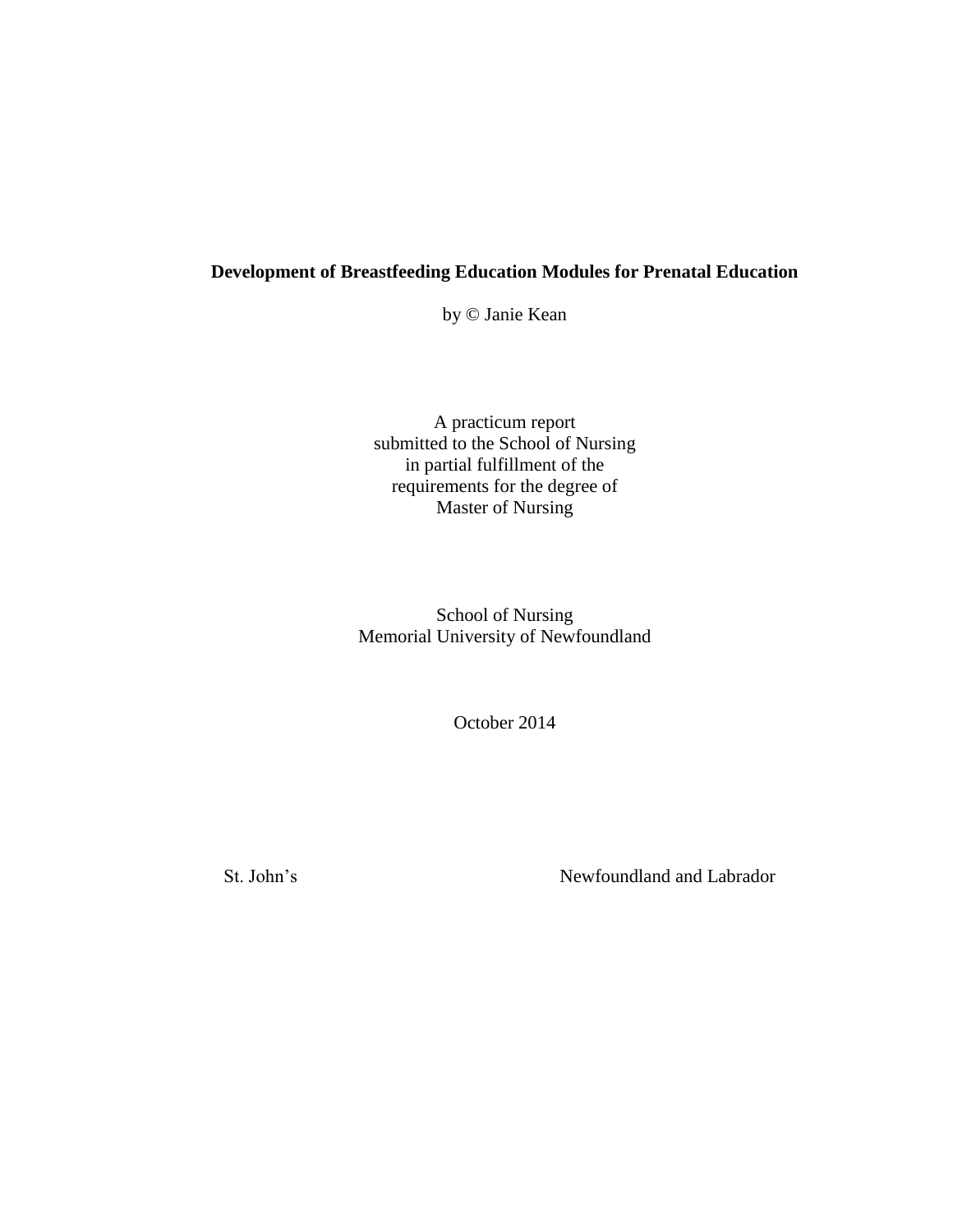#### **ABSTRACT**

Breastfeeding provides optimal nutrition for infants in order to support their healthy growth and development. Unfortunately, breastfeeding initiation and duration rates in Newfoundland and Labrador are among the lowest in Canada. In an effort to increase breastfeeding initiation and duration, public health nurses provide prenatal breastfeeding education to pregnant women and their partners. Prenatal breastfeeding education that is consistent, informative, and up-to-date allows pregnant women and their partners to make informed decisions about infant feeding. This education provides them with an opportunity to build breastfeeding self-efficacy, thus learning how to breastfeed and to cope with breastfeeding challenges. Bandura's social cognitive theory was used to develop prenatal breastfeeding education modules for use by public health nurses in provision of prenatal education.

Keywords: Breastfeeding, prenatal care, prenatal education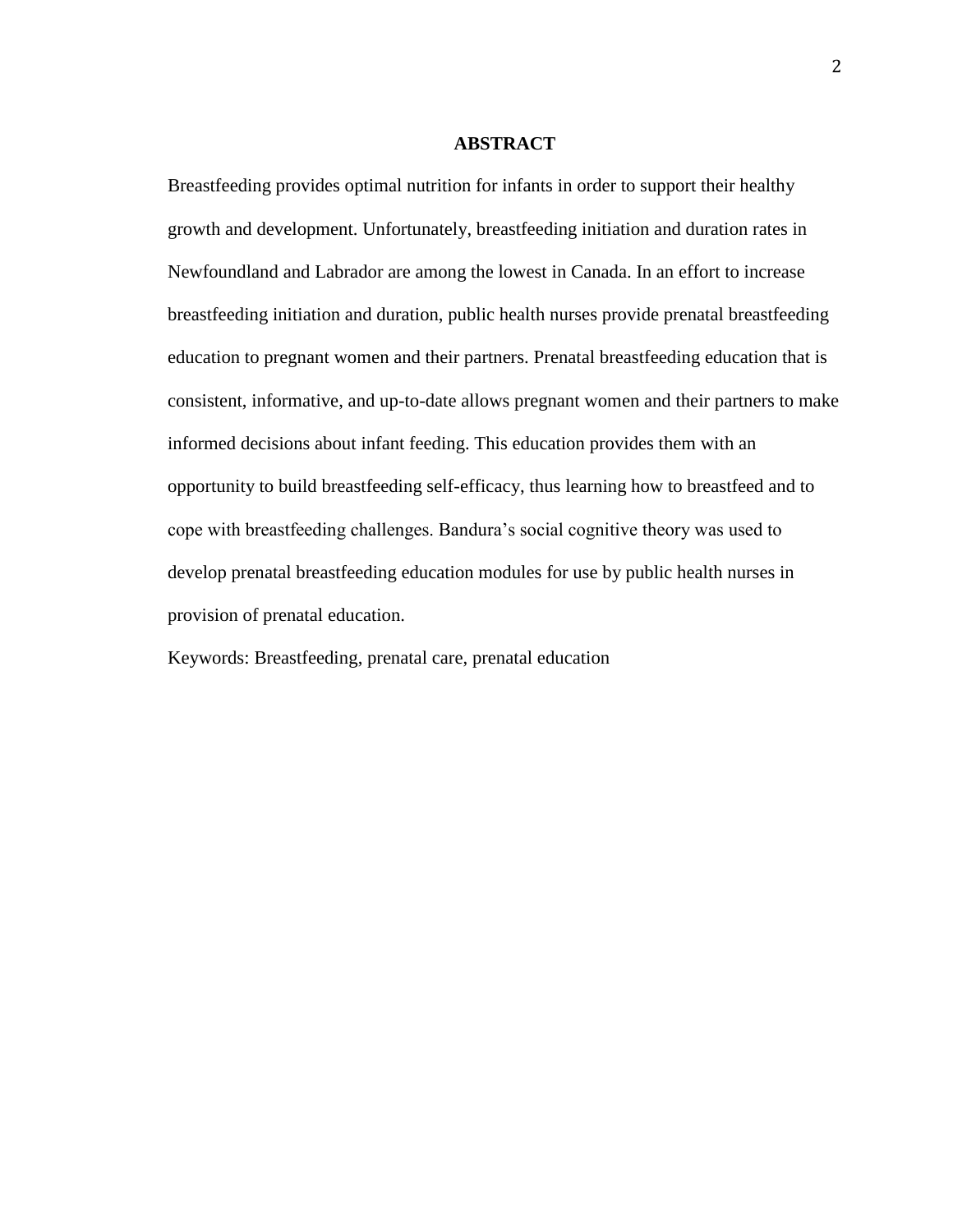#### **ACKNOWLEDGEMENTS**

I would like to take this opportunity to thank everyone who has supported my efforts to complete this practicum. First and foremost I would like to thank my supervisor Dr. Shirley Solberg. Your expertise, patience, and guidance, and has been invaluable. I sincerely appreciate your support throughout the past year.

I would like to thank my colleagues at Central Health who provided me with the opportunity to be involved with the work I am truly passionate about. Thank you to Sandra Carpenter, who so willingly provided me with the support and opportunity to join the working group and contribute to this project. To the other members of our working group, Amy Melendy, Central Health's Lactation Consultant, and Janet-Murphy Goodridge, Provincial Breastfeeding Consultant and Chair of Baby-Friendly Council of Newfoundland and Labrador; thank you so much for inspiring me to do this project as you go above and beyond to promote and protect breastfeeding and to support breastfeeding families.

I would like to express gratitude to my parents for always encouraging me to work hard and to never stop trying. To my husband, Rod, whose love, encouragement, and support got me through when I didn't think I could. And finally, I would like to thank my little princess, Kamryn for sharing in my breastfeeding journey. We learned that breastfeeding is challenging, but amazing. I want to help other women and their babies to push through the hard times to experience the joys and love of a beautiful breastfeeding relationship.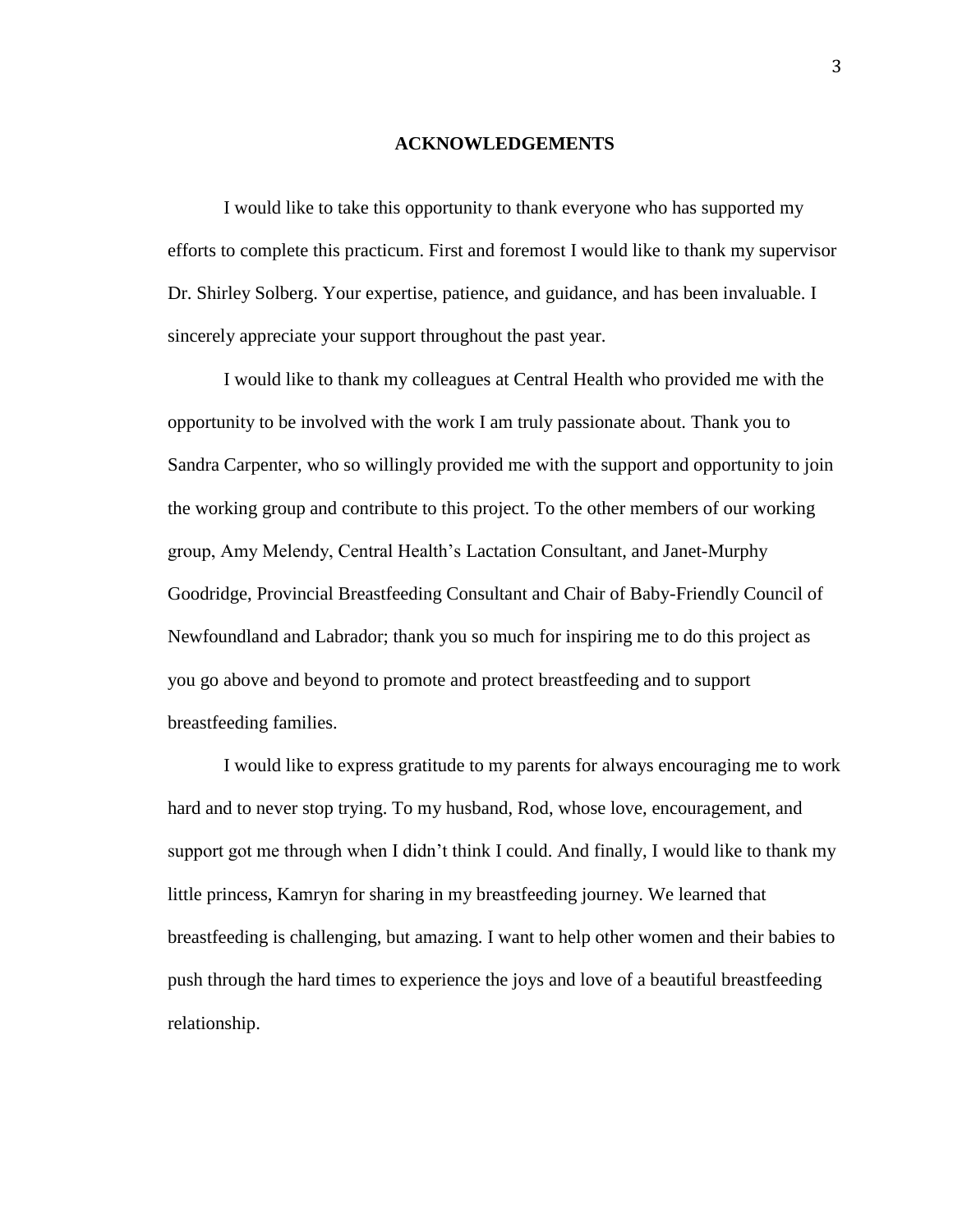# **TABLE OF CONTENTS**

| Abstract                                                 | $\overline{2}$ |
|----------------------------------------------------------|----------------|
| <b>Introduction to Practicum</b>                         | 3              |
| Table of Contents                                        | 4              |
| Background                                               | 5              |
| Recommendations for Prenatal Breastfeeding Education     | 7              |
| Rationale                                                | 8              |
| Goals and Objectives                                     | 9              |
| <b>Literature Review</b>                                 | 10             |
| <b>Effectiveness of Prenatal Breastfeeding Education</b> | 11             |
| <b>Breastfeeding Initiation</b>                          | 11             |
| <b>Breastfeeding Duration</b>                            | 14             |
| <b>Breastfeeding Self-Efficacy</b>                       | 15             |
| <b>Breastfeeding Problems</b>                            | 18             |
| Maternal Needs for Prenatal Breastfeeding Education      | 20             |
| Summary of the Literature                                | 23             |
| <b>Conceptual Framework</b>                              | 24             |
| Self-Efficacy Theory                                     | 25             |
| Development of Self-Efficacy Expectations                | 25             |
| Performance accomplishments                              | 26             |
| Vicarious experience                                     | 27             |
| Verbal persuasion                                        | 28             |
| Emotional arousal                                        | 29             |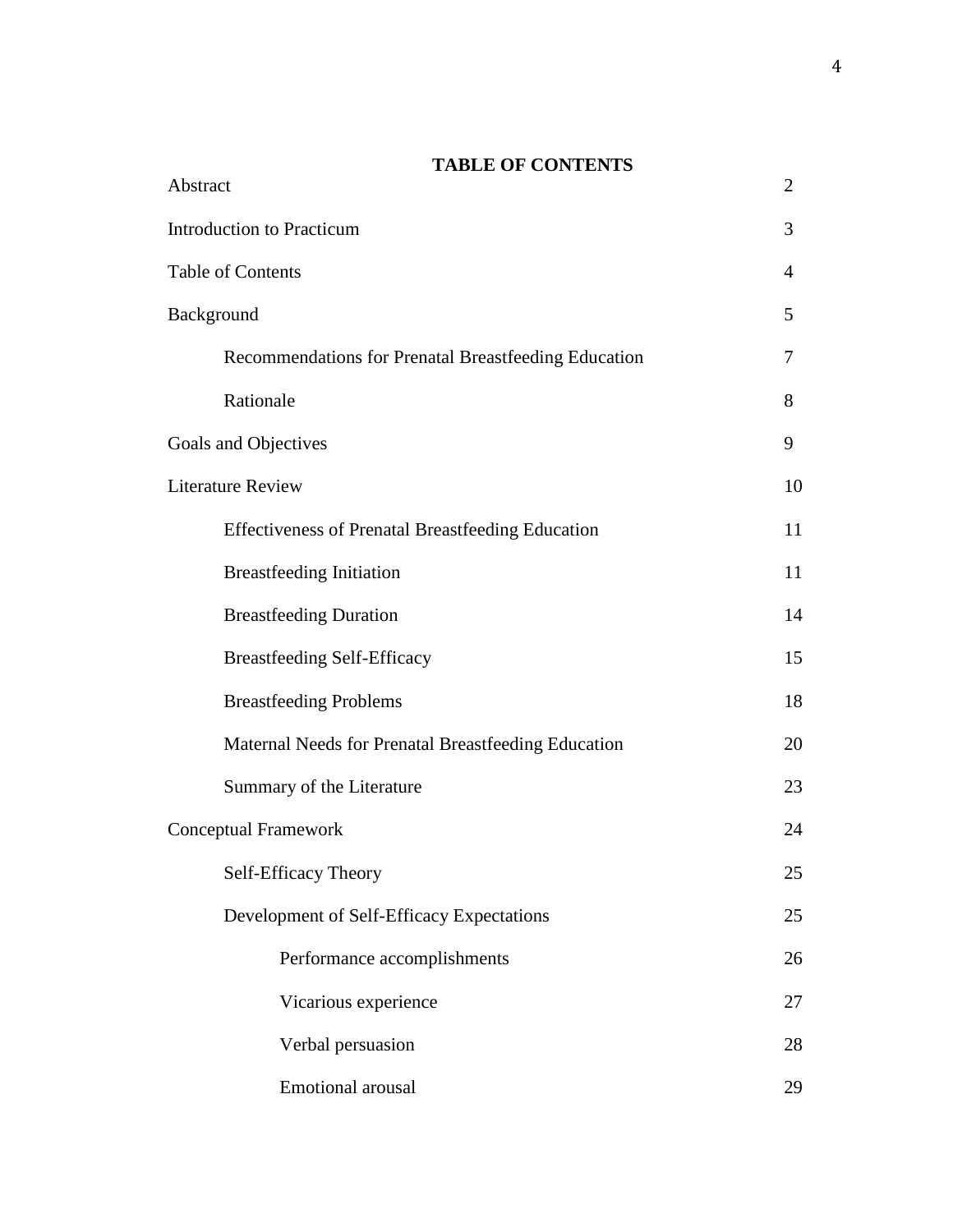| <b>Methods and Activities</b>                                      | 29 |
|--------------------------------------------------------------------|----|
| <b>Learner Characteristics</b>                                     | 30 |
| Development of Objectives and Methods                              | 31 |
| Evaluation                                                         | 36 |
| <b>Advanced Nursing Competencies</b>                               | 37 |
| <b>Clinical Competencies</b>                                       | 38 |
| <b>Research Competencies</b>                                       | 39 |
| <b>Leadership Competencies</b>                                     | 41 |
| <b>Consultation and Collaboration Competencies</b>                 | 41 |
| Conclusion                                                         | 42 |
| References                                                         | 43 |
| Appendix A: Breastfeeding Education Modules for Prenatal Education | 48 |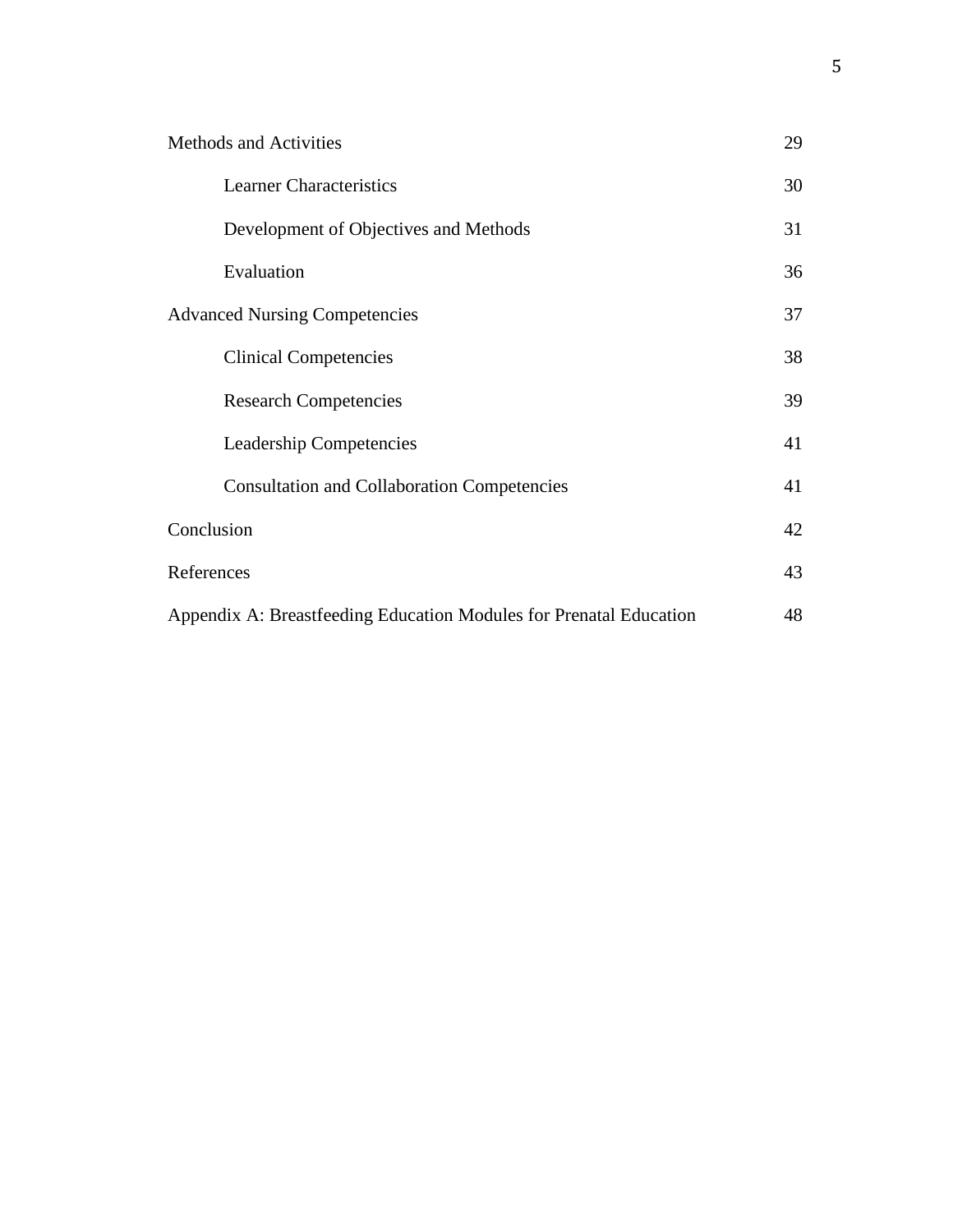Development of Breastfeeding Education Modules for Prenatal Education

Many women and their partners make the decision to breastfeed their infant very early, some even before pregnancy or during pregnancy (Atchan, Foureur, & Davis, 2011). Others decide to use infant formula because of personal reasons or societal factors not supportive of breastfeeding (Atchan et al., 2011; Ogbuanu et al., 2009). Some even delay decision-making about method of feeding until after the birth of the infant because they are unsure how they want to feed their infant. A number of factors have been found to positively influence a woman's decision to breastfeed and knowledge about breastfeeding is one of these factors (Kjelland, Corley, Slusher, Moe, & Brockopp, 2014). Knowledge about breast feeding given during pregnancy might help women consider breastfeed as an infant feeding option earlier or even influence those who look at infant formula as their choice to change their decision. Pregnant women and their partners would benefit from prenatal breastfeeding education to allow them to make informed decisions about infant feeding (Tully & Ball, 2013).

Prenatal breastfeeding education could help to give pregnant women the tools they will need to breastfeed in the early days and beyond. This education could also give the women's partners the information they require for the much needed support for the women to breastfeed successfully (Mitchell-Box & Braun, 2012). Unfortunately, the information provided by health care professionals can sometimes be detrimental to pregnant women if it is inconsistent, inaccurate, or inadequate (Dennis, 2002). Pregnant women require consistent, up to date, breastfeeding education to help support them to initiate and continue breastfeeding (Cross-Barnet, Augustyn, Gross, Resnik, & Paige,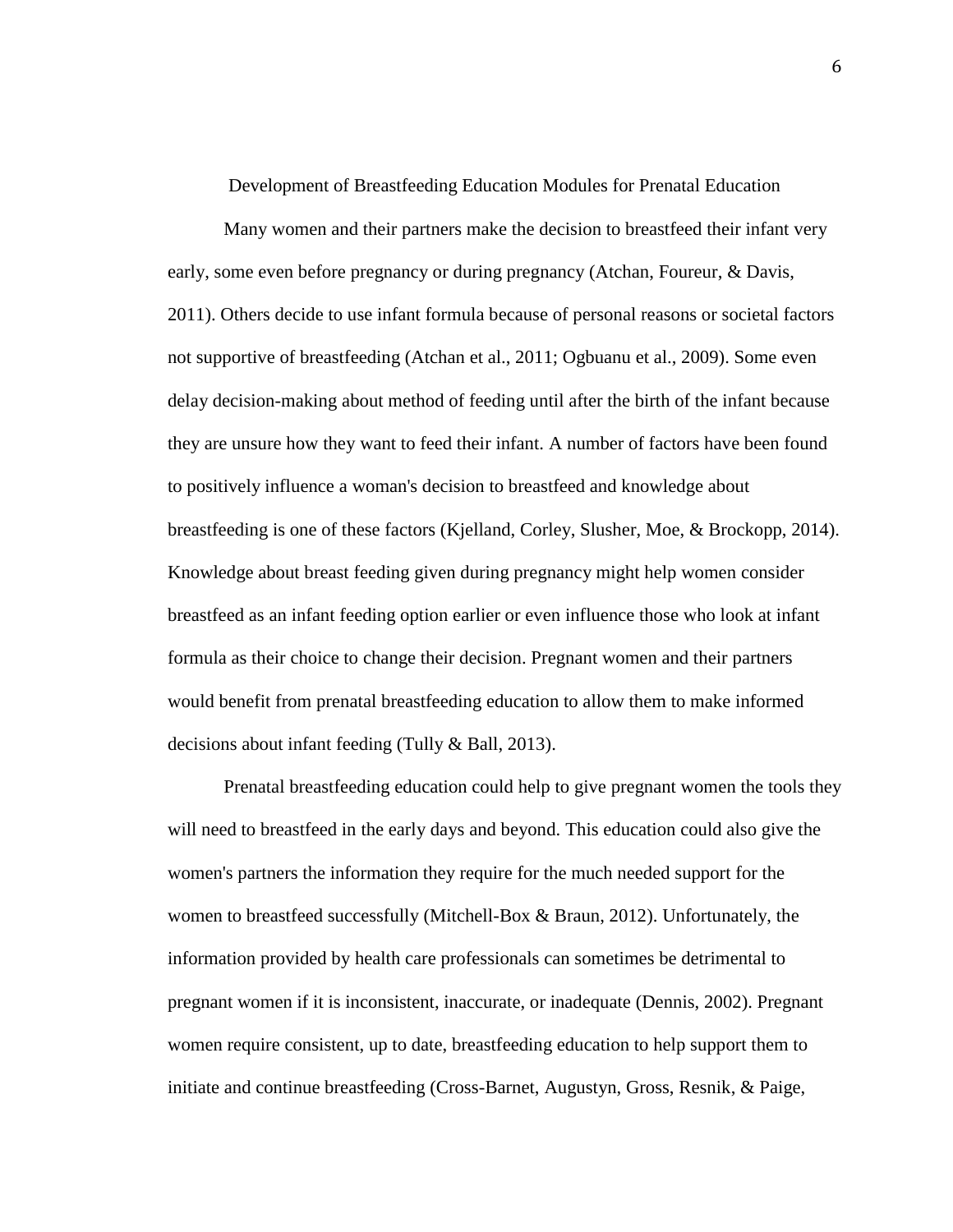2012; Hauk, Hall, & Jones, 2007). The purpose of this practicum is to develop two prenatal breastfeeding education modules for use by public health nurses in the provision of prenatal education to pregnant women and their support persons. It is hoped that through this education, that pregnant women will choose to initiate and continue to breastfeed.

## **Background**

Breastfeeding provides optimal nutrition for infants and toddlers to support healthy growth and development (Public Health Agency of Canada, 2009). Breastfeeding provides immunologic protection, emotional benefits for babies as well as protective health benefits for mothers (Health Canada, 2014a). Breastfeeding is economically beneficial for women and their families and good for the environment in that there is no packaging and transportation costs associated with this feeding method. Health Canada (2014b) and the World Health Organization (WHO) (2003) recommend breastfeeding exclusively for the first 6 months of life followed by continued breastfeeding and complementary foods for up to age two years and longer.

While the benefits of breastfeeding are numerous and well documented, the breastfeeding initiation rates in the province of Newfoundland and Labrador (NL) are low. In 2011 the breastfeeding initiation rates at 66.7% fell well below Canada's average of 88%. In 2009-2010 only 13.9% of NL mothers exclusively breastfed to age 6 months compared to the national average of 25.9% (Eastern Health, 2012). While even limited duration breastfeeding can offer some benefits, particularly short-term benefits, babies should be breastfed exclusively for up to 6 months to receive optimal health benefits from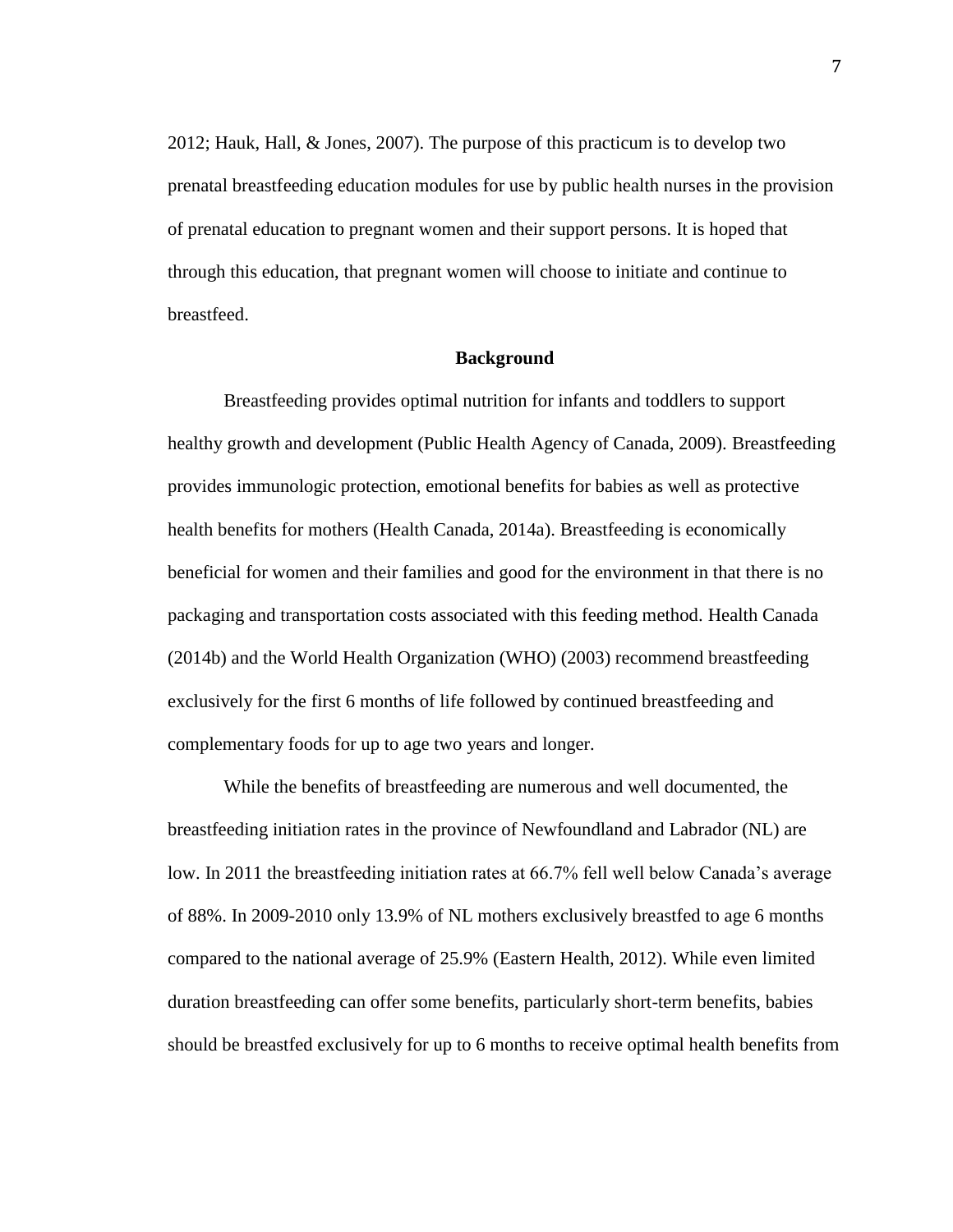breastfeeding. Extended breastfeeding beyond 6 months also provides additional health benefits (Horta & Victoria, 2013).

## **Recommendations for prenatal breastfeeding education**

The World Health Organization (WHO) began the Baby Friendly Hospital Initiative (BFHI) to ensure that maternity centers throughout the world would meet minimal standards to promote, protect, and support breastfeeding (WHO & UNICEF, 2009). The Breastfeeding Coalition of Canada (BCC) has developed a Canadian Interpretation of the BFHI and the WHO/UNICEF *Global Criteria* or the *10 steps to successful breastfeeding*. In Canada, for health care and community health centers to receive the gold standard of Baby Friendly Initiative (BFI) designation, they must meet outcomes set forth by the BCC, the BFI Integrated 10 Steps Practice Outcomes Indicators for Hospital and Community Health Services (BCC, 2012). Step 3 of the BCC BFI Integrated 10 Steps Practice Outcomes Indicators for Hospital and Community Health Services is to "inform pregnant women and their families about the importance and process of breastfeeding," (BCC, 2012, p. 5). Although Central Health where this work was conducted has not achieved BFI designation, the indicators serve as goals and a means to measure progress towards improving care we provide to pregnant and breastfeeding women and their families. The development of standard prenatal breastfeeding education modules for use by public health nurses during prenatal education will help to achieve this outcome.

## **Rationale**

Public health nurses in Central Newfoundland and Labrador have the opportunity to provide women and their families breastfeeding education through group prenatal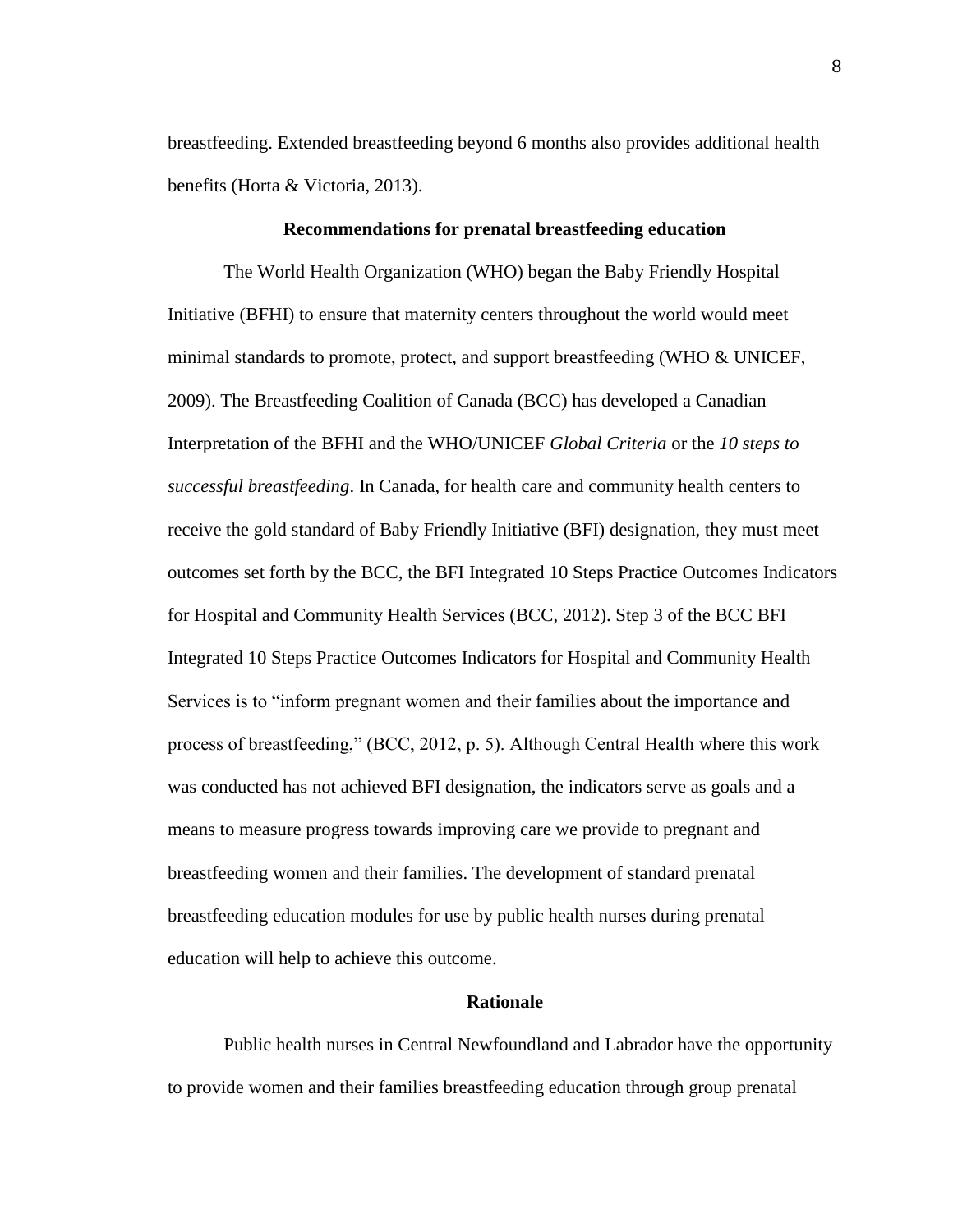education sessions and one-on-one counseling for prenatal clients. Currently each public health nurse has been using a different method of teaching and different resources because of the absence of standard breastfeeding presentations or modules for their use. Prenatal breastfeeding education modules based on good research evidence for use by all public health nurses will allow for a consistent approach to prenatal breastfeeding education throughout the region. Consistent messaging provided from the prenatal period, through the perinatal period, and into the postpartum period will allow for less confusion and greater knowledge for parents, and in turn, better outcomes for all.

As a public health nurse, when I was pregnant I thought that I was prepared to begin my breastfeeding journey with the knowledge I had. In reality though when it came to breastfeeding my first infant I had personal struggles with breastfeeding that left me with low confidence and little hope of success. What I really needed was for someone to let me know what it would be like in the early days at home, how to deal with problems, and where to find the support I required. I believe pregnant women, like myself, could benefit greatly from the type of educational program that is represented in this project. Prenatal breastfeeding education modules will supplement the breastfeeding and parenting information provided to expectant parents during prenatal education provided by public health nurses. This education could help to empower women and their families to initiate breastfeeding and succeed in reaching their breastfeeding goal.

### **Goals and Objectives**

The overall goal of this practicum is to encourage expectant parents to initiate and to continue breastfeeding through provision of prenatal breastfeeding education. By preparing expectant parents, it is believed that they will be better equipped to deal with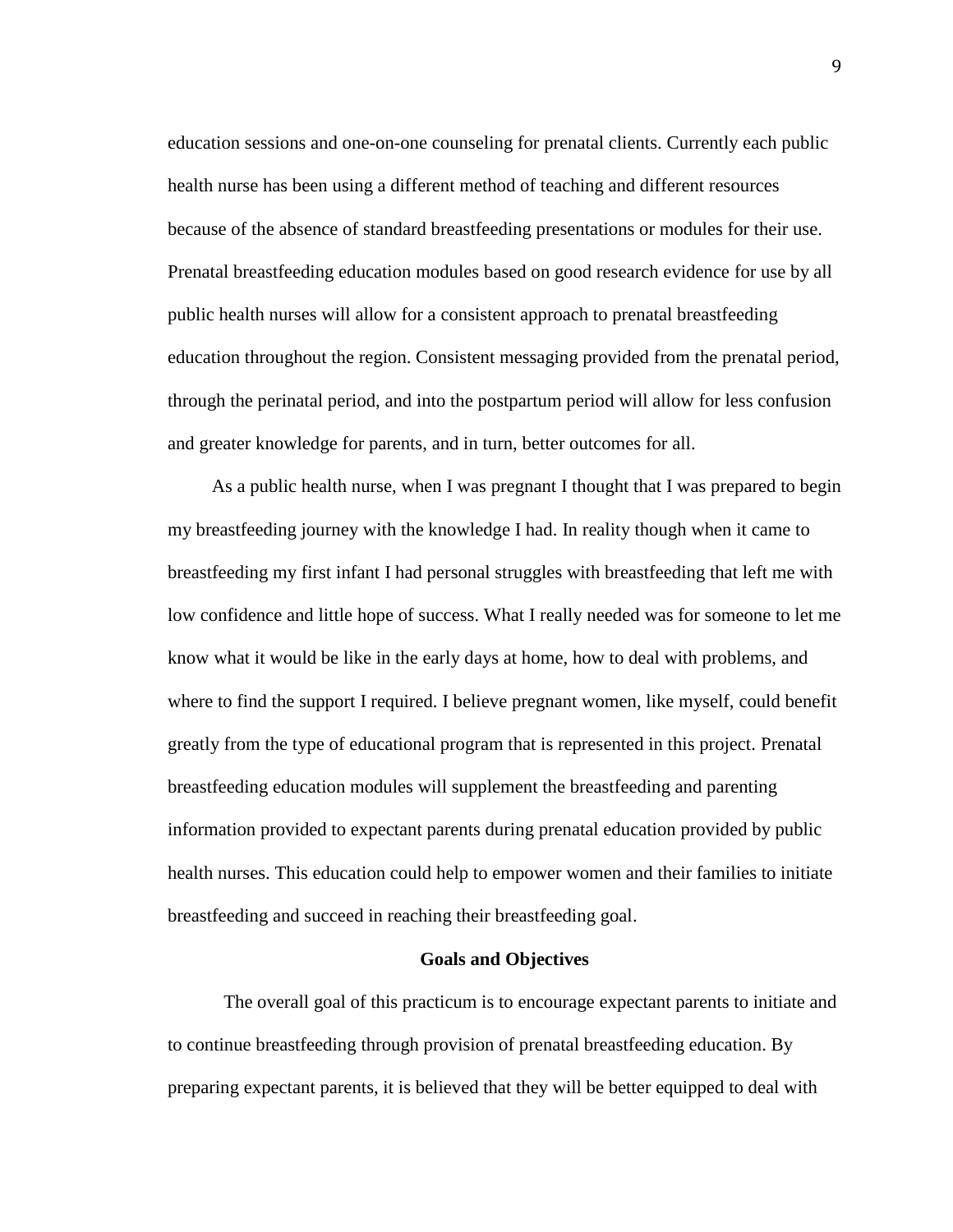the challenges that parenting and breastfeeding will present to them in the early days at home and throughout their breastfeeding journey. This goal can be achieved by developing modules for public health nurses to use in the provision of prenatal breastfeeding education. The goal is to provide public health nurses with a consistent, upto-date resource that they could use in providing prenatal education to pregnant women and their supporters.

Practicum Objectives:

1. To conduct a review of recent literature to help with the development of the modules;

2. To develop PowerPoint© presentations and speaker's notes on breastfeeding in the early days and breastfeeding support for use by public health nurses providing prenatal education to pregnant women and their support person(s);

3. To develop/adapt group activities to be used in breastfeeding prenatal education based on adult learning principles; and

4. To demonstrate advanced nursing practice competencies in the development of this project.

# **Literature Review**

Literature for this review was obtained from CINAHL, MEDLINE, and the Cochrane Library. In an effort to obtain the most up-to-date literature, limits were set to include articles from 2000-present. The search was also limited to articles in the English language and articles that had an abstract available. Keywords used in the search strategy were "breastfeeding" AND "prenatal" OR "antenatal" OR "prenatal care", and "patient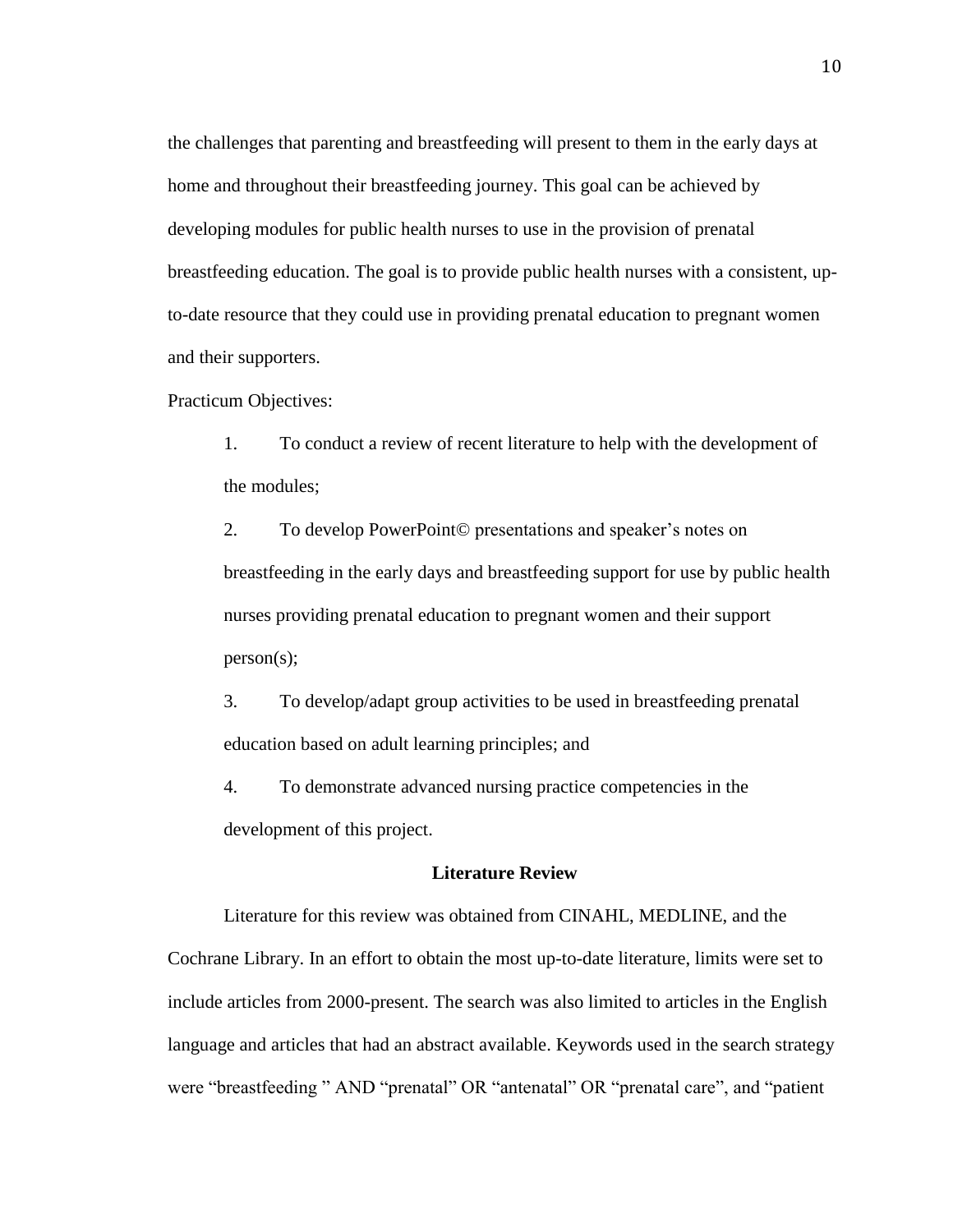education" OR "patient teaching" OR "prenatal education" OR "childbirth education". I found 124 articles using these search terms and of these articles 46 were found to be appropriate for my review purpose. Another 12 articles were found after a secondary search for applicable articles mentioned by authors in the articles previously reviewed after the primary search.

## **Effectiveness of Prenatal Breastfeeding Education**

Successful breastfeeding is dependant on many factors including maternal knowledge and confidence (Laanterä, Pietilä, Ekström, & Pölkki, 2012). Furthermore, the positive effects of breastfeeding must offset some of the perceived negative effects (Tully & Ball, 2013). Prenatal breastfeeding education could provide pregnant women and their partners with the knowledge and tools they need to have a successful breastfeeding experience (Kjelland et al., 2014). Prenatal breastfeeding education has the potential to increase breastfeeding initiation and duration rates, boost maternal breastfeeding selfefficacy, and decrease incidence of breastfeeding problems.

## **Breastfeeding Initiation.**

Dyson, McCormick, and Renfrew (2005) conducted a systematic review to assess the effect of interventions to support the initiation of breastfeeding. They included 11 studies in the review. Of these 11 studies, 5 were clinical trials that involved a prenatal health education intervention on breastfeeding. The remaining trials assessed peer support interventions, postnatal interventions, and breastfeeding promotion packages. Most of the studies were completed with low-income participants in areas where breastfeeding rates were relatively low. The meta-analysis of the studies showed that the prenatal health education interventions demonstrated statistical significance in increasing breastfeeding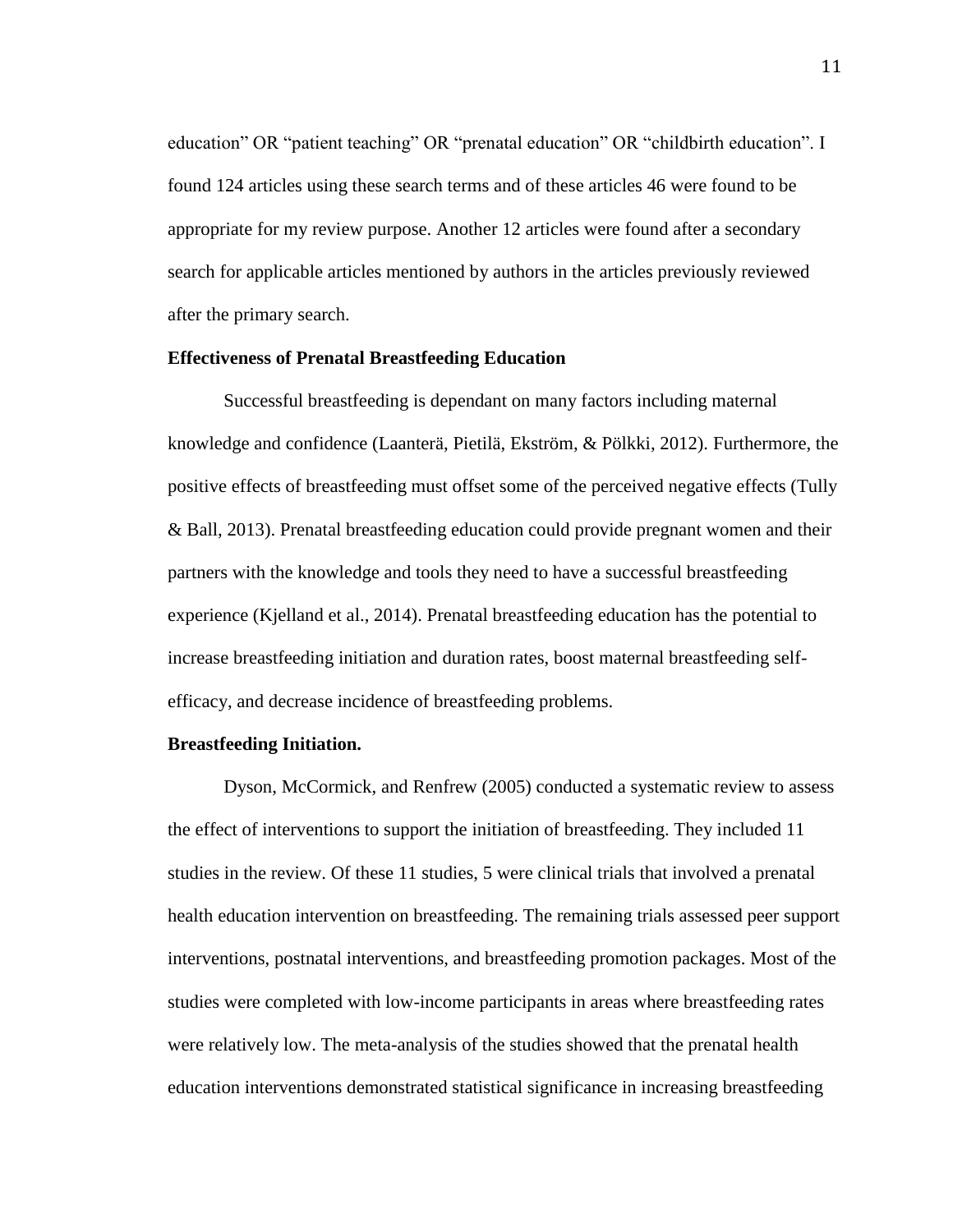initiation rates. It is of importance to note, however, that there were significant differences among the groups studied. Subgroup analysis of two other studies of prenatal breastfeeding education tailored to women's learning needs also found significant increases in breastfeeding initiation rates where heterogeneity between the two groups was small. Results from this review support the belief that prenatal breastfeeding interventions can increase breastfeeding initiation rates. Given that women in lowerincome groups are at a greater risk of not initiating or stopping breastfeeding (Dennis, 2002a; Lu et al., 2003), it is hoped that planning effective interventions to serve this population will help to increase their breastfeeding initiation and duration rates.

Artieta-Pinedo et al. (2012) completed a prospective cohort study to assess the effects of prenatal breastfeeding education sessions on breastfeeding during the baby's first year. Participants who attended prenatal education were more likely to be breastfeeding their babies at age one month. The greater number of prenatal education classes the participant attended, the more likely they were to continue breastfeeding. There were no significant differences in breastfeeding initiation among those that attended and those that did not attend prenatal education classes. The lack of difference may be attributed to the fact that participants in this study were mostly older, educated women. These characteristics make them more likely to breastfeed than younger and less educated women. The type of education sessions studied was general prenatal education sessions, not prenatal breastfeeding education sessions specifically. The content or format of the education provided is unknown. The authors suggested that further research is needed to assess the factors that influence breastfeeding behavior and to tailor prenatal breastfeeding education to modify these factors.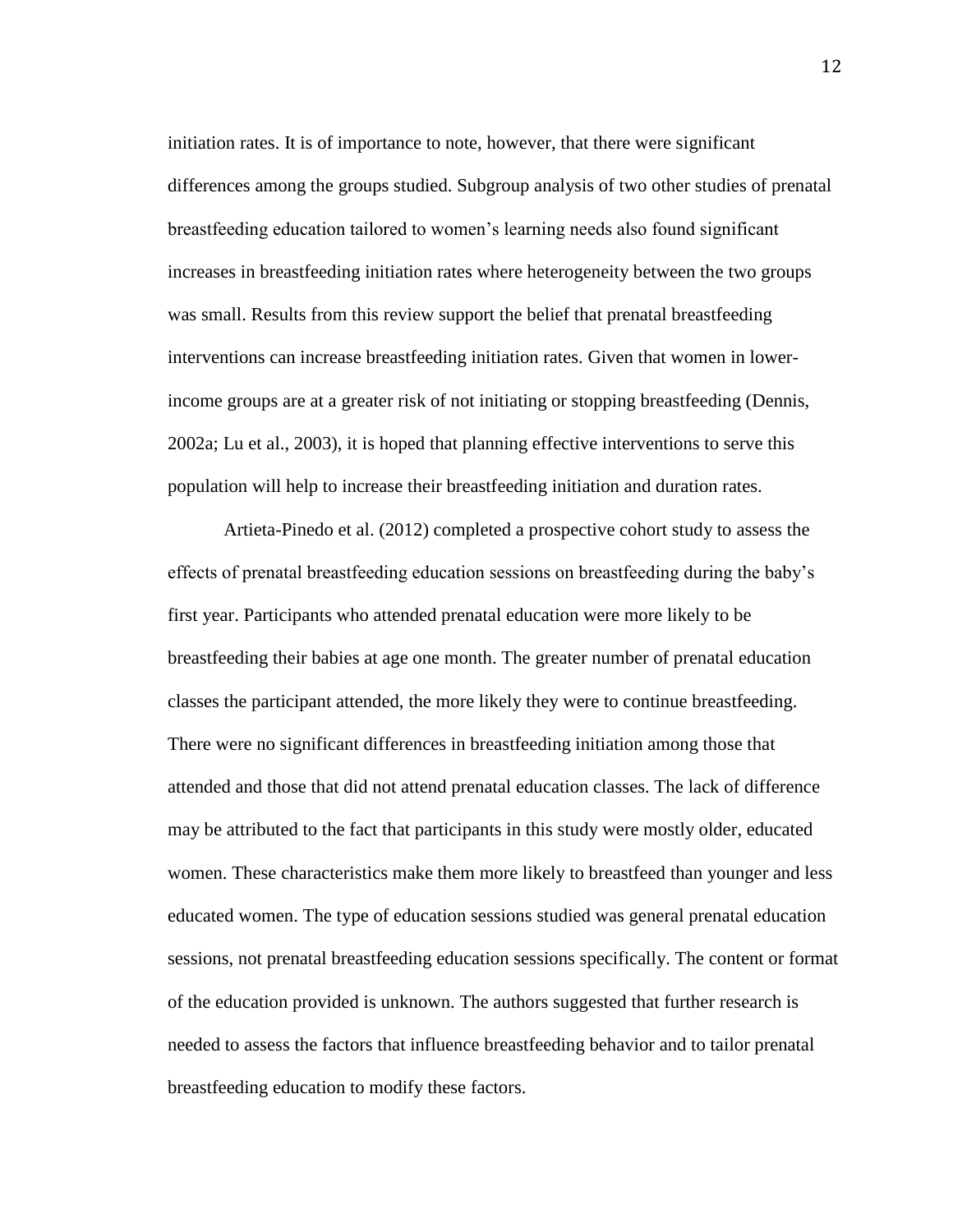In contrast to the findings of the study cited above by Artieta-Pinedo et al. (2012), Lu et al. (2003) found in a much earlier cross sectional study of disadvantaged women, that those who attended prenatal education were significantly more likely to breastfeed than those that did not attend. Additionally, the study findings also indicated that socially disadvantaged women were less likely to attend prenatal education classes. The study was conducted in the United States and the authors suggested that the fact that many women did not have insurance coverage for prenatal education might have affected attendance rates. In Central NL, prenatal education is available to pregnant women and generally for those socially and financially disadvantaged at no cost. The Canadian Prenatal Nutrition Program is one example of a program that provides incentives for socially disadvantaged women to attend prenatal education (Public Health Agency of Canada, 2007). This program is available in many rural communities in Central NL.

Prenatal breastfeeding education provided in areas where rates of breastfeeding initiation were already high has shown little effect on improving breastfeeding initiation and duration rates. Forster et al. (2004) used a randomized controlled trial to assess the effectiveness of two mid-pregnancy interventions on initiation rates and breastfeeding rates at 6 months postpartum in a sample of 981 primparous women who were scheduled to deliver at a Baby-Friendly hospital in Australia. Study results revealed no significant increases in breastfeeding initiation rates or breastfeeding rates at 6 months. Duration rates at earlier time periods were not assessed. It could be argued that high breastfeeding initiation rates that already existed could be because of a number of factors including the availability of prenatal breastfeeding education. The intervention may have resulted in a significant difference in breastfeeding rates at earlier time periods. A single breastfeeding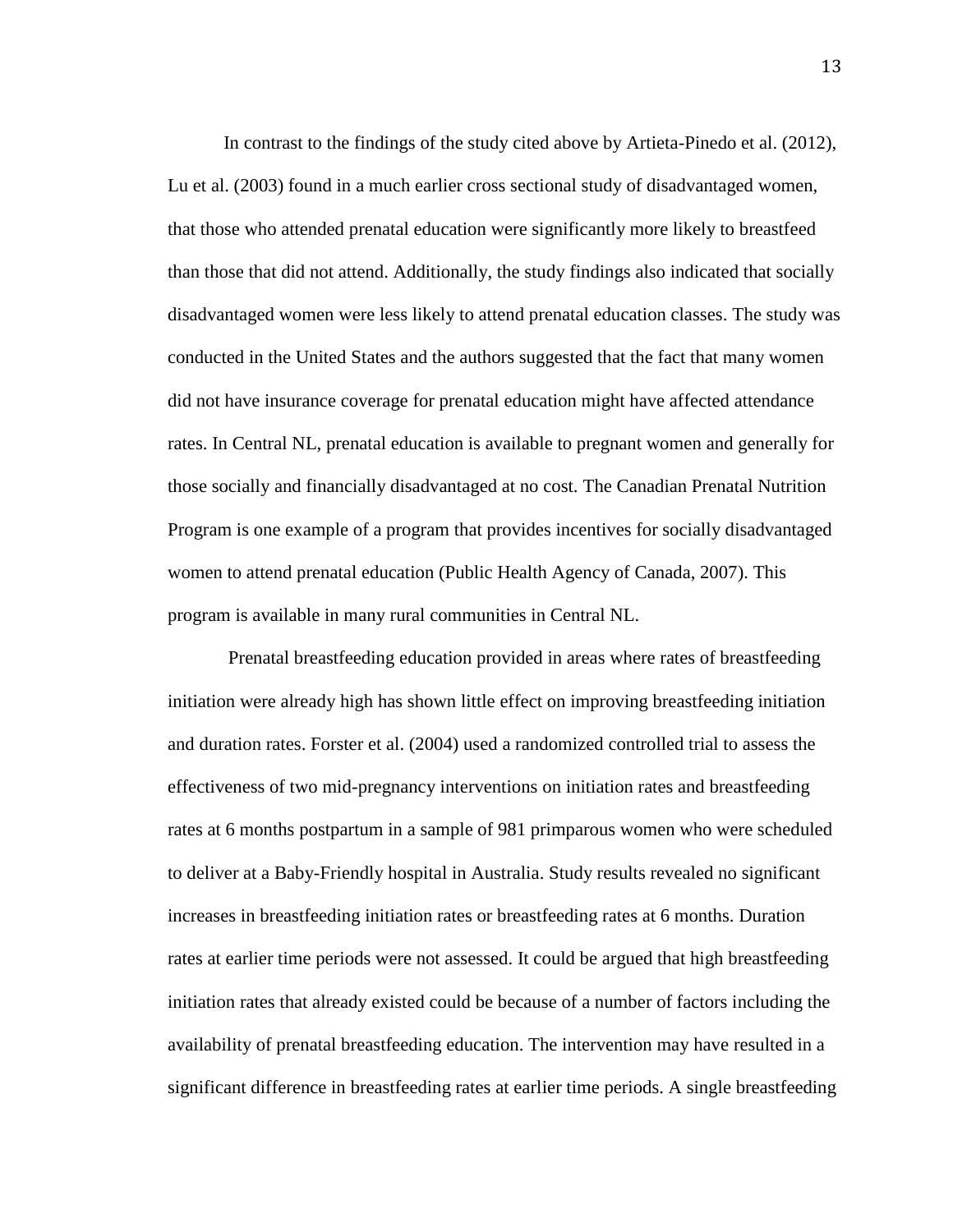intervention such as prenatal breastfeeding education alone may not increase long-term exclusive breastfeeding duration. Other breastfeeding support interventions in the postnatal period may be needed to encourage breastfeeding exclusivity to 6 months and beyond.

#### **Breastfeeding Duration.**

Exclusive breastfeeding for at least 6 months is required for mother and baby to achieve optimal health benefits from breastfeeding (Kramer & Kakuma, 2001). Therefore, interventions are needed that will not only encourage new mothers to begin breastfeeding, but to continue for the recommended time. Lumbiganon et al. (2012) conducted a systematic review to assess the effect of prenatal breastfeeding education on the duration of breastfeeding. A variety of mediums for prenatal breastfeeding education including formal classes, videos, literature, and counseling by peers or a lactation consultant were included in the 19 studies reviewed. Because of such a variation among interventions, a meta-analysis could not be conducted. Effects of each type of intervention were assessed separately. The reviewers found that most studies that included formal breastfeeding prenatal education did not have any significant effect on breastfeeding initiation and duration. Some studies did reveal positive results to support prenatal breastfeeding education. One study (Duffy, Percival, & Kershaw, 1997) found there were significantly fewer reports of nipple pain in a control group that received prenatal breastfeeding education and counseling from a lactation consultant versus a group that received routine care. There were significant differences found in another study (Mattar, 2007) in a group that received a booklet and lactation consultant counseling versus a group that received no prenatal breastfeeding education. The studies used for this review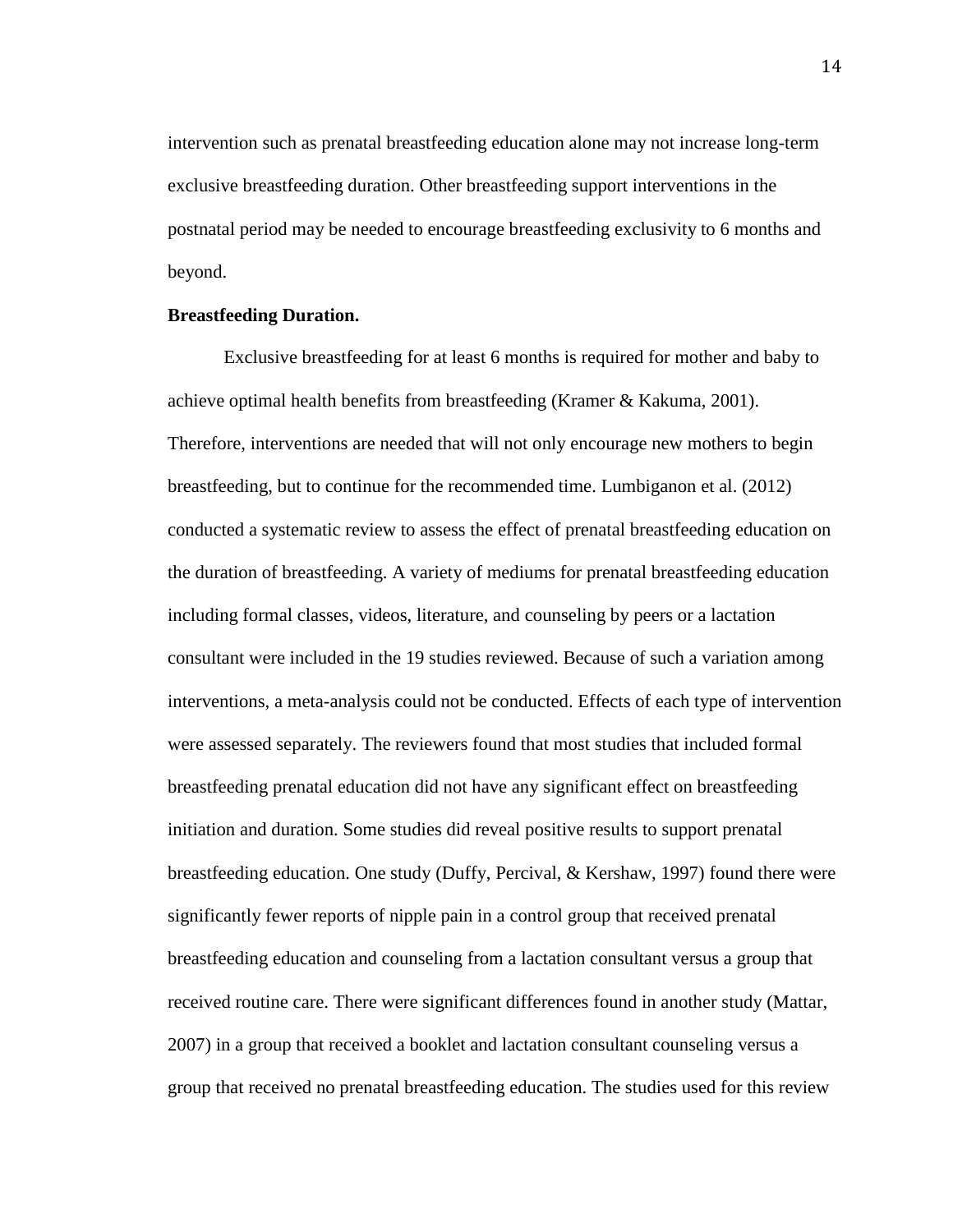had significant methodological flaws such as low sample size, selection bias, and attrition bias. The authors of the review recognized that because of the lack of rigor and the wide variety of intervention types included, study results are limited in generalizability. More rigorous research would provide stronger evidence than currently exists to guide the development and implementation of breastfeeding prenatal education.

One of the most rigorous studies reviewed was by Su et al. (2007). The study was completed with 450 healthy, pregnant women in Singapore. Prenatal breastfeeding education had a significantly positive effect on exclusive breastfeeding rates. The purpose of the randomized controlled trial was to assess the effectiveness of prenatal education versus postnatal lactation support versus routine care for exclusive breastfeeding. The antenatal education provided to participants included a video discussing the benefits of breastfeeding and demonstrating breastfeeding techniques, the receipt of a booklet, and 15-minute discussion with a lactation consultant. Women in the group who received prenatal education were significantly more likely to be exclusively breastfeeding at 6 weeks, 3 months, and 6 months postpartum. A prospective study of a convenience sample of 189 Canadian primiparous women also revealed that attendance in prenatal education was associated with exclusive breastfeeding until at least 2 months postpartum (Seminic, Loiselle, & Gottlieb, 2008).

#### **Breastfeeding Self-Efficacy**

For women to increase their success in breastfeeding initiation and duration they must believe that they can breastfeed or have self-efficacy regarding this behaviour. Selfefficacy is derived from Bandura's Social Learning Theory. It is defined as, "a cognitive process of individuals' confidence in their perceived ability to regulate their motivation,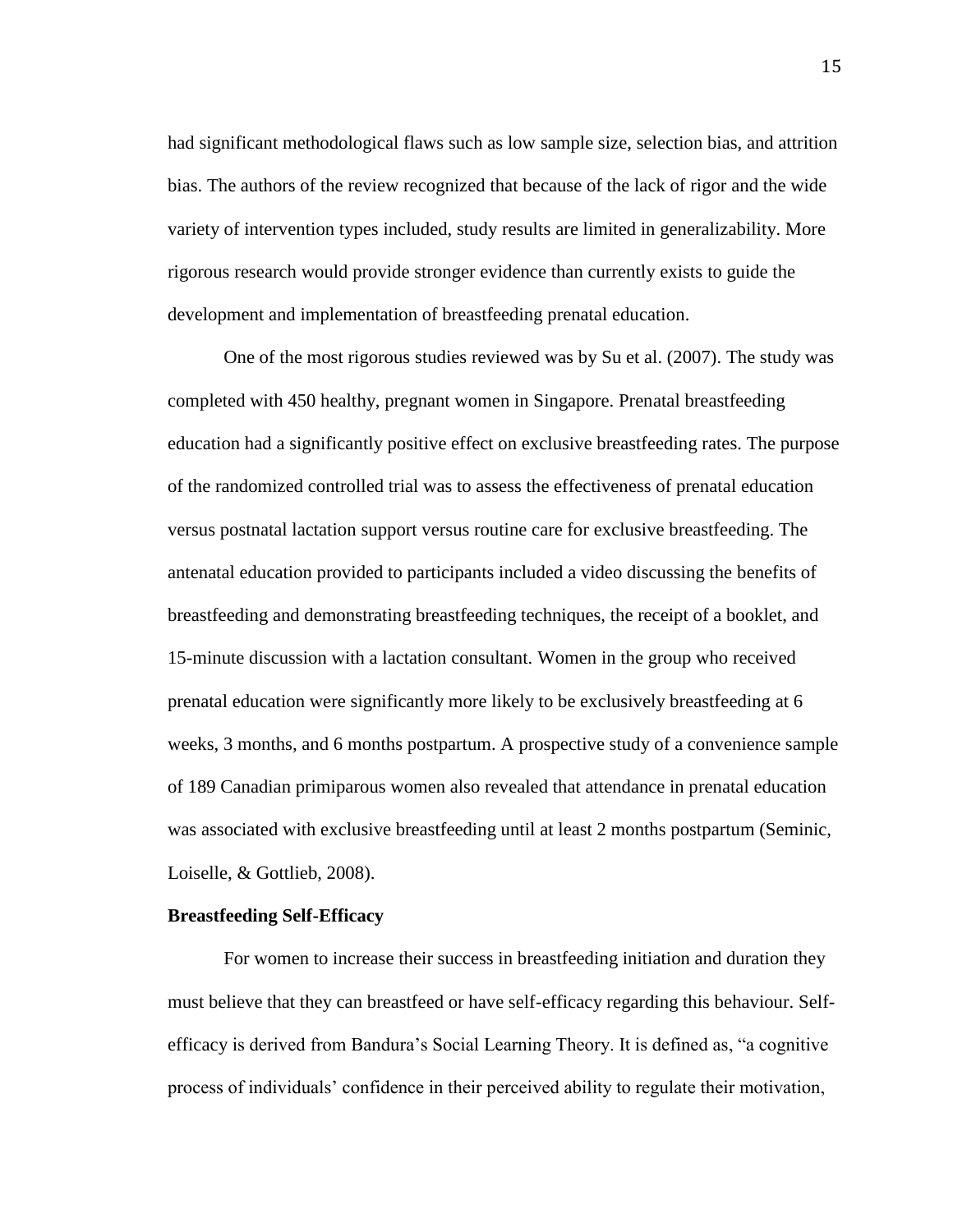thought processes, emotional states, and social environment through a specific behavior" (Dennis, 1999, p. 196). An individual's self-efficacy will have an effect on his/her behavior because it reflects one's beliefs and confidence in his/her ability to perform a certain behavior. In relation to breastfeeding, a woman's self-efficacy can affect her choice to initiate and continue to breastfeed. Breastfeeding self-efficacy is defined as a woman's confidence in her ability to breastfeed (Noel-Weiss, Bassett, & Craig, 2006). Women with higher self-efficacy are more likely to initiate breastfeeding and be successful even in the event of challenges (Nichols, Schutte, Brown, Dennis, & Price, 2009).

A person's achievement of self-efficacy is influenced by performance accomplishments, vicarious experiences, verbal persuasion, and physiological and affective states. Women who have previous successful breastfeeding experiences will be more likely to have greater breastfeeding self-efficacy (Dennis, 1999). However, for first time mothers or those who have not previously breastfed, it is important for health professionals to assist women to develop self-efficacy with breastfeeding. In providing prenatal breastfeeding education, health care professionals and laypersons have an opportunity to improve women's breastfeeding self-efficacy. Each woman has a unique life experience and her breastfeeding self-efficacy can be dependant on many factors. It is important for health care professionals to assess each woman's breastfeeding self-efficacy to and tailor prenatal breastfeeding education to meet her needs.

In a prospective, descriptive study Moore and Coty (2006) interviewed a sample of married, upper-middle class, American women to explore their attitudes and beliefs towards breastfeeding during the prenatal period and how their attitudes and beliefs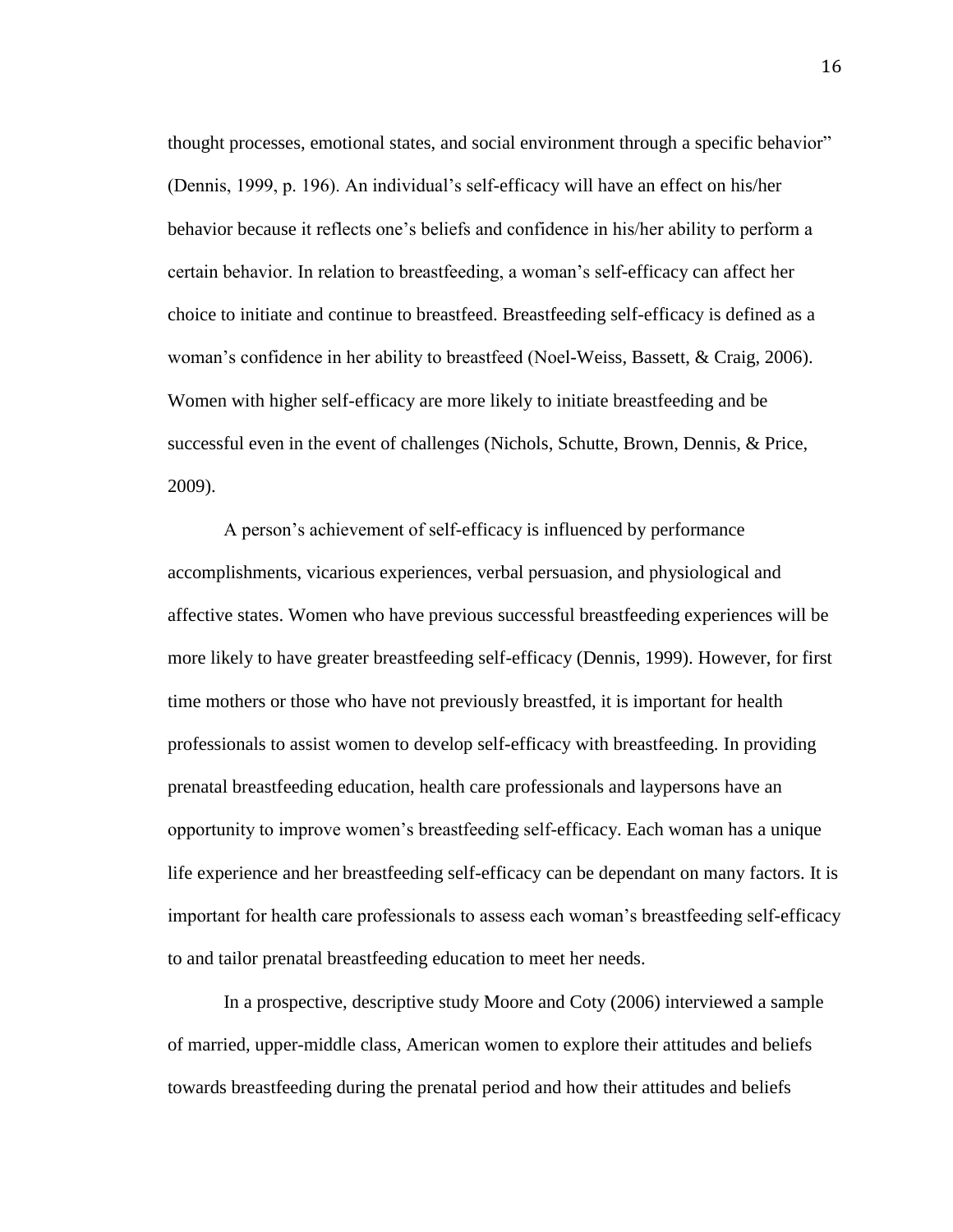changed overtime. One of the themes identified from the prenatal focus group interviews was "uncertainty associated with breastfeeding." The participants felt that they received a lack of information from health care providers and stories of negative experiences threatened their confidence to successfully breastfeed. Some mothers still expressed a lack of confidence in their ability to breastfeed in the postpartum period. Themes that emerged from the postpartum interviews included, "breastfeeding is both easy and difficult", "importance and role of others who are supportive", "receiving conflicting advice", and "having validating experiences." The authors concluded that health care professionals should provide pregnant women with information and experiences to build self-efficacy. Pregnant women need to be informed of potential breastfeeding problems and how to cope with these problems. They also need to be provided reassurance that they are supported and informed of available support services. By informing mothers of the availability of both peer and professional supports, mothers can find information and positive role models who can help them to gain the skills and confidence they need to breastfeed.

Other researchers have conducted research on self-efficacy and breastfeeding. Nichols et al. (2009) studied a small convenience sample of 90 pregnant women in Australia to assess the effect of a self-efficacy intervention on short-term breastfeeding outcomes. The women were randomly assigned to one of two groups. The intervention group was given a nine-page breastfeeding self-efficacy workbook to complete and the control group was given a five-page workbook on general parenting issues without the inclusion of breastfeeding content. Women in the intervention group had significantly higher breastfeeding self-efficacy scores than those in the control group. A positive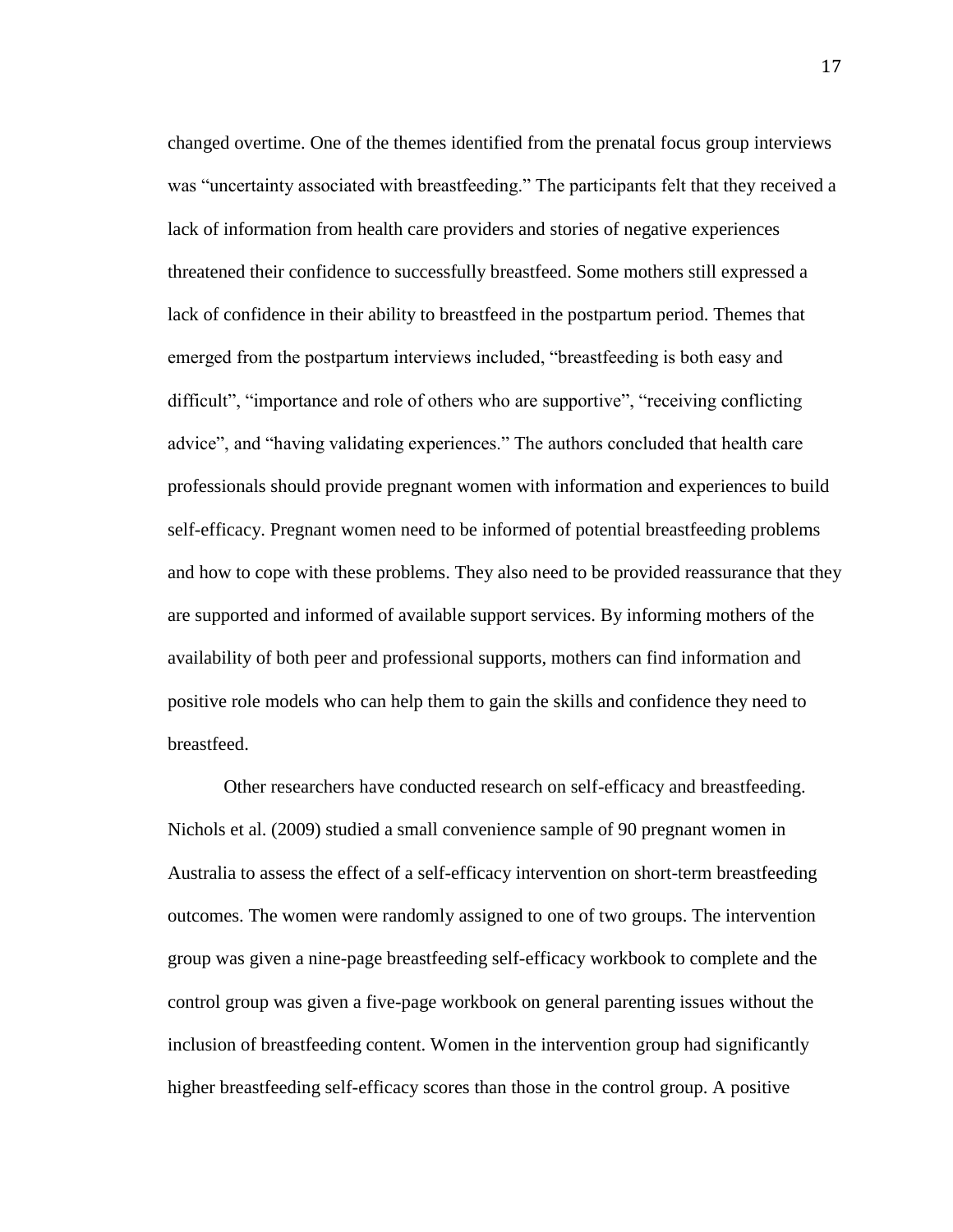correlation was found between breastfeeding self-efficacy scores and the number of days the mother-infant dyad was breastfeeding. This would support that breastfeeding selfefficacy had a positive relationship to breastfeeding behavior. The results show promise for the use of breastfeeding self-efficacy interventions through prenatal education.

Prenatal breastfeeding education can provide opportunities to enhance breastfeeding self-efficacy. Noel-Weiss, Rupp, Cragg, Bassett, and Woodend (2006) assessed the outcomes of a 2.5-hour prenatal breastfeeding education workshop that was developed using Bandura's theory of self-efficacy and adult learning principles. There were 92 volunteer participants who were randomly assigned to the control or experimental group. Breastfeeding self-efficacy scores were significantly higher at 4 and 8 weeks postpartum in the experimental group. Though the sample size was too small to infer significance, breastfeeding duration rates were higher for the group that attended the workshop. The small sample used for this study included mostly well educated, middle to high income women who most likely were highly motivated to breastfeed. Further research is needed to assess the ideal timing of this workshop as well as its effectiveness in other populations.

## **Breastfeeding Problems**

Many women discontinue breastfeeding early in the postpartum period. There are numerous reasons both why women continue or might discontinue breastfeeding (Thulier, 2009). These reasons might relate to the woman, infant, or the mother-infant dyad and can be of a physical, psychological, or social nature. The reasons may also be because of a lack of partner or family support or even a lack of support in the community (Vari et al., 2013). As evidenced by the research presented, the effects of prenatal education on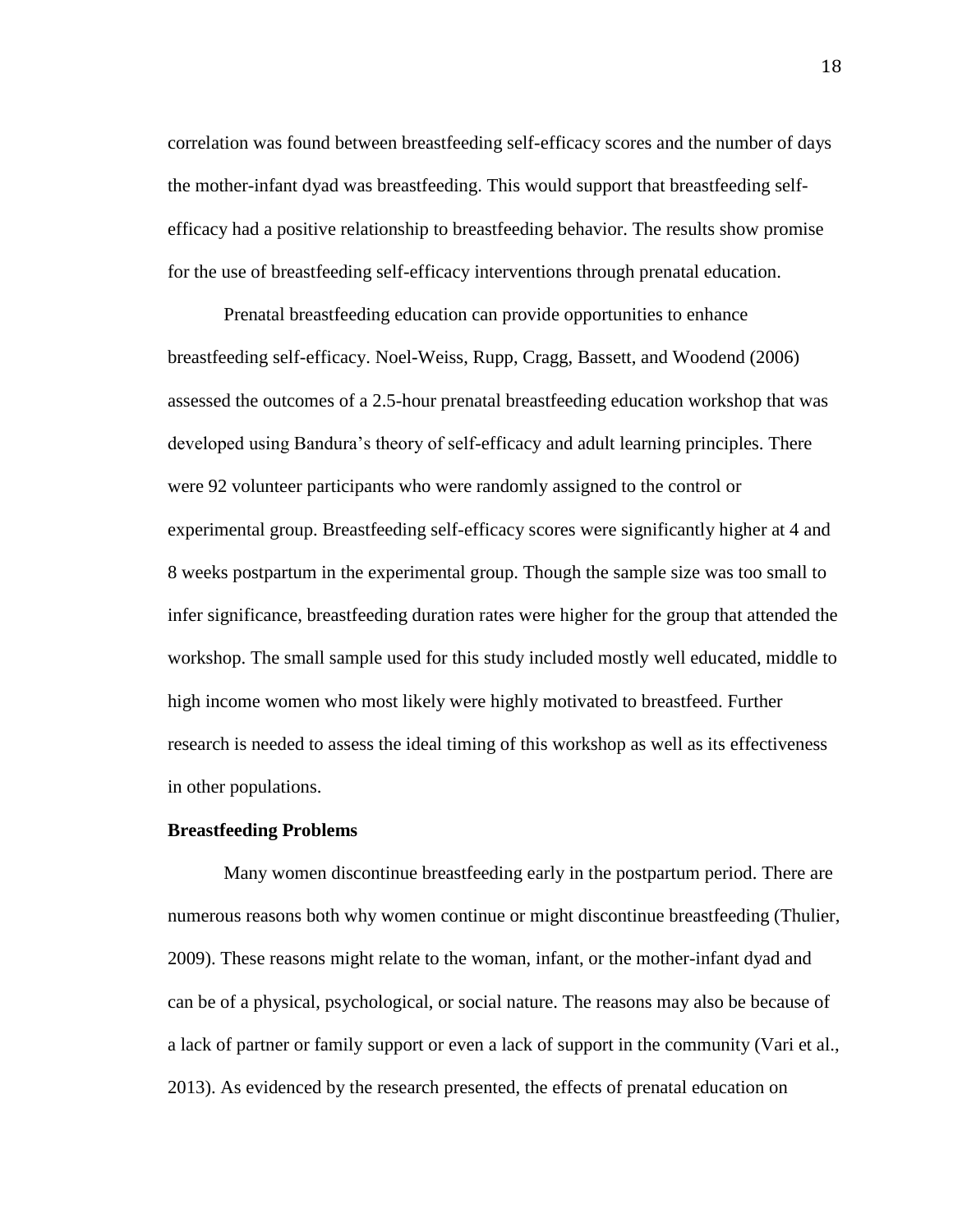breastfeeding behavior are mainly influential in the early weeks. In order to provide pregnant women with the tools necessary to successfully breastfeed they need to be informed of the potential difficulties they may encounter.

One of the most common reasons women discontinue breastfeeding is perceived insufficient milk supply (Ahluwalia, Morrow, & Hsia, 2005; Tenfelde, Zielinski, & Heldarisafa, 2013). It is also cited as a common reason why mothers supplement their infant's feeding with formula, thus losing the benefits of exclusive breastfeeding. Gatti (2008) reviewed the literature on maternal perceptions of insufficient milk supply in breastfeeding. She found that many women perceived that they had insufficient milk supply in the early days before milk supply is well established. Women most often based their perceptions on their baby's behavior; often interpreting that a baby who is crying, fussy, or wakes a lot is not getting enough milk. From the review the author concluded that prenatal breastfeeding education could serve to inform mothers of the factors that affect milk supply and that mothers should not make decisions on milk supply alone, but should seek help with this issue to determine the infant's nutritional status. Health care professionals could contribute to breastfeeding success by educating pregnant women and their partners about normal newborn behaviors, temperament, feeding cues, and how to know if their baby is getting enough breast milk.

Another common reason for women stopping breastfeeding is nipple pain (Ahluwalia et al., 2005). Morland-Schultz and Hill (2005) conducted a systematic review on the prevention of and therapies for nipple pain. Several studies they reviewed indicated that the education on proper positioning and latching were effective in preventing nipple pain. The authors concluded that pregnant women would benefit from comprehensive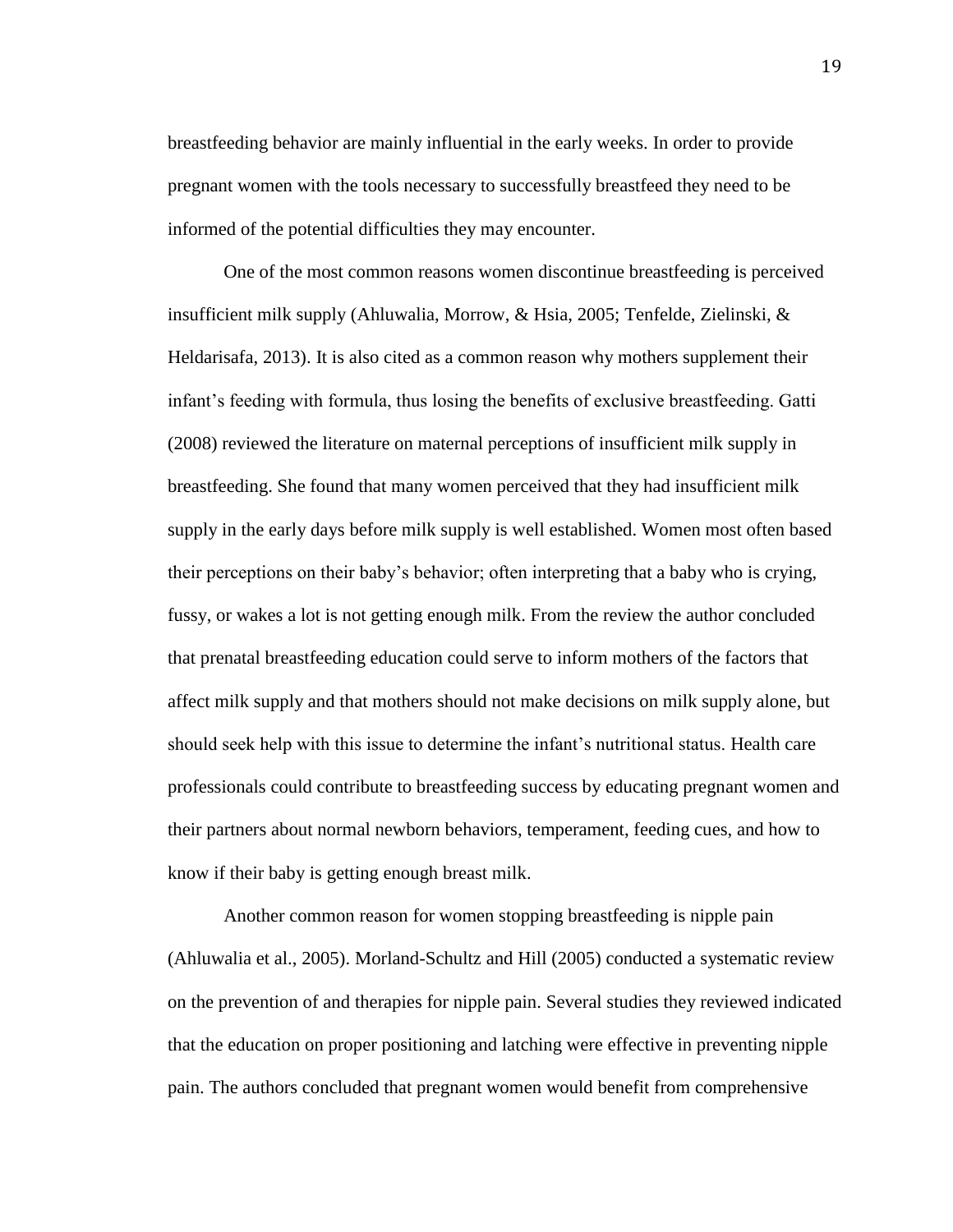education on breastfeeding positioning and latching in order to promote good practices and decrease risks of nipple pain. Pregnant women require information on the reality that nipple pain could occur and when nipple pain is not normal. They need to be aware of where to seek help should they experience nipple pain. Duffy et al. (1997) used an observer blind experimental design of 70 primiparous women in Australia to assess if a one hour antenatal education session on correct positioning and latching had an effect on reported nipple pain/trauma and breastfeeding rates. Although the convenience sample was small, extraneous variables were controlled, and random allocation to groups was completed. The intervention was found to be successful because women in the intervention group reported significantly less nipple pain and nipple trauma on postpartum days 1-4. Women in the experimental group were also significantly more likely to still be breastfeeding at 6 weeks postpartum. In the experimental group, 92% of participants were still breastfeeding at 6 weeks postpartum vs. 29% of participants in the control group.

## **Maternal Needs for Prenatal Breastfeeding Education**

The needs of pregnant women and their partners ought to be considered for the development of prenatal breastfeeding education. Assessment of a pregnant woman's knowledge level and breastfeeding self-efficacy is imperative. In the following section I will review research that has assessed maternal perceptions of the usefulness of information and education provided in the prenatal period.

Pregnant women have varying levels of breastfeeding knowledge and breastfeeding self-efficacy. Laanterä et al. (2012) used a descriptive study to assess breastfeeding confidence in pregnant women. Many pregnant women with low scores on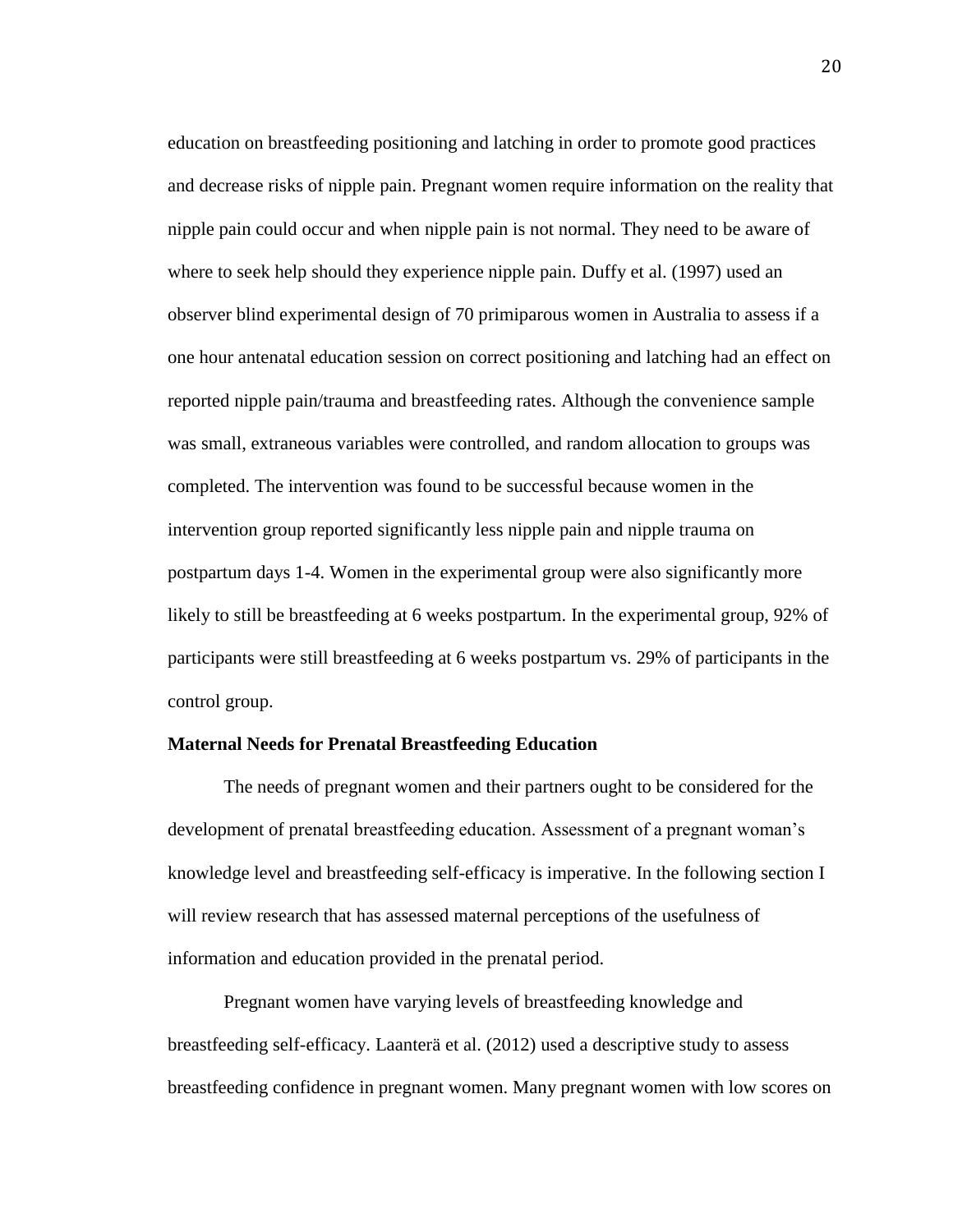breastfeeding knowledge and those who thought breastfeeding was difficult had lower breastfeeding confidence scores. Therefore, the breastfeeding confidence scores would appear to be affected by knowledge level. The authors concluded that pregnant women require more information on the physiology of breastfeeding and how to manage breastfeeding problems.

Two qualitative studies indicated how mothers felt about the usefulness of breastfeeding prenatal education and information. Craig and Dietsch (2010) completed a small descriptive study of 10 participants who were first time mothers enrolled in a 2.5 hour prenatal breastfeeding education class in Australia. Themes from the study included scientification of breastfeeding, expectations, and stressors. Women viewed the education sessions as an opportunity to learn from someone knowledgeable on how to "do it right." Women had fears about breastfeeding problems and milk insufficiency that led to feelings of inadequacy and a lack of self-efficacy. Though the authors concluded from the study that antenatal breastfeeding education is useful to increase knowledge for first time mothers, there was little evidence that the mothers found the education useful. Larger, more in depth qualitative studies are needed to explore how mothers feel about the usefulness of breastfeeding prenatal education.

A larger qualitative study by Cross-Barnet et al. (2012) explored mother's breastfeeding care experience from the time their baby was born through their baby's first year. This study used a convenience sample of 75 women enrolled in Women, Infants, and Children (WIC) Program in Maryland, USA. This program provides support for lowincome women and families. Women in this study reported receiving minimal and inconsistent information around breastfeeding. Many responses provided by participants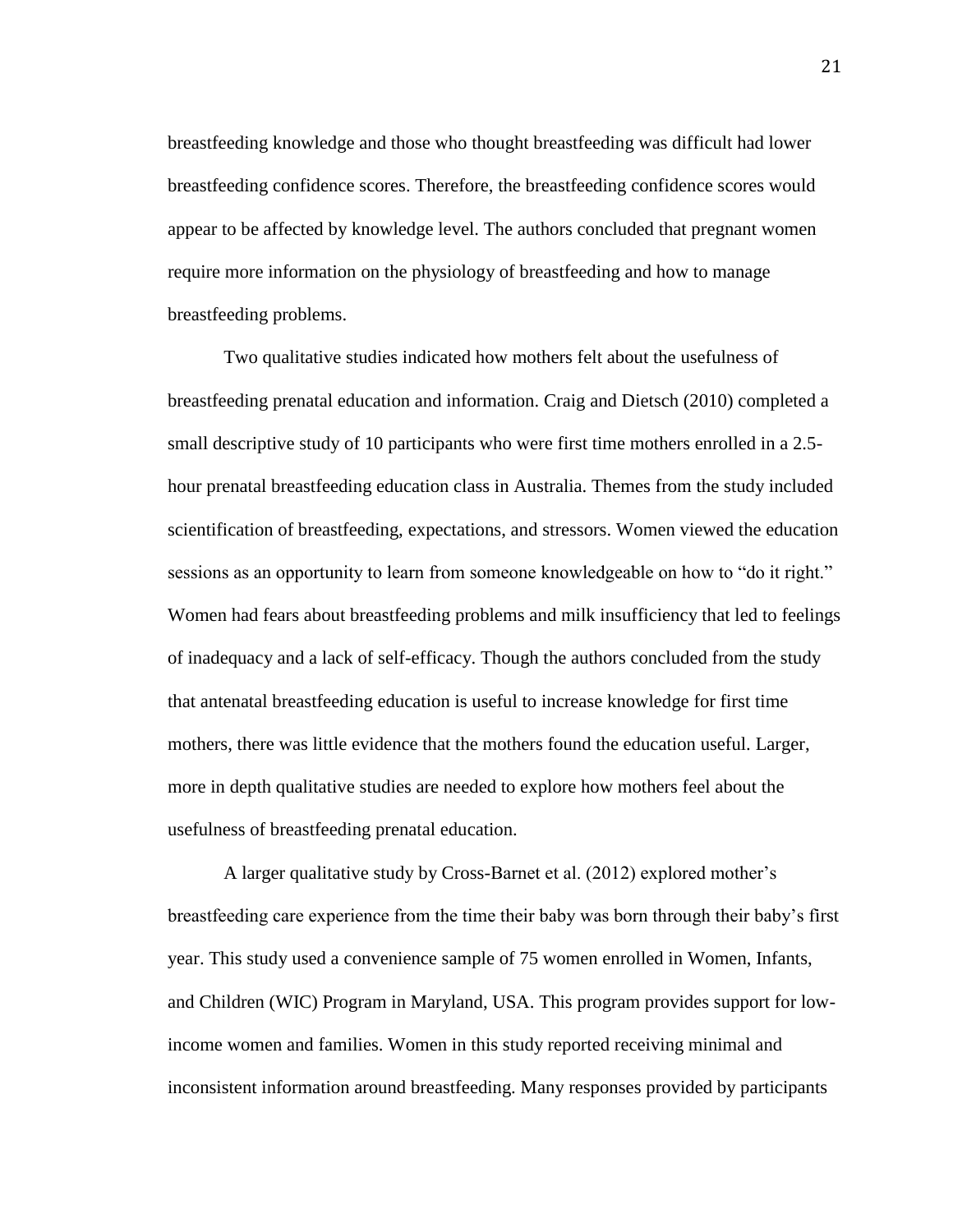demonstrated that they lacked knowledge of and support for breastfeeding. Consistent, up to date, breastfeeding information is required to be provided to pregnant women by health care professionals across disciplines to have the desired effect of increasing breastfeeding initiation and duration and providing the women with the necessary support.

Barnes et al. (2008) completed a study to assess the needs of first-time mothers in preparation for bringing home their new babies. Surveys were completed by telephone with 151 Australian mothers at 3 months postpartum. Focus groups were also conducted 7-9 months after clients began receiving community health services. Of the participants, 68.9% of the group received prenatal information from health professionals, and 55% received information from prenatal classes. There were 27.8% of the participants that reported that they needed more information on breastfeeding. Of the mothers surveyed, 24.5 % reported they had concerns about sleep and felt they were ill-prepared to cope with the lack of sleep they encountered related to having a new baby and breastfeeding. Some mothers (13.2%) felt that prenatal education classes focused too much on labor and delivery and not enough on the postnatal period. Mothers also identified that they wanted more information on where to get help from professionals or peers.

Fathers also require breastfeeding prenatal education to allow them to be supportive of breastfeeding and to participate in the breastfeeding experience. Mitchell-Box and Braun (2012) used qualitative methods to assess fathers' thoughts on breastfeeding and their implications for planning breastfeeding interventions. Fourteen male partners of Women, Infants, and Children (WIC) participants in Hawaii, USA were interviewed. Themes that emerged from the interviews were "making the decision", "making it work", "feeling left out", and "crossing the line". The men interviewed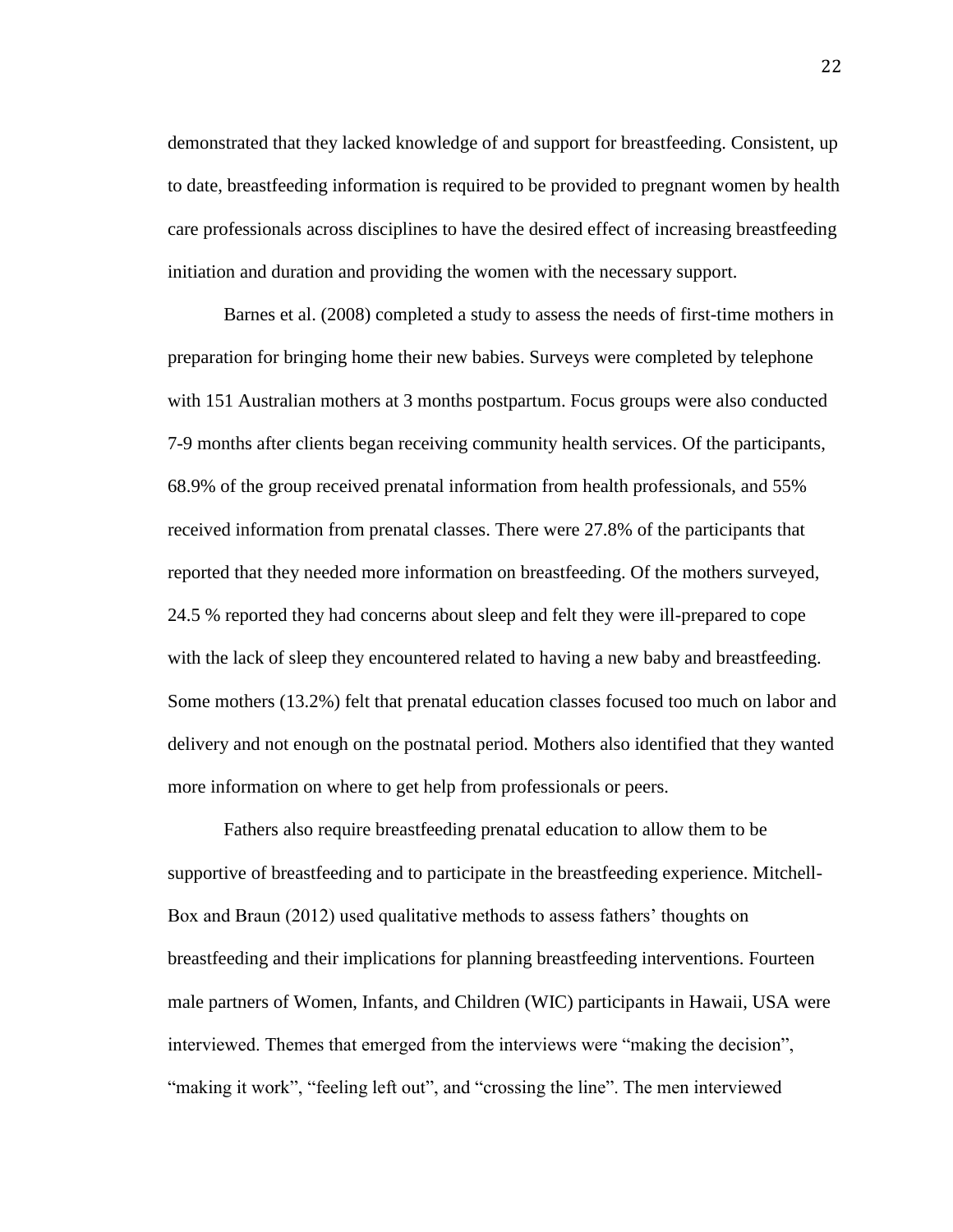indicated that they wanted to be a part of making decisions around infant feeding and that they wanted to engage in helping their partners to breastfeed. The authors concluded that the breastfeeding dyad should be made into a "triad" to encourage fathers to have more involvement in the breastfeeding process. The authors suggested that an intervention based on social cognitive theory and building self-efficacy of fathers could help to promote breastfeeding.

# **Summary of the literature**

As evidenced there is a wide variety of literature on prenatal breastfeeding education. In the systematic reviews, Lumbignon et al. (2012) and Chung et al. (2008) recognized that there were a significant number of studies that are methodologically flawed and thus might not provide practical results or results that can be generalized. More rigorously designed research around the effects of prenatal breastfeeding education and the qualities necessary for effective interventions would help provide the evidence required to improve breastfeeding experiences for women and their infants.

The literature does show some promise for prenatal breastfeeding education interventions that focus on improving maternal breastfeeding self-efficacy (Nichols et al., 2009; Noel-Weiss et al., 2006). These studies involved small samples and not all participants were randomly assigned to a control or intervention groups. The studies were descriptive and evaluated a specific intervention. These factors limit the generalization of the findings. Further research is required to assess the effectiveness of various interventions on maternal self-efficacy, and breastfeeding initiation and duration rates. Further research could also help to determine what type of interventions would serve to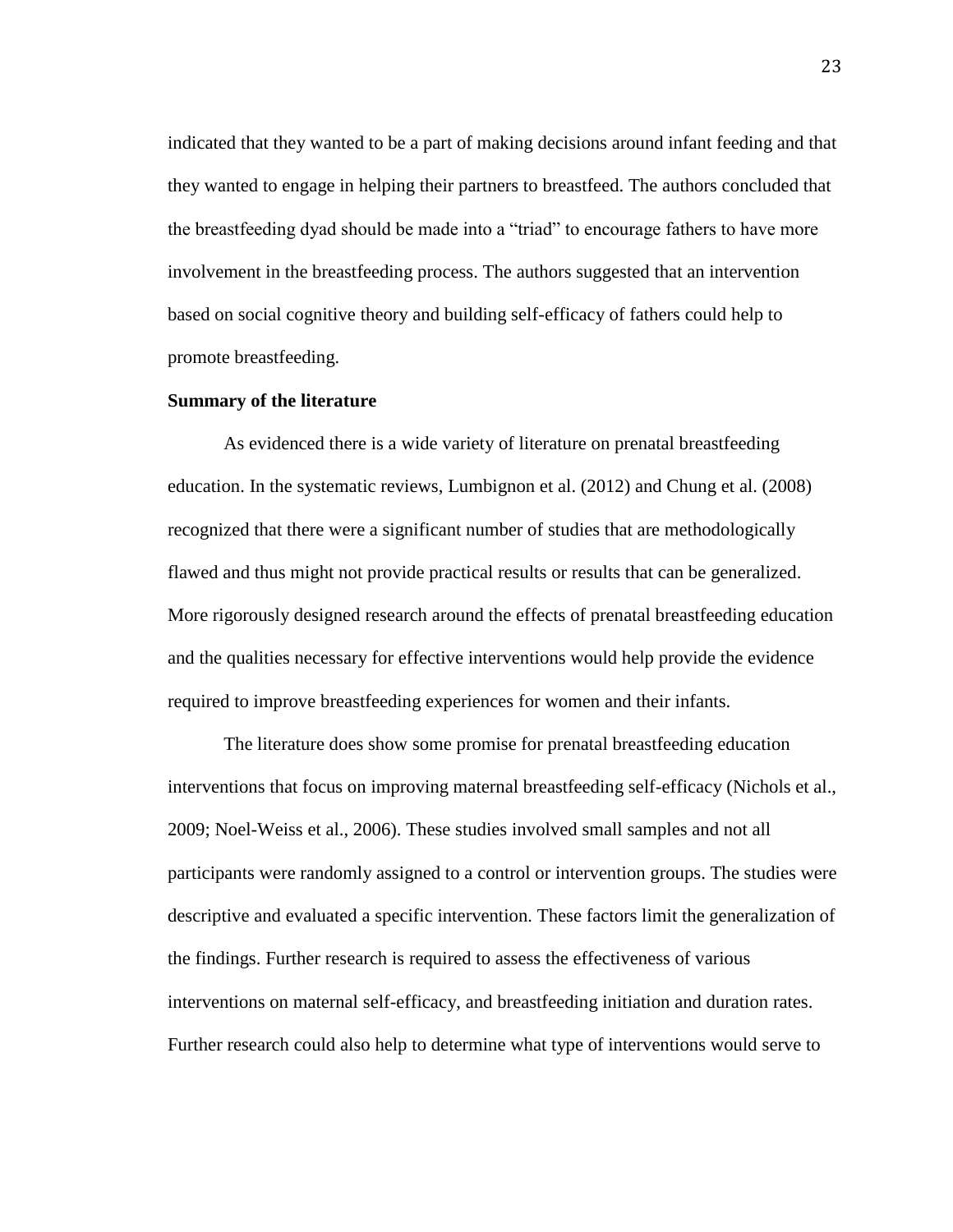increase breastfeeding knowledge as well as breastfeeding confidence in pregnant women.

## **Conceptual Framework**

Pregnant women could benefit from breastfeeding education that would inform these women of the benefits of breastfeeding and the risks of formula feeding in order to make an informed decision about how they want to feed their baby. However, prenatal breastfeeding education must be more than this and prepare women for some of the challenges they might encounter when they breastfeed their infants or how to prevent some problems that might arise. Breastfeeding can be challenging and present a number of difficulties. Pregnant women and their partners need to learn how they can work together to support one another to make breastfeeding work. Through prenatal breastfeeding education pregnant women can see how to breastfeed, learn how to breastfeed, and learn ways to deal with challenges they may encounter on their breastfeeding journey. Prenatal education sessions provide opportunities for pregnant women to gain confidence in their ability to breastfeed.

As demonstrated by the literature review, a woman's breastfeeding self-efficacy can have an impact on her decision to breastfeed and her breastfeeding outcomes. Thus, self-efficacy theory was used to guide the development of a prenatal breastfeeding education resource for use by public health nurses. Self-efficacy theory can be used as part of the nursing process to guide the care provided to pregnant and breastfeeding women from the prenatal period through to the postnatal period and beyond.

24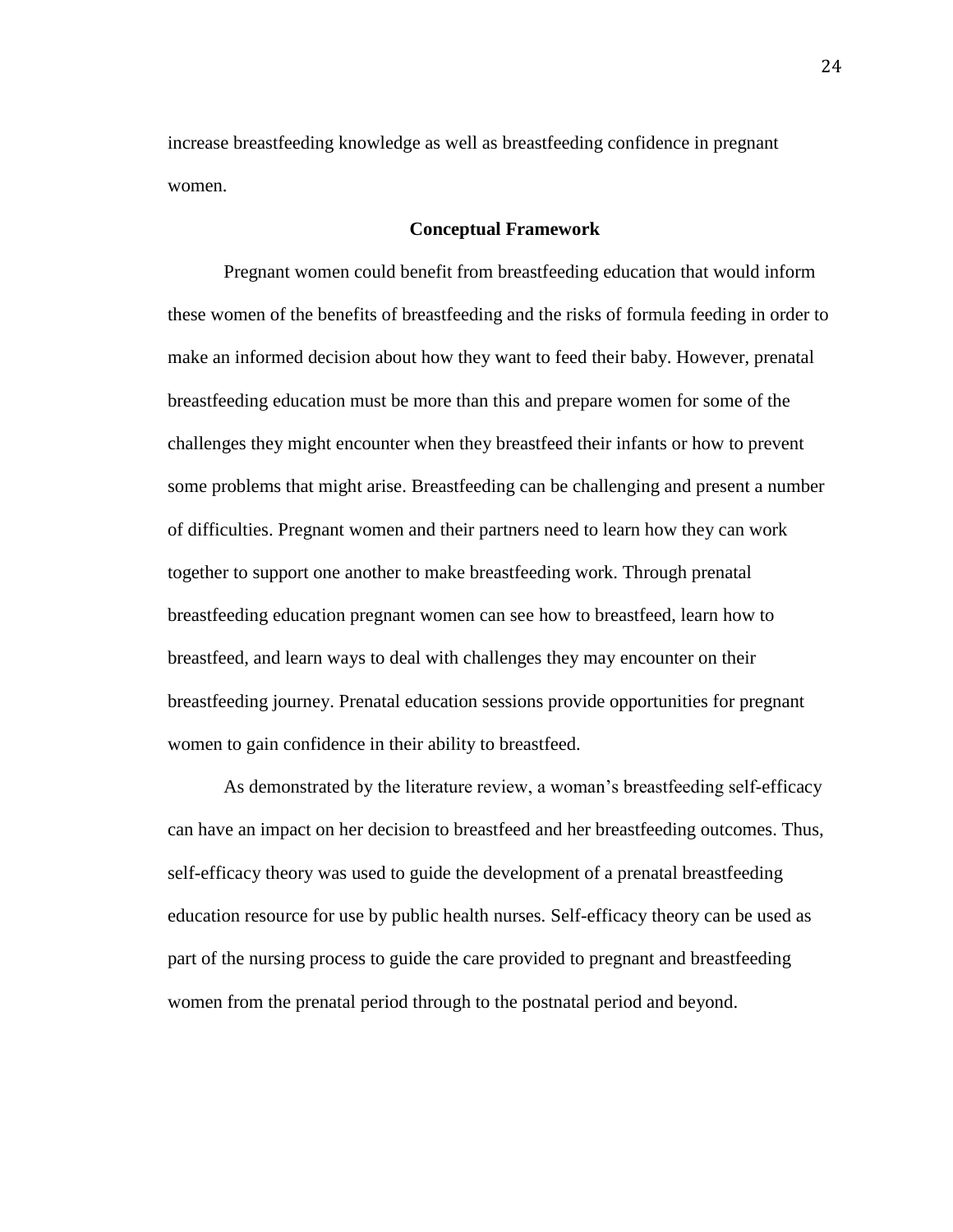#### **Self-efficacy Theory**

Self-efficacy theory was derived from Bandura's Social Learning Theory, later termed Social Cognitive Theory (McKenzie, Neiger, & Thackeray, 2009). Self- efficacy is defined as, "a cognitive process of individuals' confidence in their perceived ability to regulate their motivation, thought processes, emotional states, and social environment through a specific behavior," (Dennis, 1999, p. 196). Self-efficacy and social cognitive theory is based upon a number of assumptions about human behavior and these assumptions have been supported by research in a variety of situations. One of the assumptions upon which the theory is based is that a person must believe that he/she can achieve the desired outcomes by his/her actions. A second assumption is that a person who believes in his/her abilities to master a certain behavior or cope with a certain situation will engage in that behavior. A third assumption is that a person who believes that a certain situation will exceed their coping skills will avoid that situation (Bandura, 1977).

# **Development of Self-Efficacy Expectations**

An individual will have both efficacy expectations and outcome expectations. Efficacy expectations are the belief that the individual can perform a certain behavior to achieve the desired outcome. Outcome expectations are the individual's belief that a certain behavior can achieve certain outcomes (Bandura, 1977; McKenzie et al., 2009). In relation to breastfeeding, a mother's efficacy expectation would be her belief that she is able to breastfeed. Her outcome expectation is that the breastfeeding will be successful and she will achieve the benefits she wishes to receive such as health and well being for herself and her baby.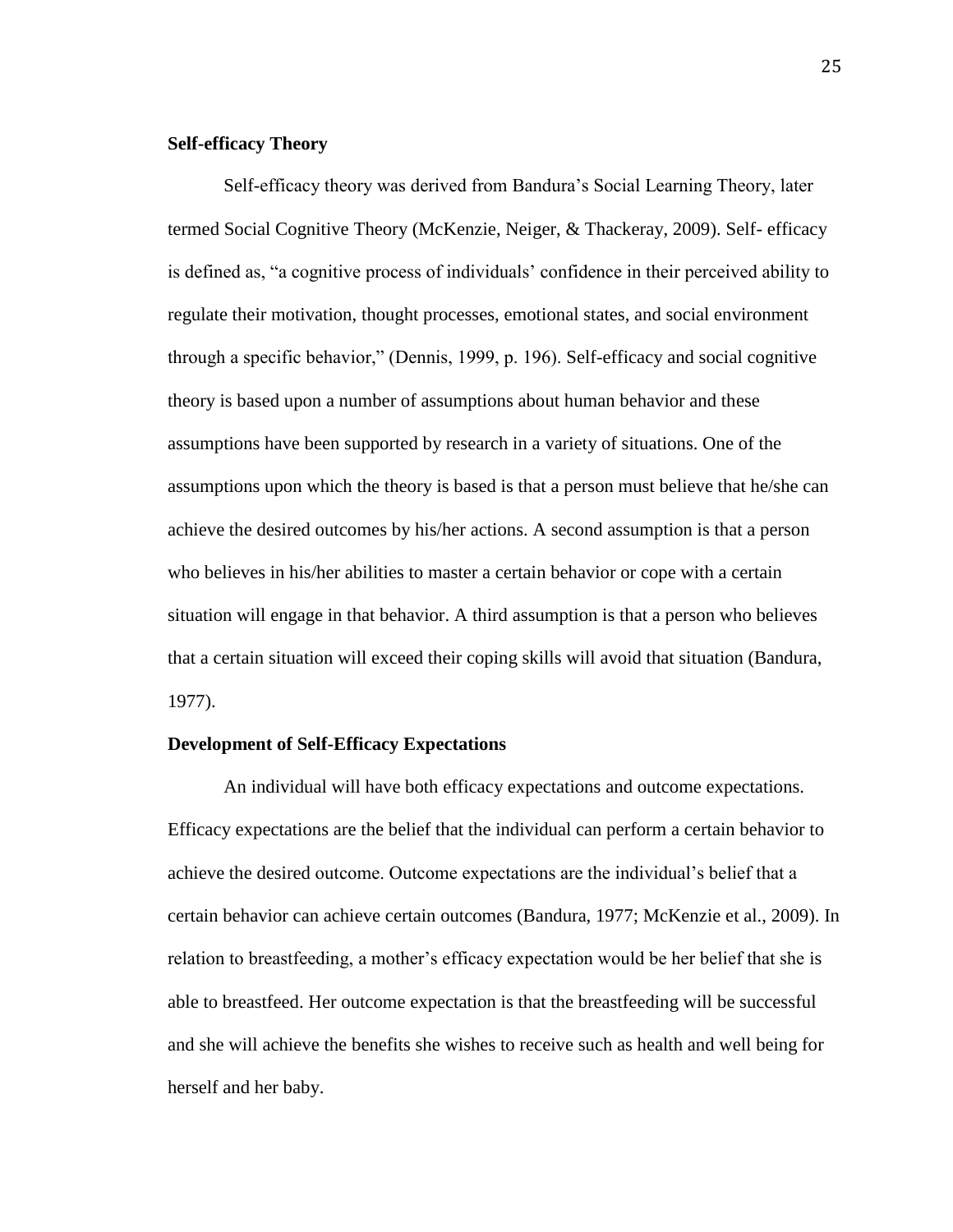Self-efficacy theory proposes that interventions can serve to strengthen efficacy expectations (Bandura, 1977). Prenatal breastfeeding education should affect both types of expectations. Breastfeeding education must convince mothers that the breastfeeding outcomes are worthy of the effort required to breastfeed. As postulated by the theory, "efficacy expectations will determine how much effort a person will expend and how long they will persist in the face of obstacles and aversive experiences,"(Bandura, 1977, p.194). Not all breastfeeding mothers face great obstacles on the road to breastfeeding success, but many do. Increasing breastfeeding self-efficacy will give the mother a better chance of overcoming challenges and reaching her breastfeeding goals.

It is possible to increase self-efficacy as has been evidenced in increasing individual self-efficacy scores. Development of self-efficacy expectations occurs through influence of four sources: performance accomplishments, vicarious experiences, verbal persuasion, and through emotional arousal (McKenzie et al., 2009). Each influence will be discussed in relation to how prenatal breastfeeding education can serve to promote breastfeeding self-efficacy.

## **Performance accomplishments.**

Performance accomplishments are the most significant influence on self-efficacy. Successful performances of a behavior have been found to increase a person's selfefficacy, whereas failed attempts will decrease a person's self-efficacy (Dennis, 1999). For primparous women with no previous personal breastfeeding experience there is no performance accomplishments directly related to breastfeeding to draw upon. Therefore, for first-time mothers, the importance of early postnatal intervention is imperative to encouraging breastfeeding self-efficacy through a positive performance accomplishment.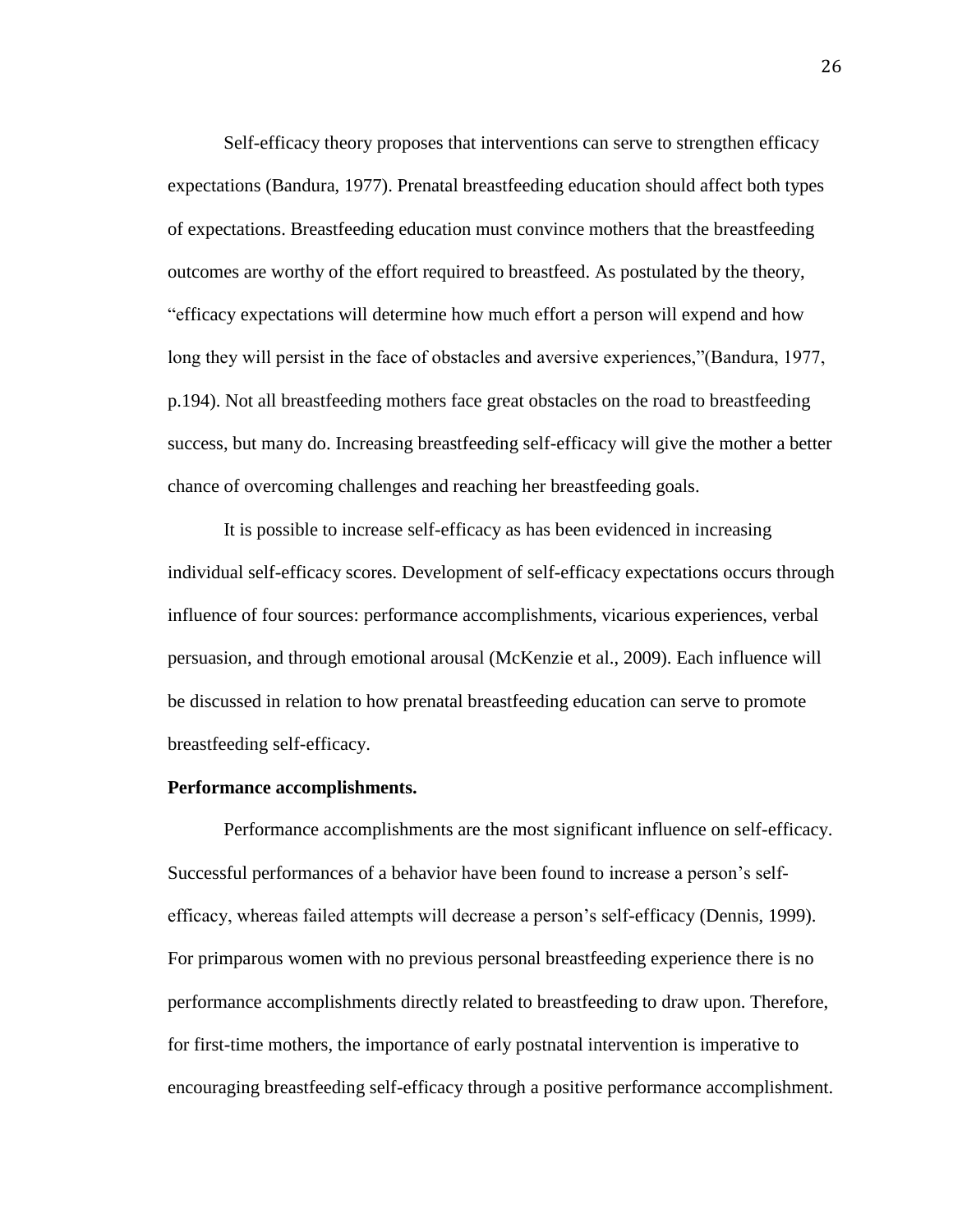Women who have had past breastfeeding experience, might have developed breastfeeding self-efficacy or may have had an experience that was detrimental to breastfeeding selfefficacy. During prenatal assessment visits, it is important that nurses explore any breastfeeding history a pregnant woman might have and to explore how her experience has affected her belief in her self-efficacy to breastfeed.

Education during the prenatal period could help to teach women how to breastfeed successfully. A simulated breastfeeding experience is one example of how to help pregnant women to learn how to breastfeeding skills. Noel-Weiss, Bassett, and Cragg (2006) used dolls to teach hands-on breastfeeding skills to pregnant women. The use of dolls and pillows for support to demonstrate a variety of breastfeeding positions could be effective in helping new mothers learn to breastfeed.

## **Vicarious experience.**

Observational learning can also have an impact on self-efficacy. Observation of another person having success with a given behavior will allow an individual to believe they too could succeed with a behavior if they are persistent and put in the effort required (Bandura, 1977). Often the early days of breastfeeding are challenging and sometimes difficulties experienced can have a negative impact on one's self-efficacy. Fortunately, what a woman has learned through observational learning couple with effective coping strategies could compensate for a difficult experience (Dennis, 1999).

Women who have positive role models such as family members, friends, or peers who have breastfed that serve as good examples could help women believe they too can succeed with breastfeeding. Not all women have positive role models for breastfeeding in their social networks. There are many avenues of peer support available today. Pregnant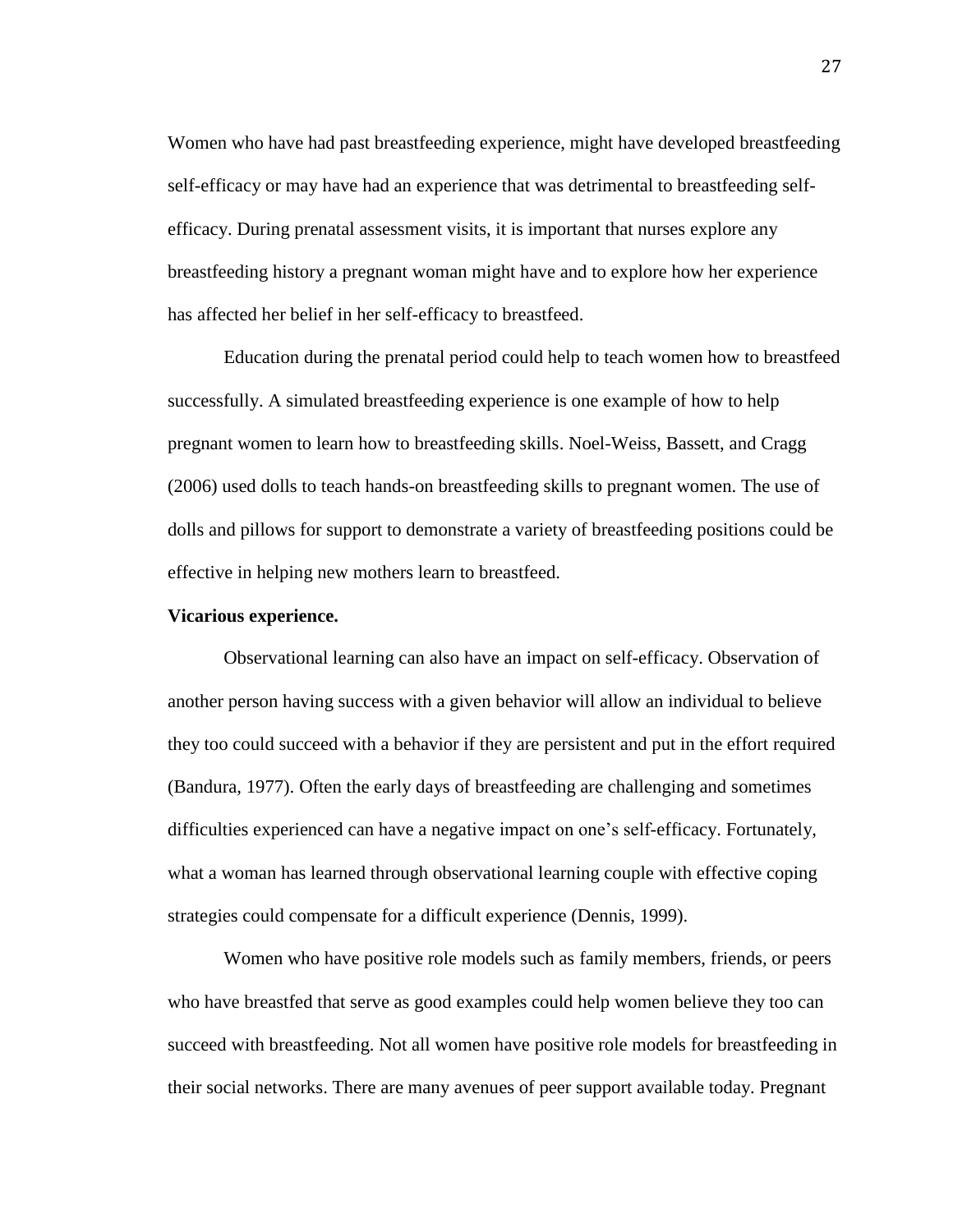women can be informed of breastfeeding peer support services during their prenatal breastfeeding education. A woman who could share her breastfeeding story with a group of pregnant women and their partners could also serve to impart a vicarious experience.

Other individual's performances that are recorded or in print can also have an impact on development of self-efficacy (Dennis, 1999). Use of breastfeeding videos can prove to be useful for observational learning (Noel-Weiss et al., 2006; Su et al., 2009). Videos can be shown to demonstrate infant feeding cues as well as positioning, latching, and drinking at the breast. When pregnant women see other women successfully latch their baby to the breast and breastfeed, they feel enabled to do the same. Dr. Jack Newman's *Visual Guide to Breastfeeding* is a resource that all public health nurses in the Central Health region have in their offices for use during prenatal education to supplement the resource that has been developed for this practicum. This video resource could be used by public health nurses as a supplement to the prenatal breastfeeding education modules that I helped to develop.

## **Verbal persuasion.**

Individuals could be persuaded that they have the ability to succeed. The more credible the person providing the verbal persuasion, the greater their ability to affect one's self efficacy (Dennis, 1999). In regards to breastfeeding, what makes a person most credible? Is it education or experience? Dennis' work (Dennis, 2002b; Dennis, Hodnett, Gallop, & Chalmers, 2002) has demonstrated that peer support can be just as, or more effective, in improving breastfeeding rates than professional support. Both peer and professional support can be beneficial increasing breastfeeding rates.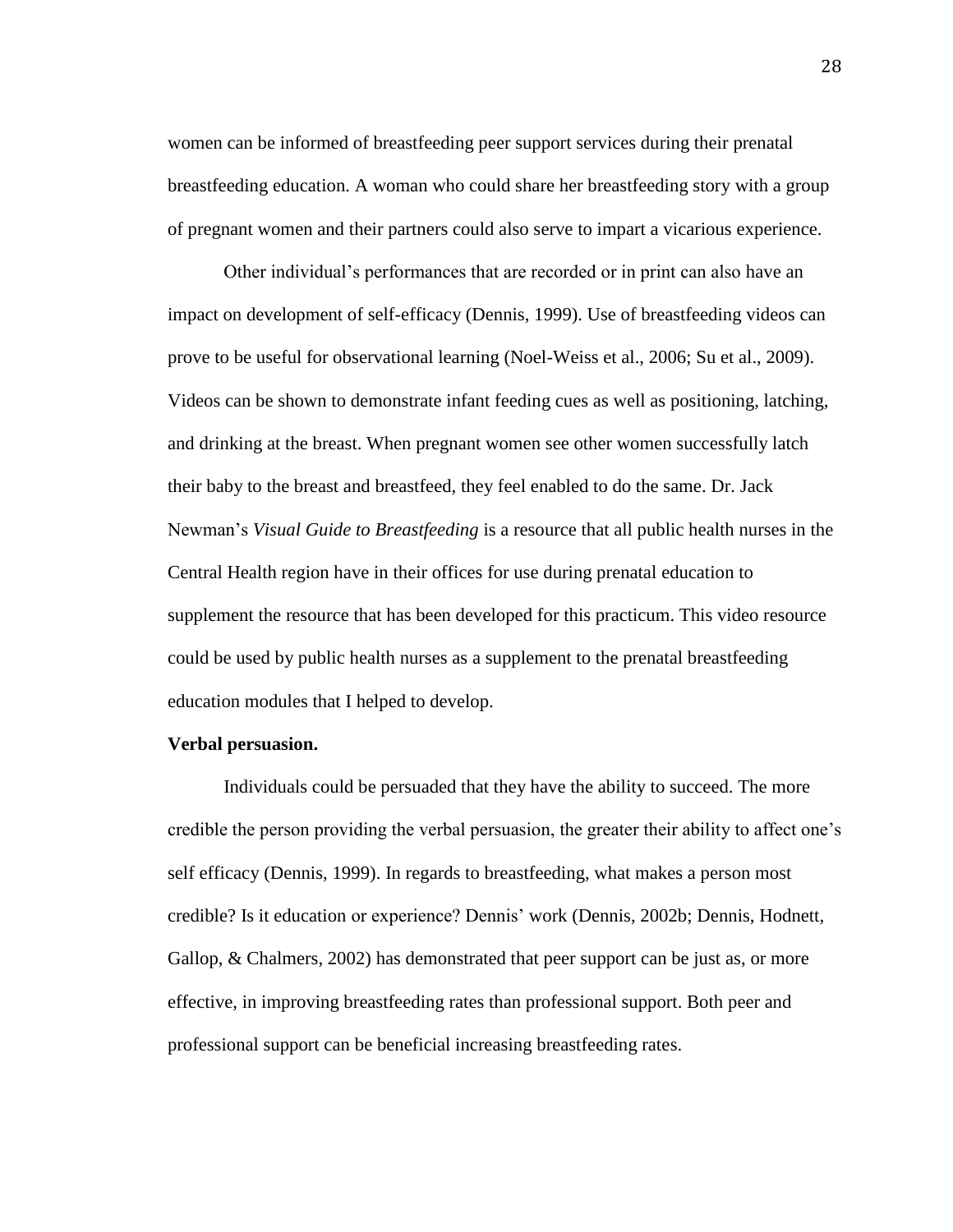To persuade pregnant women to breastfeed, health care professionals need to work as a team to provide consistent, up-to-date information to pregnant and breastfeeding women to encourage them to initiate breastfeeding and to meet their breastfeeding goals. Responses from health care professionals can be powerful. Positive responses can serve to increase self-efficacy, where as inappropriate or exaggerated responses can limit the credibility of the persuader and negatively affect self-efficacy (Noel-Weiss et al., 2006). The information provided by physicians, nurse practitioners, and nurses can be very powerful and their words and actions can influence women's choices and behaviors (Kjelland et al., 2014). Health care professionals should try to use language that will be empowering for women (Noel-Weiss et al., 2006).

## **Emotional arousal**

Perceived stressful situations can arouse a heightened emotional response. Such responses can produce anxiety that can have a negative effect on self-efficacy (Bandura, 1977). In any situation individuals can experience fear, fatigue, or pain that they might view as signs of inability. Prenatal breastfeeding education could help expectant parents to learn about what to expect and how to cope with possible feelings of fear, fatigue, or pain. Expectant parents can be taught about how they can plan ahead and arrange support for them in the early days (Noel-Weiss et al., 2006).

#### **Methods and Activities**

The instructional design model by Morrison, Ross, and Kemp (2007) was used to guide the development of the breastfeeding education modules for this project. The Instructional design process allows program planners to identify a problem and assess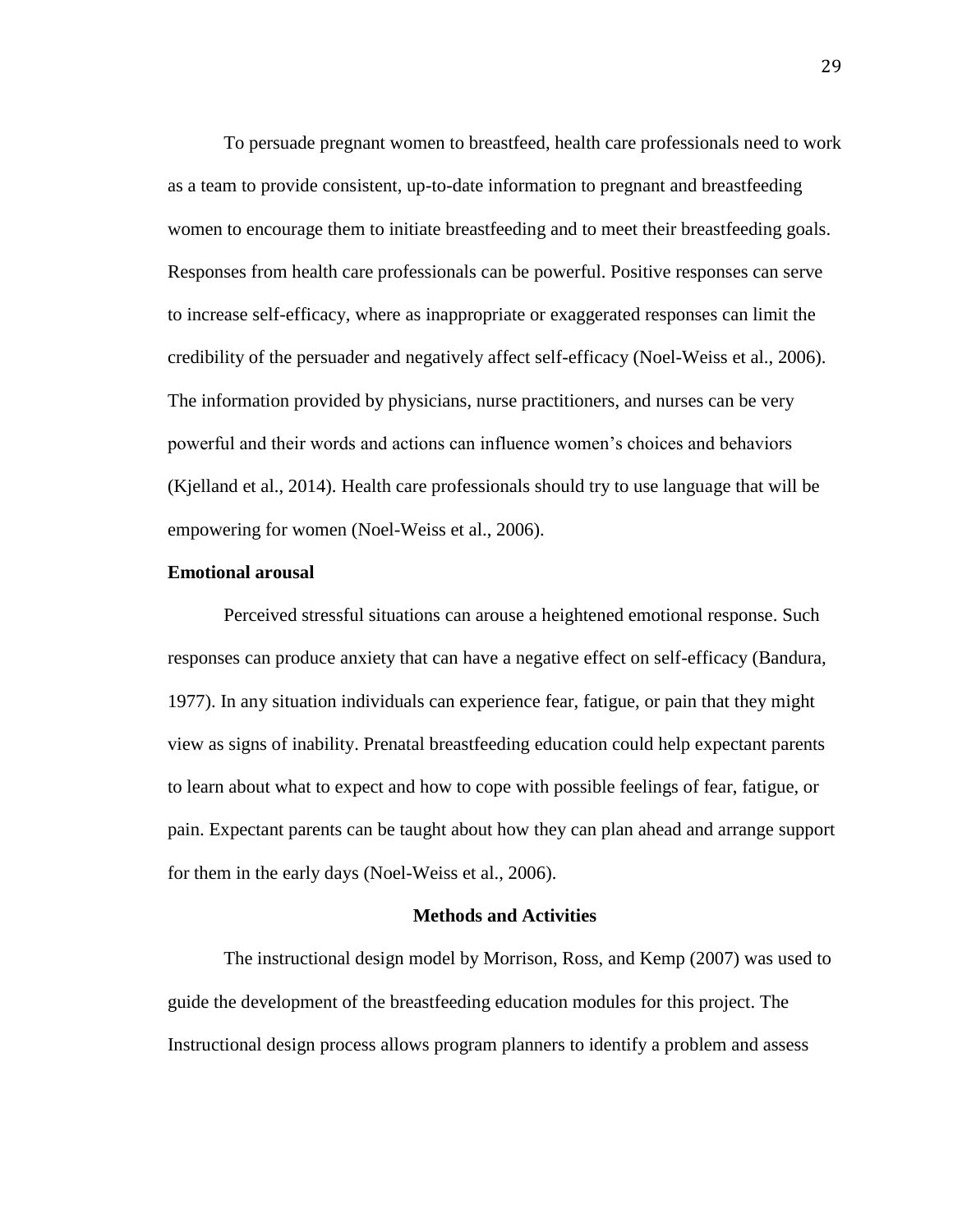learner needs. Program planners can then proceed to design applicable instruction to address the problem by focusing on the needs of the learner (Morrison et al., 2007).

The instructional design model used is made up of four interrelated components (Morrison et al., 2007). Those components are learners, objectives, methods, and evaluation. Within the design model there are also nine elements including; instructional problems, learner and context, task analysis, instructional objectives, content sequencing, instructional strategies, designing the message, development of the instruction, and evaluation instruments.

## **Learner Characteristics**

The instructional design model identifies that it is important to focus instructional design on the needs of the learner (Morrison et al., 2007). The priority population is pregnant women and their partners and/or their support persons. Each pregnant women and her partner are unique. A woman's life experiences as well as cultural and religious beliefs will affect her thoughts and feelings about breastfeeding. Some women have never seen another woman breastfeed and others come from strong breastfeeding families, communities, or cultures where they have lots of exposure to and support for breastfeeding (Children's Women's Health Centre of British Columbia-Provincial Health Services Authority & Vancouver Coastal Health Authority, 2003). It is important for the public health nurse to assess the characteristics of each individual client in order to effectively plan and deliver client-centered breastfeeding prenatal education.

Public health nurses working in rural NL work with clients who vary in terms of their experiences and education level. Public health nurses should engage clients in the learning process my allowing them to be active participants in planning their learning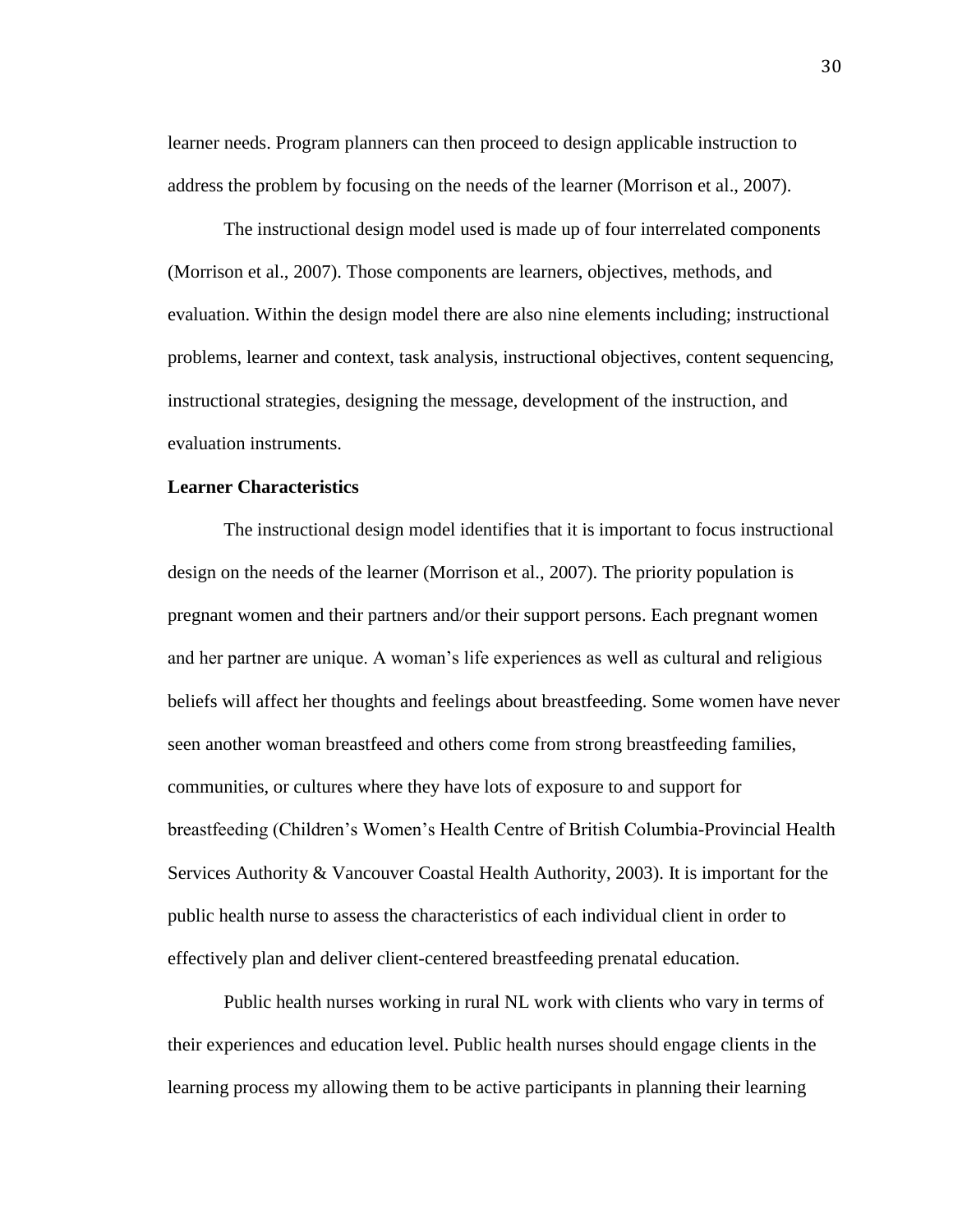experience. Education sessions should be adapted based on the experience and education level of the client(s) particularly for the provision of one-on-one prenatal education.

When planning and implementing group education sessions, public health nurses should incorporate the principles of adult learning. Adult learners possess unique characteristics that affect how they learn. Adults enjoy working in groups and interacting socially (Morrison et al., 2007). A variety of instructional techniques including smallgroup activities that allow for group interaction are used to facilitate learning. Public health nurses could facilitate group discussion and interaction by creating an environment of trust and mutual respect between the group members and the public health nurse. (Children's Women's Health Centre of British Columbia-Provincial Health Services Authority & Vancouver Coastal Health Authority, 2003)

## **Development of Objectives and Methods**

In order to begin program planning, a clear identification of the problem and priority population is necessary. This goal is often achieved through a needs assessment. A formal needs assessment was not conducted to guide this practicum. Public health nurses, lactation consultants, the parent and child healthy coordinator, and public health nursing managers had previously identified the need for a project like the current one that would provide accurate, consistent, and up-to-date information on breastfeeding to pregnant women and their partners.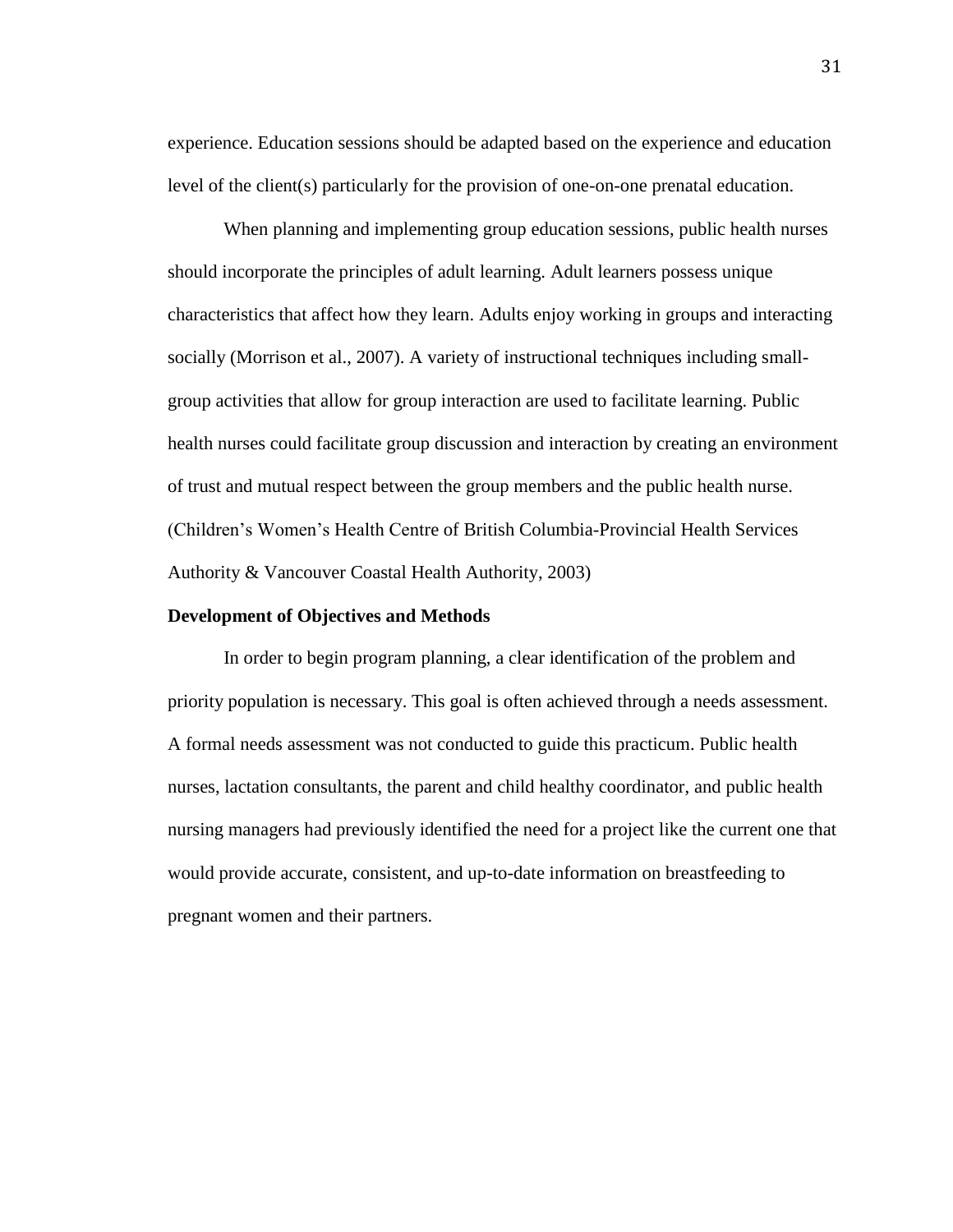For several years, public health nurses working in Central Health have used four standard PowerPoint© presentations to guide their prenatal education sessions. These presentations addressed: causes for concern during pregnancy, signs of labor, healthy birthing, and parenting. There has been no standard breastfeeding PowerPoint© presentation to date. Each public health nurse was using his/her own compilation of recommended resources to educate pregnant women and their partners about breastfeeding. Through informal discussions, inservices, and group supervision meetings, it was recognized that breastfeeding education for prenatal clients was not being provided consistently across the Central region. Public health nurses began to ask the regional lactation consultant and the parent and child health coordinator to develop a breastfeeding PowerPoint© presentation for use by all public health nurses within the Central region. Management approval for the development of the resource was given prior to the beginning of this practicum.

In January 2014 I had a timely conversation with Sandra Carpenter, Central Health's parent-child health coordinator, who informed me that she was about to begin the development of prenatal breastfeeding education modules for use by public health nurses who provide prenatal education. Ms. Carpenter as well as one of Central Health's two lactation consultants, Amy Melendy, and Provincial Breastfeeding Consultant and Chair of Baby-Friendly Council of Newfoundland and Labrador, Janet Murphy-Goodridge, had recently formed a group to begin work on the project. The working groups objective was to develop a consistent format for the delivery of current prenatal education messages to our population that will reflect the Baby-Friendly messages of the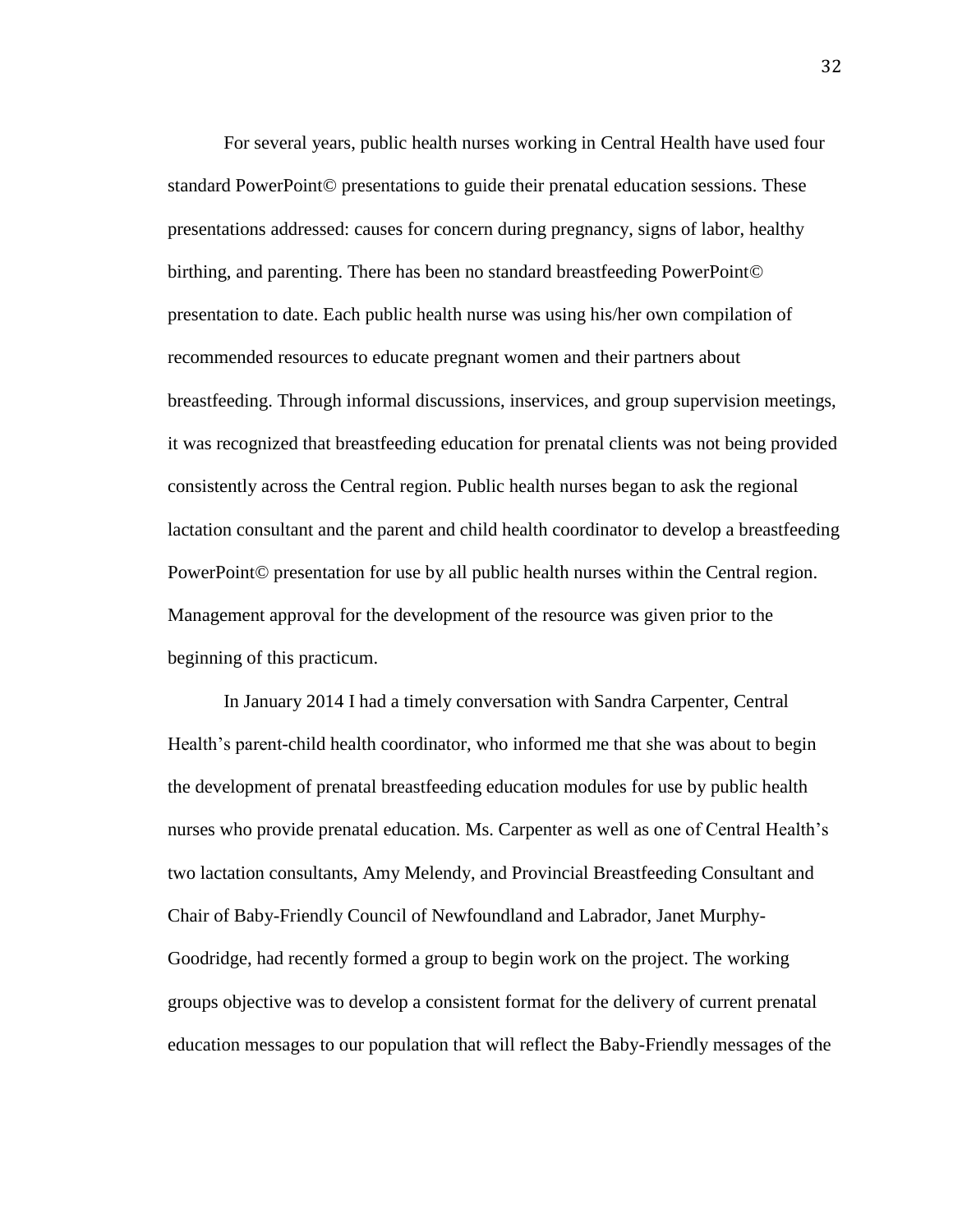Breastfeeding Committee of Canada. Ms. Carpenter welcomed my offer to contribute and invited me to join the working group.

Our groups first meeting was conducted via Go-to meeting on Jan. 23<sup>rd</sup>, 2014. We had received permission from the New Brunswick Baby-Friendly Advisory Committee to use their Prenatal Breastfeeding Class: The New Brunswick Curriculum (2014). During this meeting we decided that we would use this resource as a reference to guide in creating our own modules for prenatal breastfeeding education. We began to review the New Brunswick resource and brainstormed ideas on how we could adapt it for use within Central Health. After program objectives were formulated, a task analysis was completed to identify appropriate content for the modules. This was completed in consultation with the working group members who served as subject matter experts. In an effort to guide the task analysis, an overall program goal and objectives were formulated. The objectives then served as a guide to forming the instructional content. Objectives for each of the 4 PowerPoint© presentations also guided the content of each presentation. These objectives are listed in the speaker's notes on the title slide of each PowerPoint© presentation (See Appendix A).

After our working group was formed I completed a literature review to help to determine the needs of the priority population, i.e., pregnant women and their partners. The purpose of the review was to examine the evidence to support prenatal breastfeeding education and to discuss how breastfeeding prenatal education can serve to increase breastfeeding self-efficacy and in turn increase the chances of a successful breastfeeding experience. Evidence from the review identified the importance of self-efficacy for breastfeeding, thus self-efficacy theory was chosen as the framework to guide the project.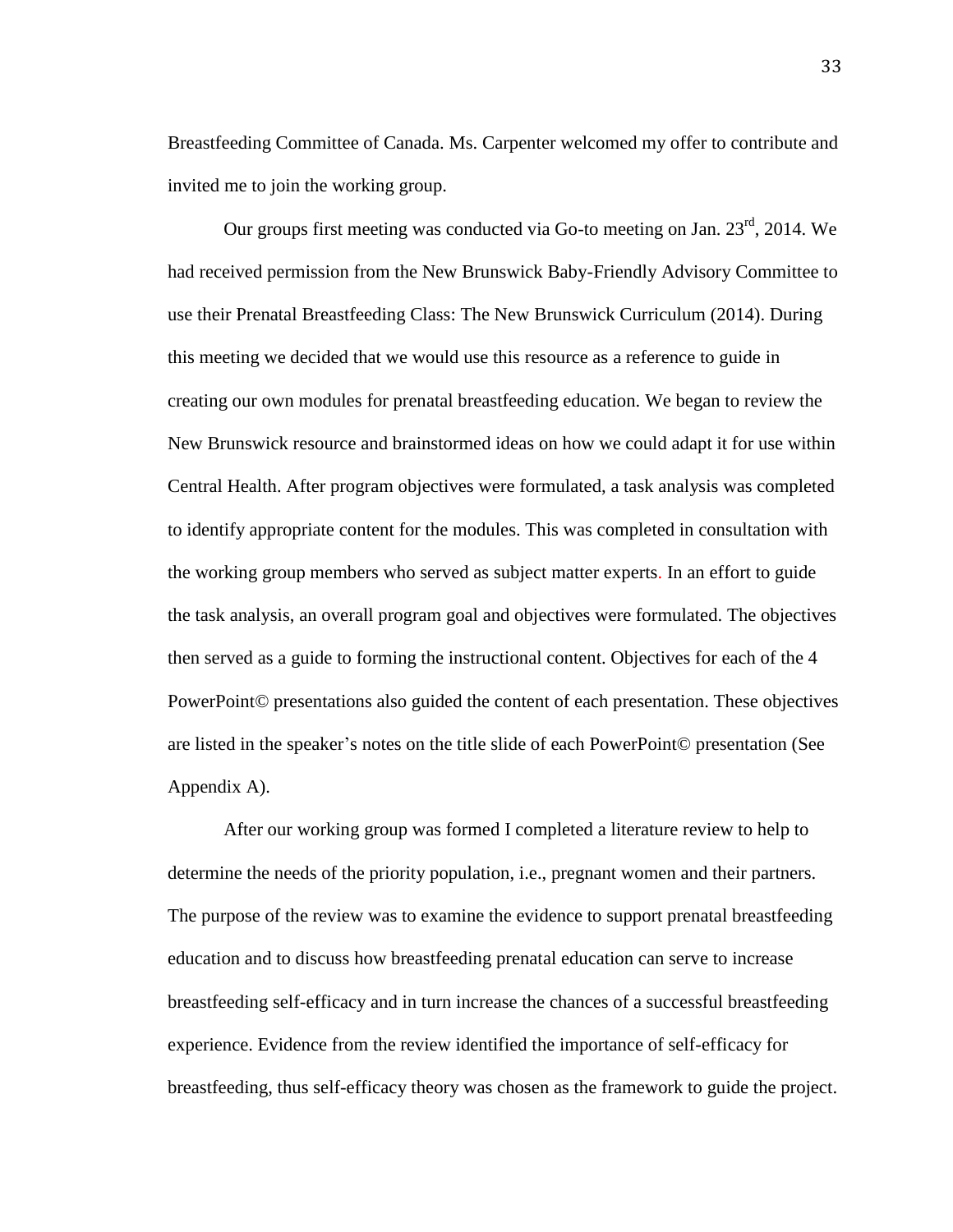Evidence reviewed in the literature also helped in the development of the content for the prenatal breastfeeding education modules.

On Feb.  $18<sup>th</sup>$ , 2014 we held our second Go-to meeting to review our discussion points from the previous meetings and review the follow-up completed by group members. Initially we felt we would need two PowerPoint© presentations to meet our objectives. The first presentation was given the title, *#breastfeedingisamazing.* I was given the lead on the second PowerPoint© presentation to complete for this practicum focusing on breastfeeding at home and breastfeeding support. On March  $24<sup>th</sup>$ , 2014 our group met again via Go-to meeting and I presented the first draft of my work that was titled *Breastfeeding at home*. We reviewed the content of the slides and as a group chose photographs to use for each slide. We felt that the photographs we selected were very powerful as they allow pregnant women to get an opportunity to see the powerful bond created with breastfeeding as well as breastfeeding mothers in a variety of local settings. Information is presented using visuals and activities to help participants to gain essential knowledge. Pictures and graphics can facilitate learning (Morrison et al., 2007). Some pictures and graphics are used to facilitate instruction and others are used for decorative purposes. The decorative pictures depict breastfeeding families and serve to demonstrate the normalcy of breastfeeding anytime and anywhere. Some of the graphics used came from New Brunswick's PowerPoint© presentation. Other graphics used were of Newfoundland and Labrador women and families. Janet Murphy-Goodridge and Sandra Carpenter contributed these photographs. Consent for use of the photographs was obtained from the persons in the photographs and the photographers for their use.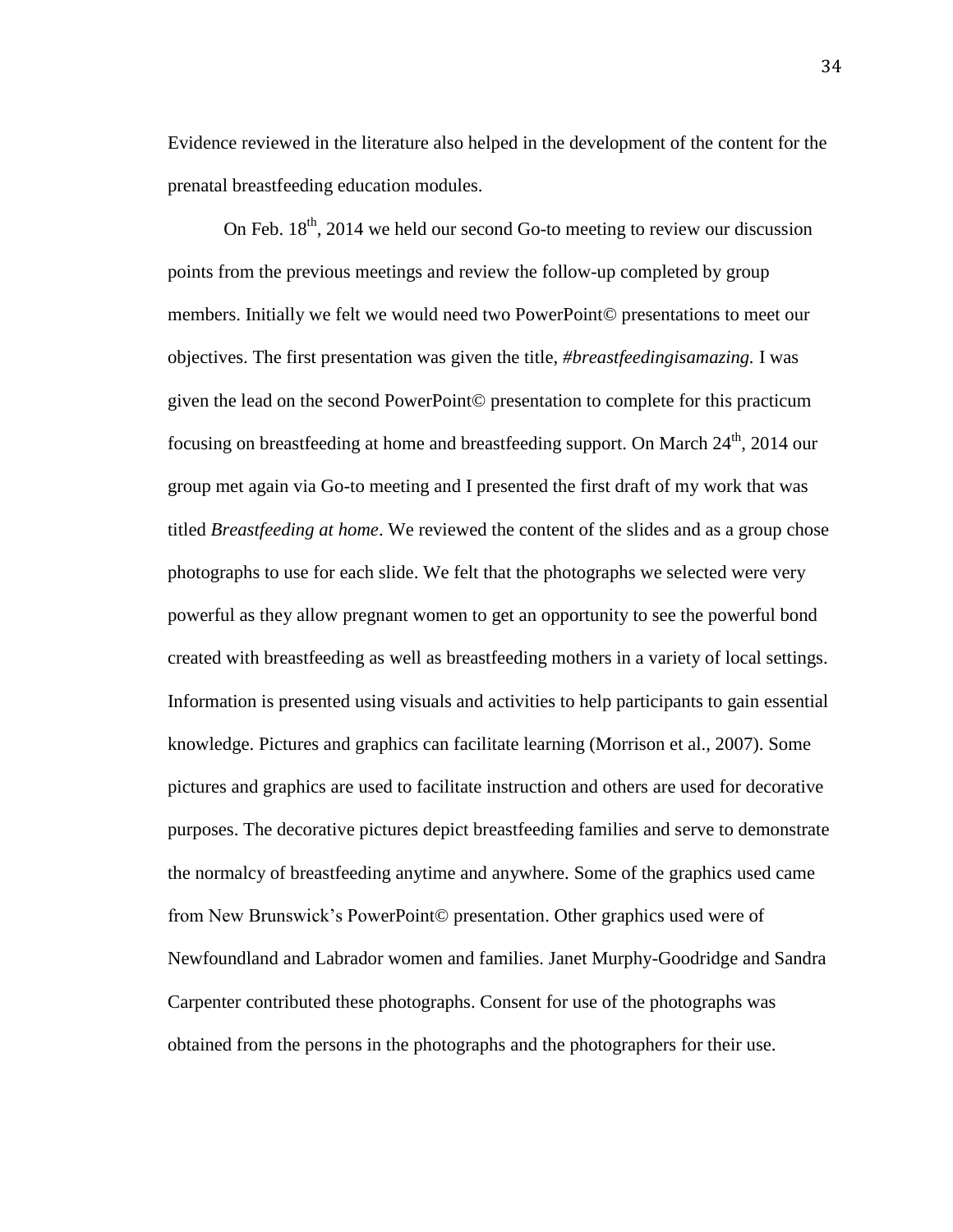At our next meeting on April  $9<sup>th</sup>$ , 2014 we reviewed the content of the presentations and decided that we would need 4 separate presentations to be able to cover the content effectively. It was decided that my work on *Breastfeeding at Home* would be divided into two presentations, the second one titled, *Breastfeeding Looking After Me.* We felt that we could help pregnant women to develop breastfeeding self-efficacy through hands on demonstrations and videos of positioning and latching, therefore we created a module titled *Latching.*

We had our first all day face-to-face meeting in Gander on May  $15<sup>th</sup>$ , 2014. During our face-to-face meeting, we reviewed and compared all four prenatal breastfeeding education modules to ensure that information was comprehensive and was organized in an efficient manner. We reviewed current resources and identified and discussed where to insert videos, activities, and demonstrations. Group activities were used to facilitate learning. Interaction with participants through public health nurse-led discussions will be used to allow participants to express their thoughts and concerns and to ask any questions. Discussions will be group-centered to allow participants to identify and express their own feelings about breastfeeding. Activities and games are used both as means of instruction and evaluation. These strategies will allow participants to recall and apply the information they have learned during the prenatal education session. These strategies will serve as an interactive learning approach that will allow participants to gain knowledge and build self-efficacy.

After this meeting each group member was to review the modules independently and offer feedback to the group at our next meeting. Appropriate content sequencing ensures that the content is presented so that the learner can most easily achieve learning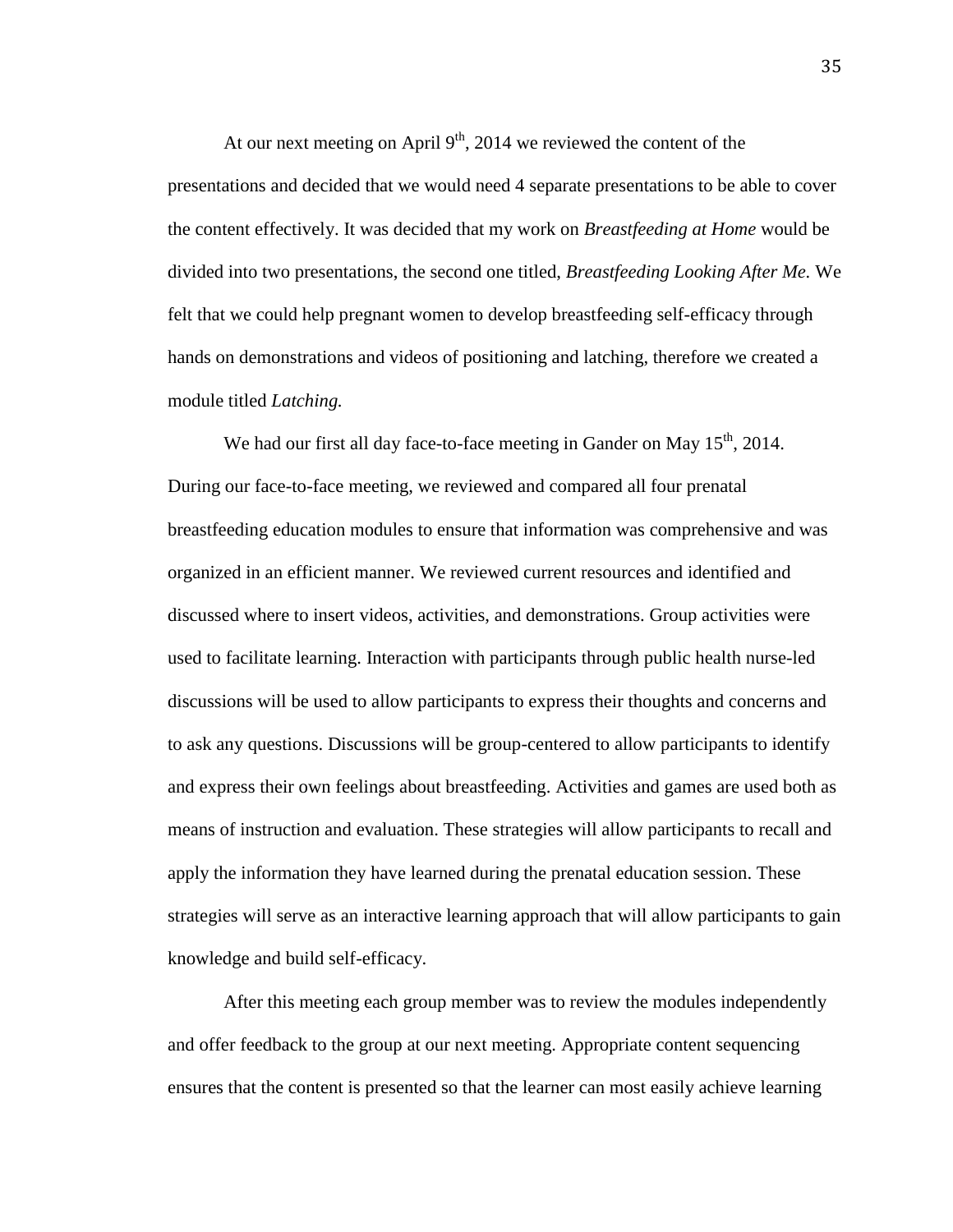objectives (Morrison et al., 2007). During group meetings, the sequencing of the content and activities was reviewed and revised many times. Both learning related and concept related sequencing were considered in the development of the prenatal breastfeeding education modules.

Our final face-to-face meeting was held on June  $24<sup>th</sup>$ , with Sandra Carpenter, Amy Melendy, and myself present. Janet Murphy Goodridge joined via teleconference. We reviewed the latest draft and made suggestions for revisions. We changed the title of *Breastfeeding at Home* to *Breastfeeding: Keeping it Going*, which seemed to be a better fit for the content. After feedback and suggestions were received from the group I completed the edits and revisions for each presentation. The final modules have been sent to the group for review.

# E**valuation**

Evaluation is the process of measurement used to assess the effectiveness of a program or intervention. While it is important to evaluate at the end of an intervention, it is recognized that evaluation must begin right at the beginning of program planning and continue through to the end of program implementation (Morrison et al., 2007). Central Health has supported the development and use of the prenatal breastfeeding education modules. The organization has contributed resources to the project; therefore, it is important that health outcomes be measured. Managers responsible for health promotion will want to see that the program is serving to promote and improve breastfeeding initiation rates within the Central Health region. As program planners, our working group members are also key stakeholders with interest in the evaluation results because the results could be used to assist in revising and improving the program for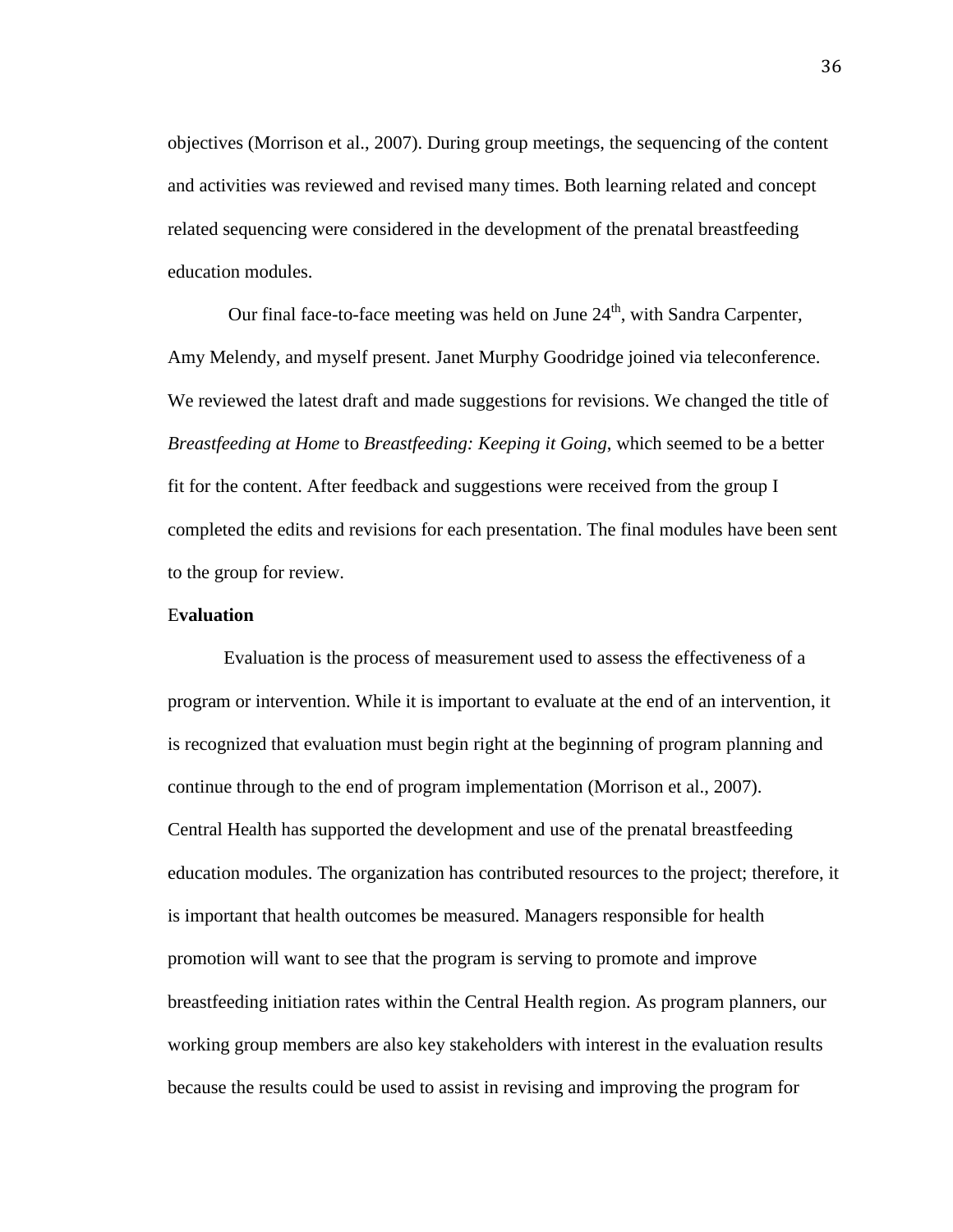future use. Evaluation of the project is also important as other health regions in NL may use the resource.

Formative evaluation is used to inform program planners and key stakeholders of how well the program is serving to meet objectives as planning progresses (Morrison, Ross, and Kemp, 2007). This type of evaluation has been used throughout the development process to allow our working group to make changes and improvements to the prenatal breastfeeding education modules before it was finalized.

In the near future I will pilot he prenatal breastfeeding education modules at a rural site, and later a public health nurse working in a larger regional site will pilot the modules in that site. Feedback from these pilots will be used to make revisions as needed. Public health nurses will receive a session at an upcoming fall Inservice regarding the use of the new prenatal breastfeeding education modules.

# **Advanced Nursing Competencies**

Competencies are the specific knowledge, skills, judgment, and personal attributes required for a registered nurse to practice safely and ethically in a designated role and setting (CNA, 2005). Core competencies for advanced nursing practice are based on an appropriate depth, breadth and range of nursing knowledge, theory and research, enhanced by clinical experience. The CNA Advanced Practice Nursing National Framework (2008) identifies advanced nursing competencies under four categories: clinical, research, leadership, and consultation and collaboration. Each category of these competencies was employed during this practicum in the development of the prenatal breastfeeding education modules.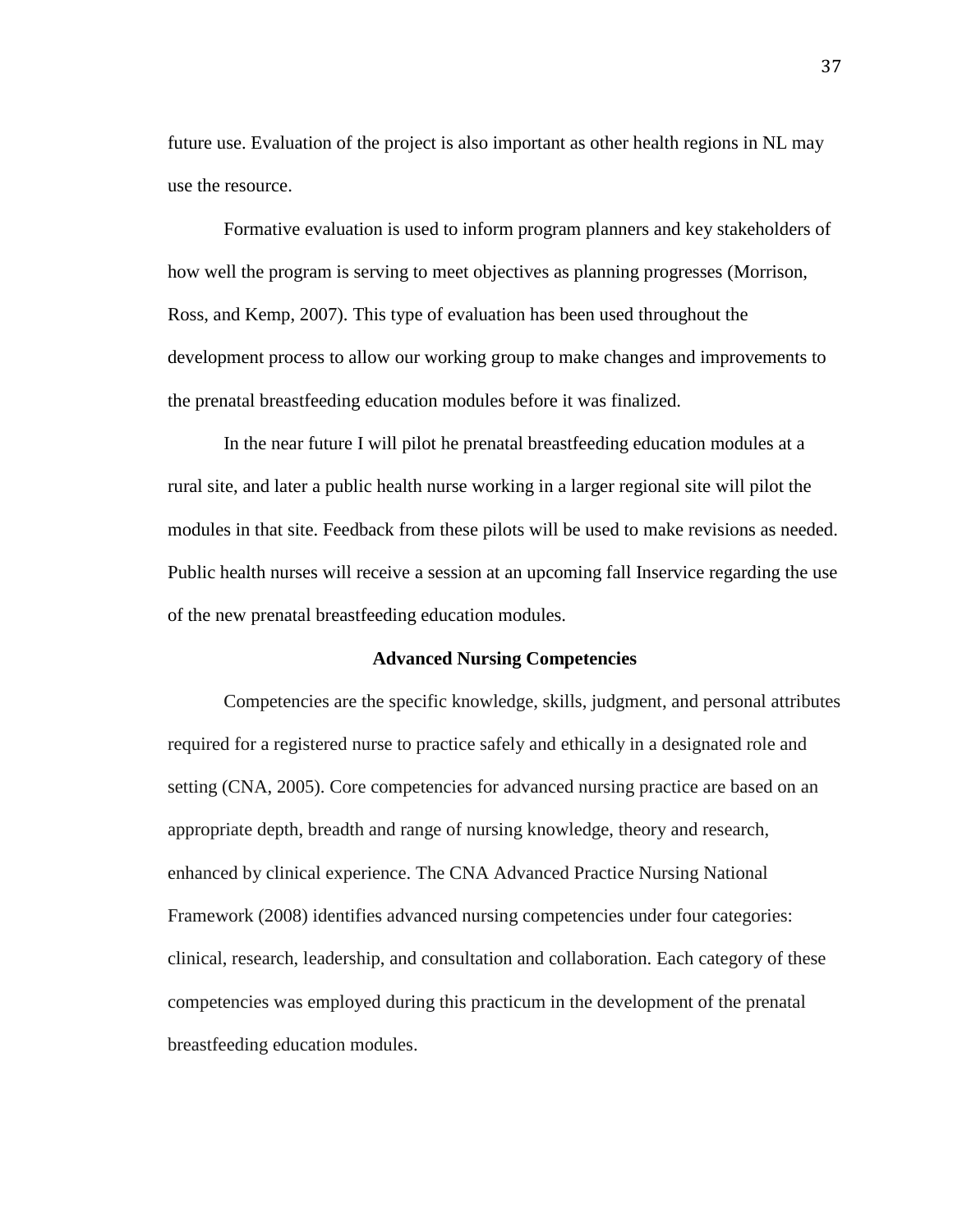#### **Clinical Competencies**

Evidence-informed decision-making is critical to advanced nursing care. Advanced practice nurses use experience, theory, and research to work with clients and the healthcare team to provide holistic care to clients, groups, and communities (CNA, 2008). I have direct client interactions with prenatal clients from early pregnancy through to the postnatal period and beyond. I use the nursing process to identify the needs of the client, provide breastfeeding education, breastfeeding support, and to reevaluate and intervene as necessary. Based on these experiences I have gained a great deal of experiential knowledge about breastfeeding that has helped with the current project.

It is the role of the public health nurse to complete a thorough prenatal assessment to identify the education needs with the woman and her partner. During prenatal visits I explore factors that can affect a woman's breastfeeding self-efficacy. These factors can include past breastfeeding experiences, stories they have heard about breastfeeding, exposure to other women breastfeeding, social support, and her breastfeeding goals. I also consider the determinants of health for each individual client. By completing a detailed individual assessment I can plan and use the available resources to tailor prenatal breastfeeding education based on the client's needs. Prenatal breastfeeding education can be provided to a client(s) through one-on-one or group teaching.

The time from the prenatal period to becoming a breastfeeding mother is a time of transition for mothers and their families. Overtime, the breastfeeding relationship changes and mothers and their families will continue to require ongoing support. As a public health nurse I continue to offer support to mothers, coaching on how to successfully breastfeed, and how to deal with difficult situations in the postnatal period. During this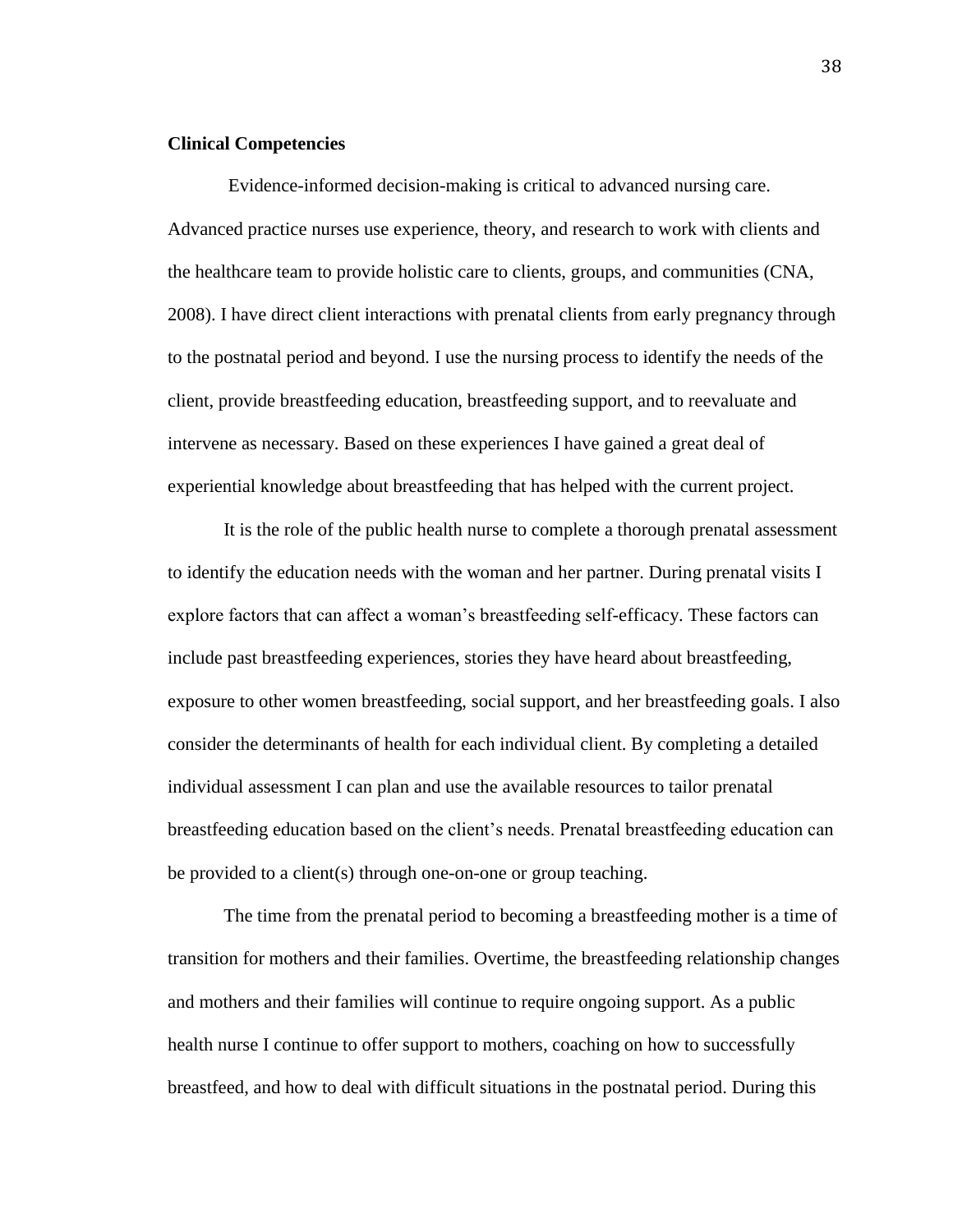practicum project I considered the determinants of health and their effect on breastfeeding in developing education modules that encourage pregnant women to initiate and continue breastfeeding.

# **Research Competencies**

Generating, synthesizing and using research evidence is central to advanced nursing practice (CNA, 2008). Review of current research was instrumental in the development of the prenatal breastfeeding education modules. The literature review influenced the choice of social learning theory and breastfeeding self-efficacy as the framework to guide this practicum. This framework is not only supported by the research on the positive effects of self-efficacy on breastfeeding success but was a good fit with my personal beliefs and my experiential knowledge from my nursing practice.

The review of current research literature also greatly influenced the content of the prenatal breastfeeding education resource. Traditionally, prenatal breastfeeding education provided at Central Health focused on informing clients of the benefits of breastfeeding and very little on the mechanics of breastfeeding and potential problems. Many of the studies reviewed found that women received inconsistent messages from health care professionals about breastfeeding (Barnes et al., 2008; Cross-Barnet et al., 2012 Dennis, 2002a; Hauk et al., 2010). Health care professionals across all disciplines and sites (from hospital to community health care) need to provide accurate, up-to-date, and consistent breastfeeding information. Establishment of multidisciplinary committees for breastfeeding or the BFI can provide opportunities for health care professionals to use a team approach for breastfeeding education.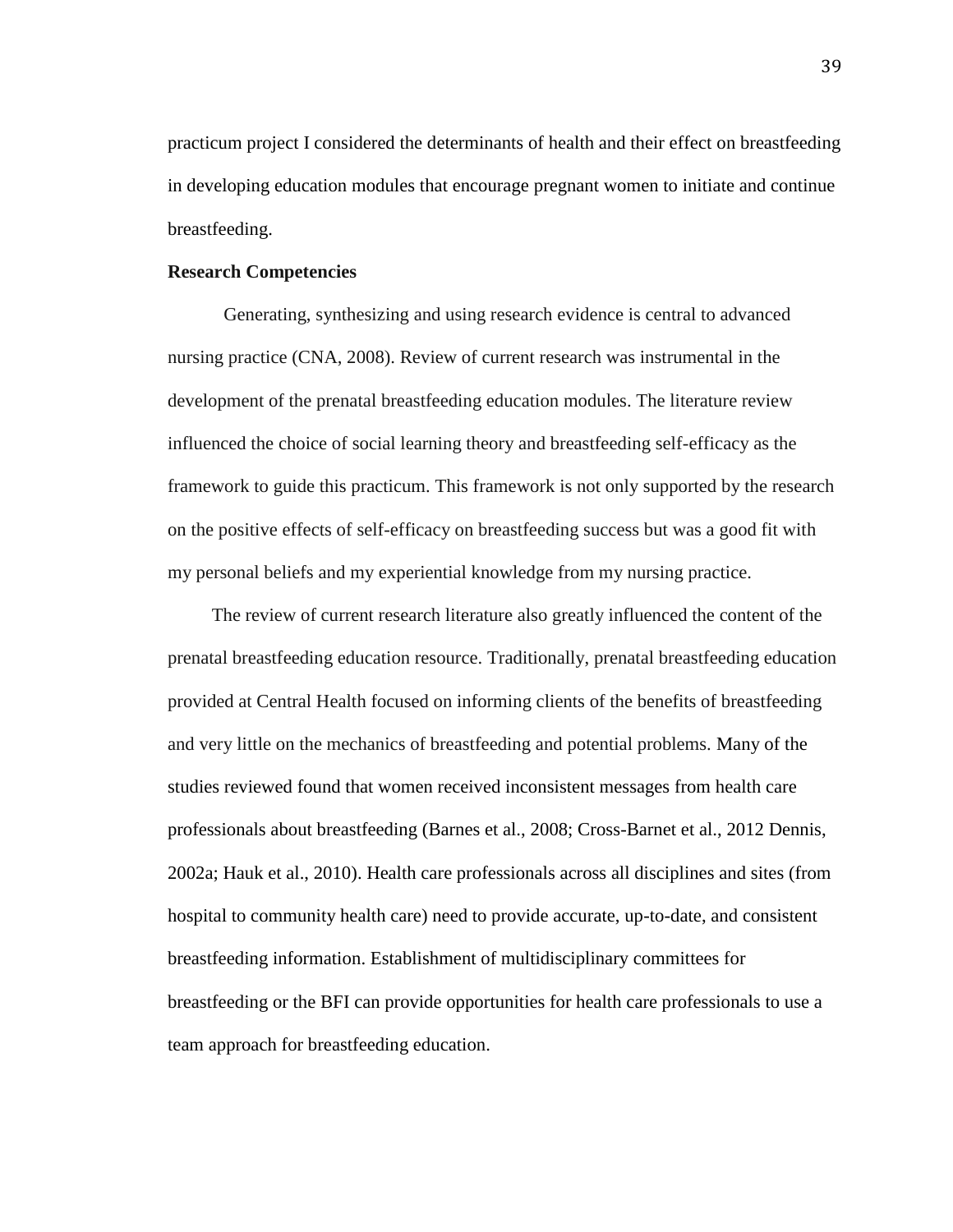The literature supports the fact that breastfeeding behavior is dependant on a number of factors including medical interventions during labor and delivery, sociodemographic factors, and social support (Kjelland et al., 2014). Given the multiple factors that can affect breastfeeding behavior, it would be unreasonable to believe that a single intervention will increase breastfeeding initiation and duration rates. A review of evidence to support breastfeeding promotion interventions by Chung, Raman, Trikalinos, Lau, and Ip (2008) found that a combination of prenatal and postnatal interventions had a greater effect than a single intervention on breastfeeding duration. Prenatal breastfeeding education is the beginning of breastfeeding support. Support interventions are required to be available from the prenatal period through to the postnatal period and beyond in order to have the desired effect. Support and information provided by both peers and professionals should be available for pregnant women and breastfeeding mothers.

The review of the research literature found that clients need to learn how to breastfeed and be aware of potential problems and how to deal with them in order to develop confidence in their ability to breastfeeding. This confidence is central to breastfeeding self-efficacy and successful breastfeeding. Each pregnant woman can have a different level of breastfeeding knowledge and self-efficacy (Laanterä et al., 2012). Health care professionals such as public health nurses must recognize how a woman's breastfeeding self-efficacy can affect her ability to breastfeed. During prenatal visits, health care professionals should assess a pregnant woman's breastfeeding self-efficacy and learning needs so prenatal breastfeeding education can be provided to suit her needs.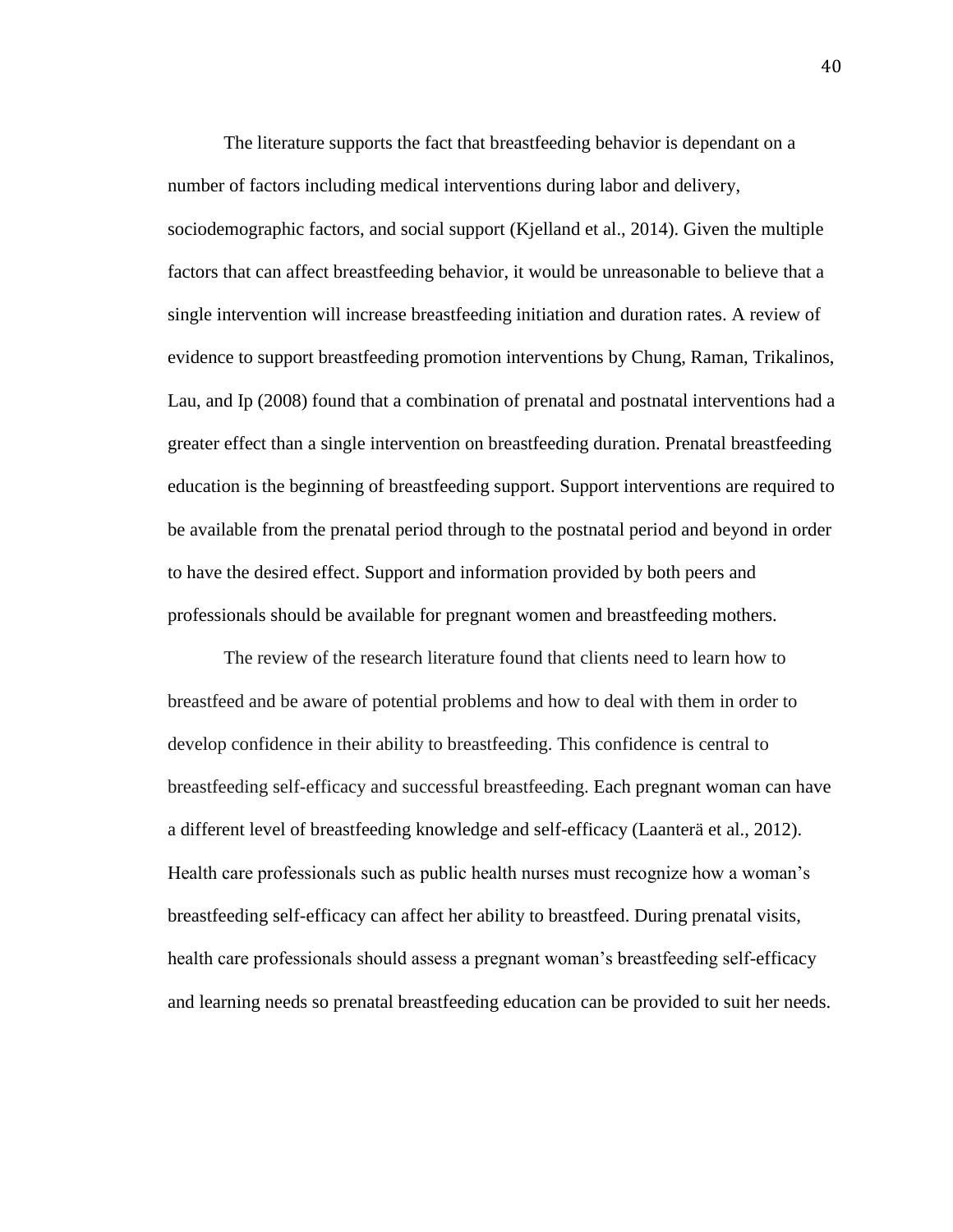#### **Leadership Competencies**

The baby-friendly initiative is designed to promote, protect, and support breastfeeding (WHO and UNICEF, 2009). Registered Nurses including public health nurses need to be leaders within their organization to work toward the achievement of baby-friendly status for our heath care institutions and community services. By making our facilities and practices more "baby-friendly" we will be better able to provide pregnant women and their families with the surroundings, support, and services they require to be successful in achieving their breastfeeding goals. In completing this practicum, I was able to demonstrate leadership in making our organization one step closer to becoming baby-friendly. I also acted in a leadership role among my public health nurses peers by representing public health nurses in the working group to develop the prenatal breastfeeding education modules.

# **Consultation and Collaboration Competencies**

Many stakeholders are involved in the promotion, protection, and support of breastfeeding. These stakeholders include public health nurses, lactation consultants, obstetrical nurses and management staff, public health nurse managers, healthy baby clubs, La Leche League Groups, physicians, and peer supporters. In order for breastfeeding support interventions to be successful, a great deal of collaboration is necessary. Referrals to public health nurses for prenatal education comes from clients, physicians, or other stakeholders such as healthy baby clubs. Ongoing consultations with the health care team are necessary to ensure the clients breastfeeding education needs are met. In my practice, I maintain a close relationship with stakeholders in my district area and offer information regularly on the services I provide that are available to their clients.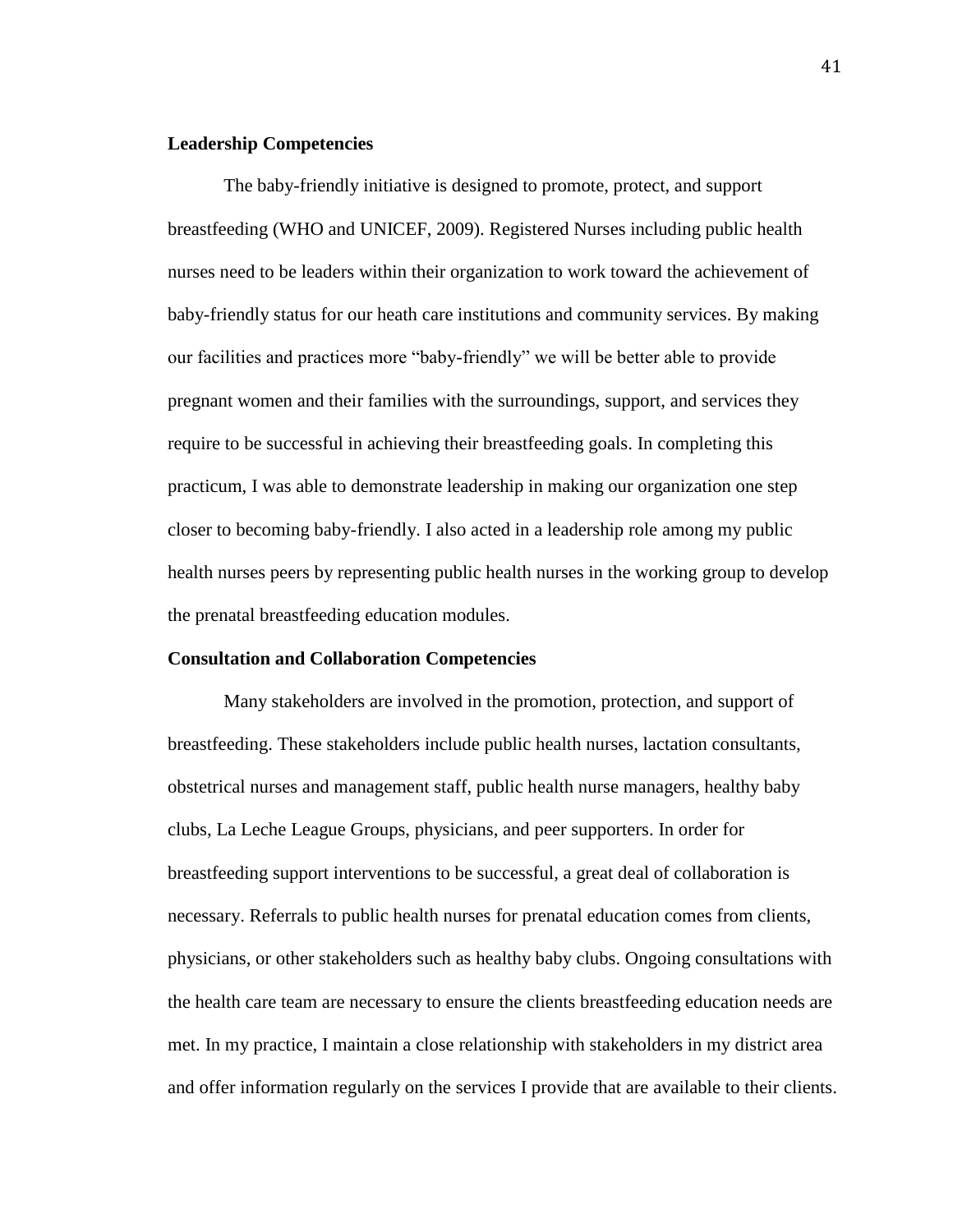Public health nurses in Central Health have been asking for a prenatal breastfeeding presentation session plan in PowerPoint format for many years. Each public health nurse within the region has been developing and teaching aspects of health teaching somewhat differently. Therefore, the need for this resource was evident. Low breastfeeding initiation rates within Central and Newfoundland and Labrador also point to a need for better prenatal breastfeeding education.

The development of the prenatal breastfeeding education resources was part of a collaborative effort. A team was formed to work together to develop the resource. As part of this practicum, I initially developed two of four PowerPoint presentations, Breastfeeding: Keeping it Going and Breastfeeding: Looking After Me, and contributed work to the other presentations in consultation with the group. These presentations were reviewed by the group and compared with the other presentations to ensure the information flowed well. We edited the sequencing of slides and information to ensure the information was presented in a way that allowed for learning.

### C**onclusion**

Prenatal breastfeeding education can prove to increase a pregnant woman's breastfeeding knowledge and confidence in her ability to breastfeed. It can provide an opportunity to let pregnant women and their partners learn that breastfeeding is beneficial for both Mom and baby. It also allows them to learn that breastfeeding is not always easy. It can be challenging. By receiving prenatal breastfeeding education a woman could learn how to breastfeed and how to cope with the challenges she may face in her breastfeeding journey. The provision of prenatal breastfeeding education, guided by use of the prenatal breastfeeding education modules, have the potential to improve breastfeeding initiation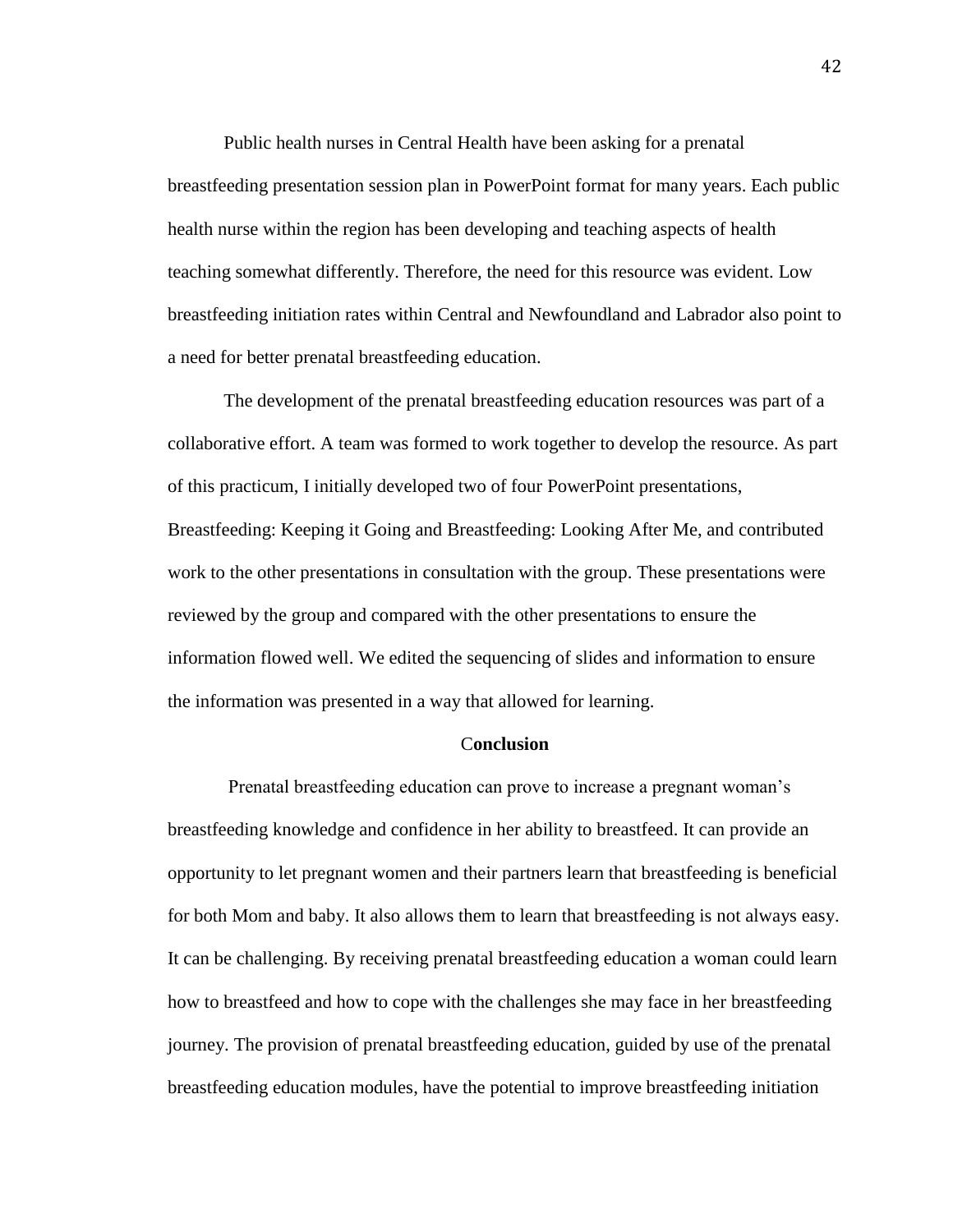rates and short-term duration rates. Breastfeeding support should begin with prenatal breastfeeding education and continued through the perinatal and postnatal periods. It is this continued support provided by a variety of disciplines that will lead to further breastfeeding success for individuals, families, and communities.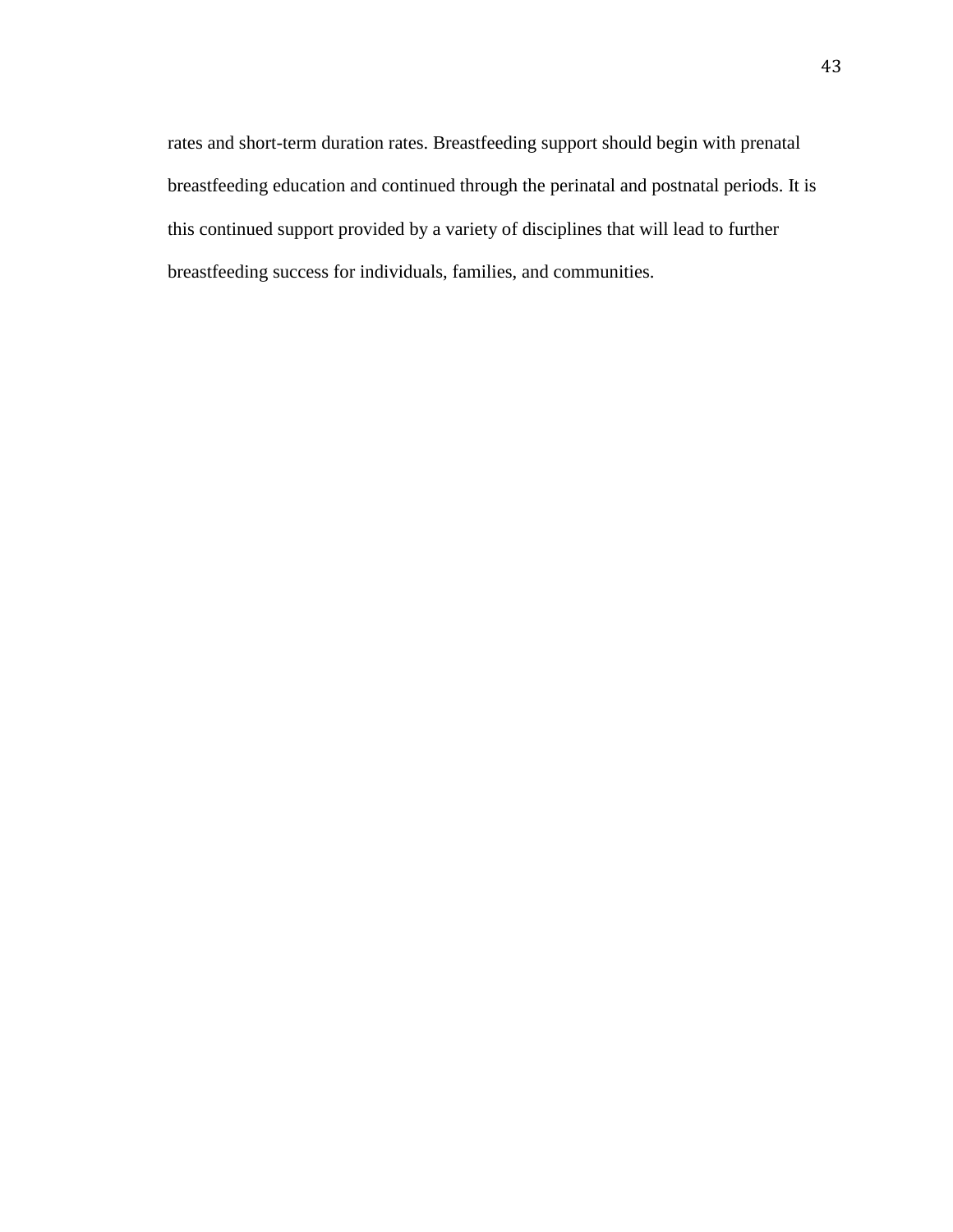## **References**

- Ahluwalia, I.B., Morrow, B., & Hssia, J. (2005). Why do women stop breastfeeding? Findings from the pregnancy risk assessment and monitoring system. *Pediatrics,*  **116,** 1408-1412. Doi: 10.1542/peds.2005.0013
- Artieta-Pinedo, I., Paz-Pascual, C., Grandes, G., Bacigalupe, A., Payo, J., & Montoya, I. (2013). Antenatal education and breastfeeding in a cohort of primiparas. *Journal of Advanced Nursing,* **69**, 1607-1617. doi:10.1111/jan.12022
- Atchan,M., Foureur, M., & Davis D. (2011). The decision not to initiate breastfeeding\_women's reasons, attitudes, and influencing factors: A review of the lirterature. *Breastfeeding Reviews,* **19**(2), 9-17.
- Bandura, A. (1977). Self-efficacy: Toward a unifying theory of behavioral change. *Psychological Review,* **84,** 191-215.
- Barnes, M., Pratt, J., Finlayson, K., Courtney, M., Pitt, B., & Knight, C. (2008). Learning about baby: What new mothers would like to know. *Journal of Perinatal Education,*  **17**(3), 33-41. Retrieved from [http://search.ebscohost.com/login.aspx?direct=true&AuthType=ip,url,uid&db=rzh&](http://search.ebscohost.com/login.aspx?direct=true&AuthType=ip,url,uid&db=rzh&AN=2010058061&site=ehost-live&scope=site) [AN=2010058061&site=ehost-live&scope=site](http://search.ebscohost.com/login.aspx?direct=true&AuthType=ip,url,uid&db=rzh&AN=2010058061&site=ehost-live&scope=site)
- Breastfeeding Committee for Canada (2012). BFI ingrated 10 steps practice outcomes indicators for hospitals and community health services. Retrieved from [www.breastfeedingcanada.ca](http://www.breastfeedingcanada.ca/)
- Children's Women's Health Centre of British Columbia-Provincial Health Services Authority & Vancouver Coastal Health Authority (2003). *Growing Babies… Growing Parents: An Evidence-Based Perinatal Education.* Vancouver, BC.

Chung, M., Raman, G., Trikalinos, T., Lau, J., & Ip, S. (2008). Clinical guidelines. interventions in primary care to promote breastfeeding: An evidence review for the U.S. preventive services task force. *Annals of Internal Medicine,* **149**, 565-582. Retrieved from [http://search.ebscohost.com/login.aspx?direct=true&AuthType=ip,url,uid&db=rzh&](http://search.ebscohost.com/login.aspx?direct=true&AuthType=ip,url,uid&db=rzh&AN=2010086312&site=ehost-live&scope=site) [AN=2010086312&site=ehost-live&scope=site](http://search.ebscohost.com/login.aspx?direct=true&AuthType=ip,url,uid&db=rzh&AN=2010086312&site=ehost-live&scope=site)

Craig, H. J., & Dietsch, E. (2010). 'Too scary to think about': First time mothers' perceptions of the usefulness of antenatal breastfeeding education. *Women and Birth: Journal of the Australian College of Midwives,* **23**, 160-165. doi:10.1016/j.wombi.2010.04.004; 10.1016/j.wombi.2010.04.004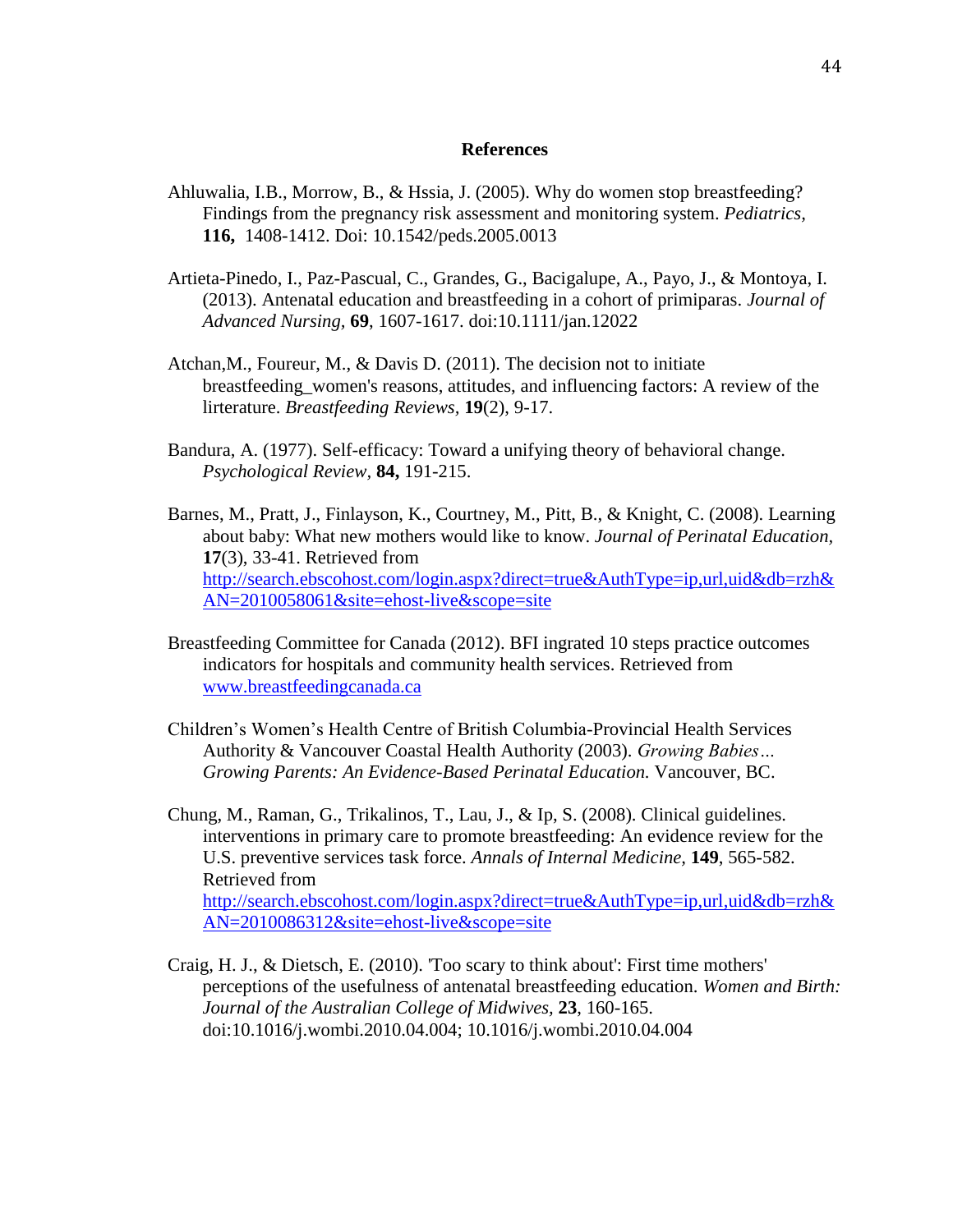- Cross-Barnet, C., Augustyn, M., Gross, S., Resnik, A., & Paige, D. (2012). Long-term breastfeeding support: Failing mothers in need. *Maternal and Child Health Journal,*  **16**, 1926-1932. doi:10.1007/s10995-011-0939-x; 10.1007/s10995-011-0939-x
- Dennis, C. (1999). Theoretical underpinnings of breastfeeding confidence: A self-efficacy framework. *Journal of Human Lactation, 15*, 195-201. Retrieved from <http://jhl.sagepub.com.qe2a-proxy.mun.ca/content/15/3/195.full.pdf+html>
- Dennis, C. (2002a). Breastfeeding initiation and duration: A 1990-2000 literature review. *JOGNN: Journal of Obstetric, Gynecologic & Neonatal Nursing,* **31**, 12-32. doi:10.1111/j.1552-6909.2002.tb00019.x
- Dennis, C. (2002b). Breastfeeding peer support: Maternal and volunteer perceptions from a randomized controlled trial. *Birth: Issues in Perinatal Care,* **29,** 169-176. Retrieved from [http://search.ebscohost.com/login.aspx?direct=true&AuthType=ip,url,uid&db=rzh&](http://search.ebscohost.com/login.aspx?direct=true&AuthType=ip,url,uid&db=rzh&AN=2002132661&site=ehost-live&scope=site) [AN=2002132661&site=ehost-live&scope=site](http://search.ebscohost.com/login.aspx?direct=true&AuthType=ip,url,uid&db=rzh&AN=2002132661&site=ehost-live&scope=site)
- Dennis, C. L., Hodnett, E., Gallop, R., & Chalmers, B. (2002). The effect of peer support on breast-feeding duration among primiparous women: A randomized controlled trial. *CMAJ : Canadian Medical Association Journal = Journal De l'Association Medicale Canadienne,* **166**(1), 21-28.
- Duffy, E. P., Percival, P., & Kershaw, E. (1997). Positive effects of an antenatal group teaching session on postnatal nipple pain, nipple trauma and breastfeeding rates. *Midwifery,* **13,** 189-196. Retrieved from [http://ac.els](http://ac.els-cdn.com/S0266613897800058/1-s2.0-S0266613897800058-)[cdn.com/S0266613897800058/1-s2.0-S0266613897800058](http://ac.els-cdn.com/S0266613897800058/1-s2.0-S0266613897800058-) main.pdf?\_tid=6d13c768-d963-11e3- 87b000000aab0f6b&acdnat=1399850860\_d4d4b3a1b0c133d7cd719cacf7f084d1
- Dyson, L., McCormick, F.M., Renfrew, M.J. (2005). Interventions for promoting the initiation of breastfeeding. Cochrane Database of Systematic Reviews, Issue 2. Art. No.: CD001688. doi: 10.1002/14651858.CD001688.pub2.
- Eastern Health (2012). *Working in health promoting ways: where we live, work, learn, and play. Health promotion strategic plan 2012-2017: Background document*
- Forster, D., McLachlan, H., Lumley, J., Beanland, C., Waldenstrom, U., & Amir, L. (2004). Two mid-pregnancy interventions to increase the initiation and duration of breastfeeding: A randomized controlled trial. *Birth (Berkeley, CA),* **31,** 176-182. doi:10.1111/j.0730-7659.2004.00302.x
- Gatti, L. (2008). Maternal perceptions of insufficient milk supply in breastfeeding. *Journal of Nursing Scholarship,* **40,** 355-363. doi:10.1111/j.1547-5069.2008.00234.x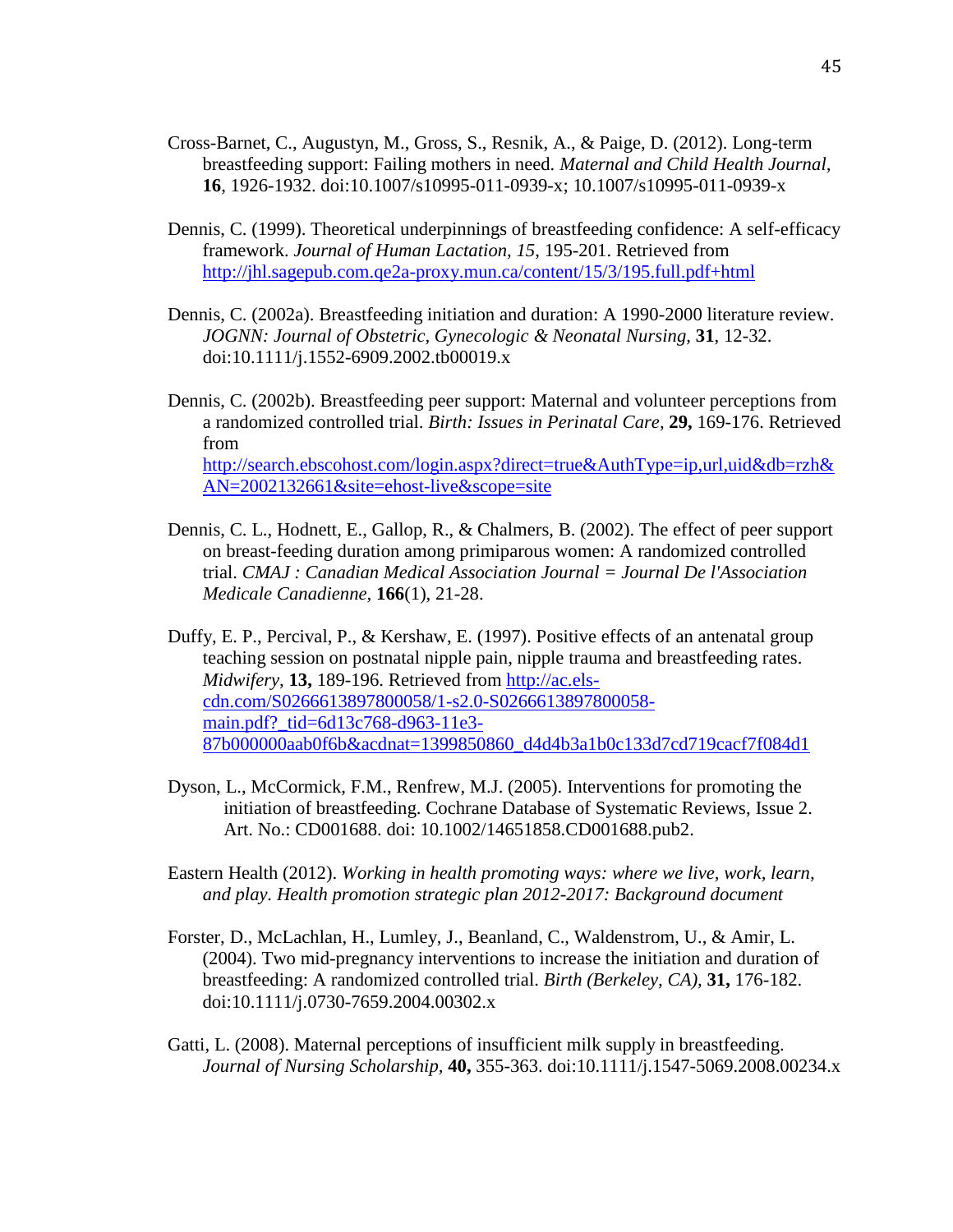- Hauck, Y., Hall, W. A., & Jones, C. (2007). Prevalence, self-efficacy and perceptions of conflicting advice and self-management: Effects of a breastfeeding journal. *Journal of Advanced Nursing,* **57,** 306-317. doi:10.1111/j.1365- 2648.2006.04136.x
- Health Canada.(2014a). *Nutrition for Healthy Term Infants: Recommendations from Birth to Six Months.*
- Health Canada.(2014b). *Nutrition for Healthy Term Infants: Recommendations from Six to 24 Months.*
- Horta, B.L., & Victoria, C.G. (2013). Long-term effects of breastfeeding: A systematic review. Retrieved from [www.who.int](http://www.who.int/)
- Kjelland, K., Corley, D., Slusher, I., Mae, K., & Brockopp. D. (2014). The Best for Baby Card: An evaluation of factors that influence women's decisions to breastfeed. *Newborn and Infant Nursing Reviews,* **14,** 23-27. doi: 10.10531/j.naiinr.2013.12.007
- Kramer, M.S., & Kakuma, R. (2001). *The optimal duration of exclusive breastfeeding: A systematic review.* Switzerland: The World Health Organization. Retrieved from http://whqlibdoc.who.int/hq/2001/WHO\_NHD\_01.08.pdf?ua=1
- Laanterä, S., Pietilä, A., Ekström, A., & Pölkki, T. (2012). Confidence in breastfeeding among pregnant women. *Western Journal of Nursing Research,* **34,** 933-951. doi:10.1177/0193945910396518
- Lu, M. C., Prentice, J., Yu, S. M., Inkelas, M., Lange, L. O., & Halfon, N. (2003). Childbirth education classes: Sociodemographic disparities in attendance and the association of attendance with breastfeeding initiation. *Maternal and Child Health Journal,* **7,** 87-93. Retrieved from [http://link.springer.com.qe2a](http://link.springer.com.qe2a-proxy.mun.ca/journal/10995/7/2/page/1)[proxy.mun.ca/journal/10995/7/2/page/1](http://link.springer.com.qe2a-proxy.mun.ca/journal/10995/7/2/page/1)
- Lumbiganon, P., Martis, R., Laopaiboon, M., Festin, M.R., Ho, J.J., Hakimi, M. (2012).Antenatal breastfeeding education for increasing breastfeeding duration. Cochrane Database of Systematic Reviews, Issue 9. Art. No.: CD006425. doi: 10.1002/14651858.CD006425.pub3.

Mattar (2007) in Lumbignon

McKenzie, J.F., Neiger, B.L, & Thackeray, R. (2009). *Planning, Implementing, & Evaluating Health Promotion Programs: A Primer.* (5<sup>th</sup> ed.). Toronto: Pearson Benjamin Cummings.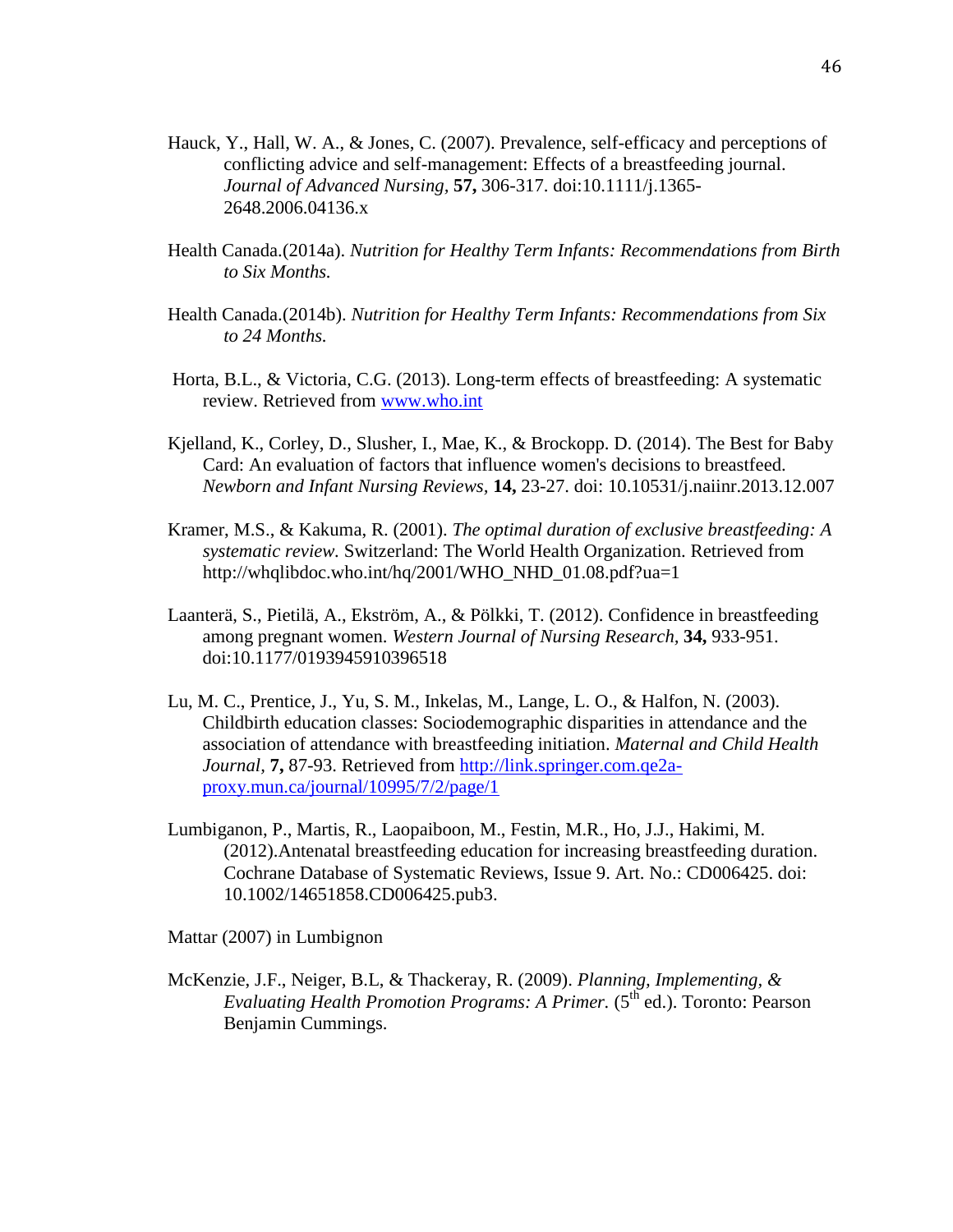- Mitchell-Box, K., & Braun, K.L. (2012). Father's thoughts on breastfeeding and implications for a theory-based intervention. *JOGNN: Journal of Obstetric, Gynecologic & Neonatal Nursing,* **41**, E41-E50. doi: 10.1111/j.1552- 6909.2012.01399.x
- Moore, E. R., & Coty, M. (2006). Prenatal and postpartum focus groups with primiparas: Breastfeeding attitudes, support, barriers, self-efficacy, and intention. *Journal of Pediatric Healthcare, 20*, 35-46. Retrieved from [http://search.ebscohost.com/login.aspx?direct=true&AuthType=ip,url,uid&db=rzh&](http://search.ebscohost.com/login.aspx?direct=true&AuthType=ip,url,uid&db=rzh&AN=2009109152&site=ehost-live&scope=site) [AN=2009109152&site=ehost-live&scope=site](http://search.ebscohost.com/login.aspx?direct=true&AuthType=ip,url,uid&db=rzh&AN=2009109152&site=ehost-live&scope=site)
- Morland-Schultz, K., & Hill, P. D. (2005). Prevention of and therapies for nipple pain: A systematic review. *Journal of Obstetric, Gynecologic, and Neonatal Nursing, 34*, 428-437. doi:10.1177/0884217505276056
- Nichols, J., Schutte, N. S., Brown, R. F., Dennis, C., & Price, I. (2009). The impact of a self-efficacy intervention on short-term breast-feeding outcomes. *Health Education & Behavior, 36***,** 250-258. doi:10.1177/1090198107303362
- Noel-Weiss, J., Bassett, V., & Cragg, B. (2006). Developing a prenatal breastfeeding workshop to support maternal breastfeeding self-efficacy. *JOGNN: Journal of Obstetric, Gynecologic & Neonatal Nursing,* **35,** 349-357. doi:10.1111/j.1552- 6909.2006.00053.x
- Noel-Weiss, J., Rupp, A., Cragg, B., Bassett, V., & Woodend, A. K. (2006). Randomized controlled trial to determine effects of prenatal breastfeeding workshop on maternal breastfeeding self-efficacy and breastfeeding duration. *JOGNN: Journal of Obstetric, Gynecologic & Neonatal Nursing,* **35,** 616-624. doi:10.1111/j.1552- 6909.2006.00077.x
- Ogbuanu, C.A., Probst, J., Ladtika, S.B., Liu, J., Baek, J., & Glover, S. (2009). Reasons why women do not initiate breastfeeding: A Southeastern state study. *Women's Health International,* **19,** 268-278. doi: 10:1016/j.whi.2009.03.009
- Public Health Agency of Canada (2007). *The Canadian Prenatal Nutrition Program: A Decade of Promoting the Health of Mothers, Babies, and Communities.* Ottawa, ON.
- Public Health Agency of Canada (2009). *10 great reasons to breastfeed your baby.*  Retrieved from [http://www.phac-aspc.gc.ca/hp-ps/dca-dea/stages-etapes/childhood](http://www.phac-aspc.gc.ca/hp-ps/dca-dea/stages-etapes/childhood-enfance_0-2/nutrition/pdf/reasons-raisons-eng.pdf)[enfance\\_0-2/nutrition/pdf/reasons-raisons-eng.pdf](http://www.phac-aspc.gc.ca/hp-ps/dca-dea/stages-etapes/childhood-enfance_0-2/nutrition/pdf/reasons-raisons-eng.pdf)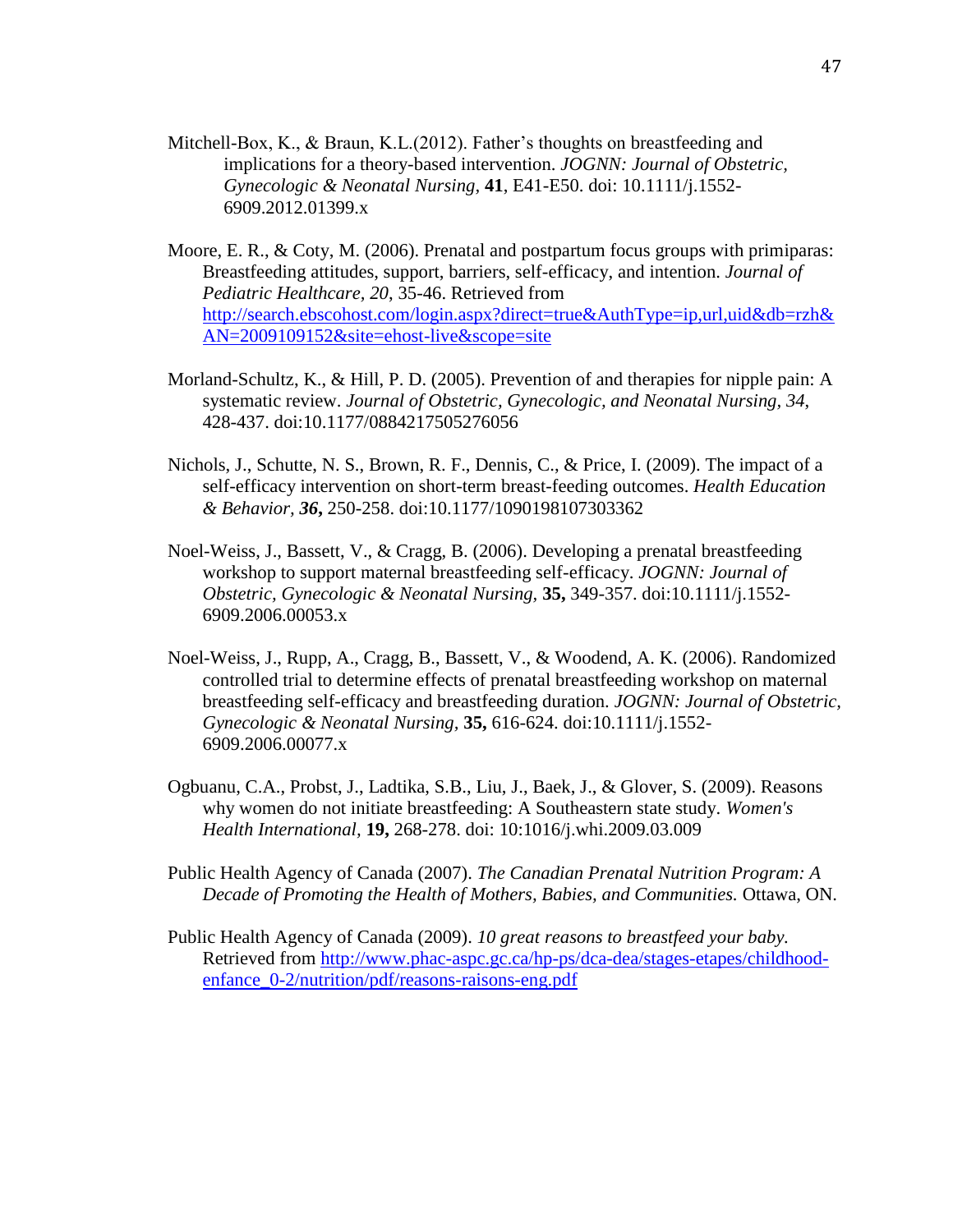- Semenic, S., Loiselle, C., & Gottlieb, L. (2008). Predictors of the duration of exclusive breastfeeding among first-time mothers. *Research in Nursing & Health,* **31,** 428-441. Retrieved from [http://search.ebscohost.com/login.aspx?direct=true&AuthType=ip,url,uid&db=rzh&](http://search.ebscohost.com/login.aspx?direct=true&AuthType=ip,url,uid&db=rzh&AN=2010037634&site=ehost-live&scope=site) [AN=2010037634&site=ehost-live&scope=site](http://search.ebscohost.com/login.aspx?direct=true&AuthType=ip,url,uid&db=rzh&AN=2010037634&site=ehost-live&scope=site)
- Su, L. L., Chong, Y. S., Chan, Y. H., Chan, Y. S., Fok, D., Tun, K. T., . . . Rauff, M. (2007). Antenatal education and postnatal support strategies for improving rates of exclusive breast feeding: Randomised controlled trial. *BMJ (Clinical Research Ed.),*  **335**, 596. doi:10.1136/bmj.39279.656343.55
- Tnfelde, S., Zielinski, R., & Ha\eldarisafa, R.L. (2013). Why do WIC women stop breastfeeding? Analysis of maternal characteristics and time to cessation. *ICAN: Infant, Child and Adolescent Nutrition,* **5,** 207-214. doi: 10.1177/1941406413492820
- Thulier, D. (2009). Breastfeeding in America: A history of influencing factors. *Journal of Human lactation,* **25,** 85-94. doi: http://dx.doi.org.qe2aproxy.mun.ca/10.1177/0890334408324452
- Tully, K.P., & Ball, H.L, (2013). Trade-offs underlying maternal breastfeeding decisions: A conceptual model. *Maternal and Child Nutrition,* **9,** 90-98. doi: 10.1111/j.1740- 8709.2011.00378.x
- Vari, P., Vogeltanz-Holm, N., Olsen, G., Anderson, C., Holm, J., Peterson, H., & Henley, S. (2013). Community breastfeeding Attitudes and beliefs. *Health Care for Women International,* **34,** 592-606. doi: http://dx.doi.org.qe2aproxy.mun.ca/10.1080/07399332.2012.655391
- World Health Organization (2003). *Global Strategy for Infant and Young Child Feeding*. Geneva, Switzerland.
- World Health Organization & UNICEF (2009). *Baby Friendly Hospital Initiative: Revised,Updated, and Expanded for Integrated Care.* Geneva, Switzerland.